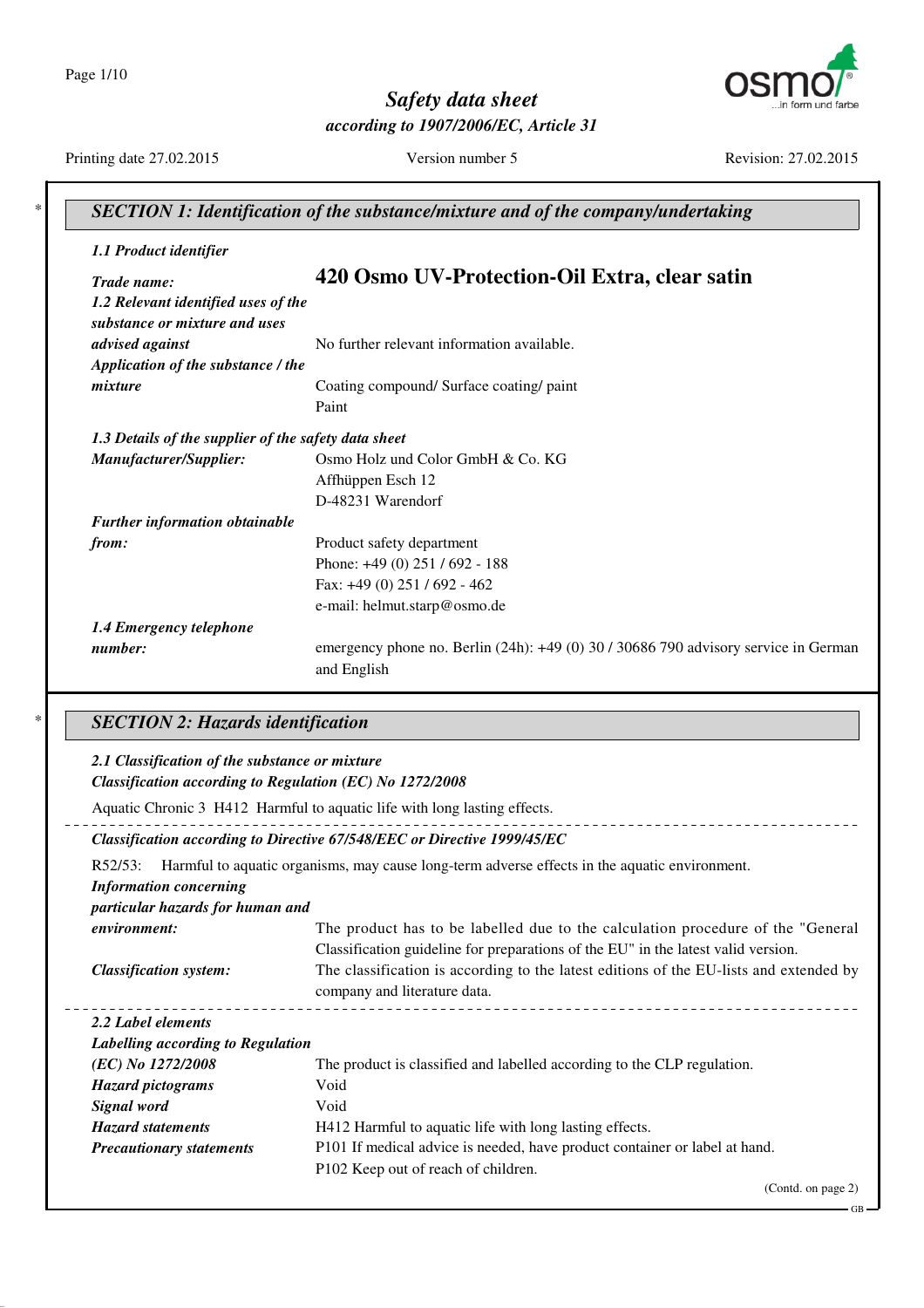

Printing date 27.02.2015 Version number 5 Revision: 27.02.2015

### *Trade name:* **420 Osmo UV-Protection-Oil Extra, clear satin**

|                                           | (Contd. of page 1)                                                                                           |
|-------------------------------------------|--------------------------------------------------------------------------------------------------------------|
|                                           | P271 Use only outdoors or in a well-ventilated area.                                                         |
|                                           | P262 Do not get in eyes, on skin, or on clothing.                                                            |
|                                           | P273 Avoid release to the environment.                                                                       |
|                                           | P501 Dispose of contents/container in accordance with local/regional/national/<br>international regulations. |
| <b>Additional information:</b>            | Observe the general safety regulations when handling chemicals.                                              |
|                                           | Always wear a dust mask when sanding.                                                                        |
|                                           | Contains propiconazole, 2-butanonoxime. May produce an allergic reaction.                                    |
| <b>Information concerning</b>             |                                                                                                              |
| particular hazards for human and          |                                                                                                              |
| environment:                              | Warning:                                                                                                     |
|                                           | Wash out any used cloth impregnated with this product immediately after use or store                         |
|                                           | in an airtight container (danger of self-ignition)                                                           |
| 2.3 Other hazards                         |                                                                                                              |
| <b>Results of PBT and vPvB assessment</b> |                                                                                                              |
| <b>PBT:</b>                               | Not applicable.                                                                                              |
| $v P v B$ :                               | Not applicable.                                                                                              |

## \* *SECTION 3: Composition/information on ingredients*

*3.2 Mixtures*

**Description:** Mixture of substances listed below with nonhazardous additions.

| <b>Dangerous components:</b>                              |                                                                                             |            |
|-----------------------------------------------------------|---------------------------------------------------------------------------------------------|------------|
| CAS: 64742-48-9                                           | aliphatic hydrocarbons, C10-C13                                                             | 25-50%     |
| EC number: 918-481-9                                      | $\blacktriangleright$ Xn R65                                                                |            |
| Index number: $649-327-00-6$ $\overline{R66}$             |                                                                                             |            |
| Reg.nr.: 01-2119457273-39                                 | $\diamond$ Asp. Tox. 1, H304                                                                |            |
| CAS: 127519-17-9                                          | A mixture of branched and linear C7-C9 alkyl $3-[3-(2H-benzotriazol-2-yl)-5-(1,1-[2.5-10\%$ |            |
| ELINCS: 407-000-3                                         | dimethyl-ethyl)-4-hydroxyphenyl]propionates                                                 |            |
| Index number: 607-281-00-4 $\sqrt{\frac{1}{12}}$ N R51/53 |                                                                                             |            |
| Reg.nr.: 01-0000015648-61                                 | $\leftrightarrow$ Aquatic Chronic 2, H411                                                   |            |
| CAS: 60207-90-1                                           | propiconazole                                                                               | $\leq 1\%$ |
| EINECS: 262-104-4                                         | $\mathbf{X}$ Xn R22; $\mathbf{X}$ Xi R43; $\mathbf{Y}$ N R50/53                             |            |
| Index number: $613-205-00-0$                              | Aquatic Acute 1, H400; Aquatic Chronic 1, H410; $\langle \cdot \rangle$ Acute Tox. 4, H302; |            |
|                                                           | Skin Sens. 1, H317                                                                          |            |
| <b>Additional information:</b>                            | For the wording of the listed risk phrases refer to section 16.                             |            |

*SECTION 4: First aid measures*

#### *4.1 Description of first aid measures*

*General information:* Immediately remove any clothing soiled by the product. Take affected persons out into the fresh air.

(Contd. on page 3)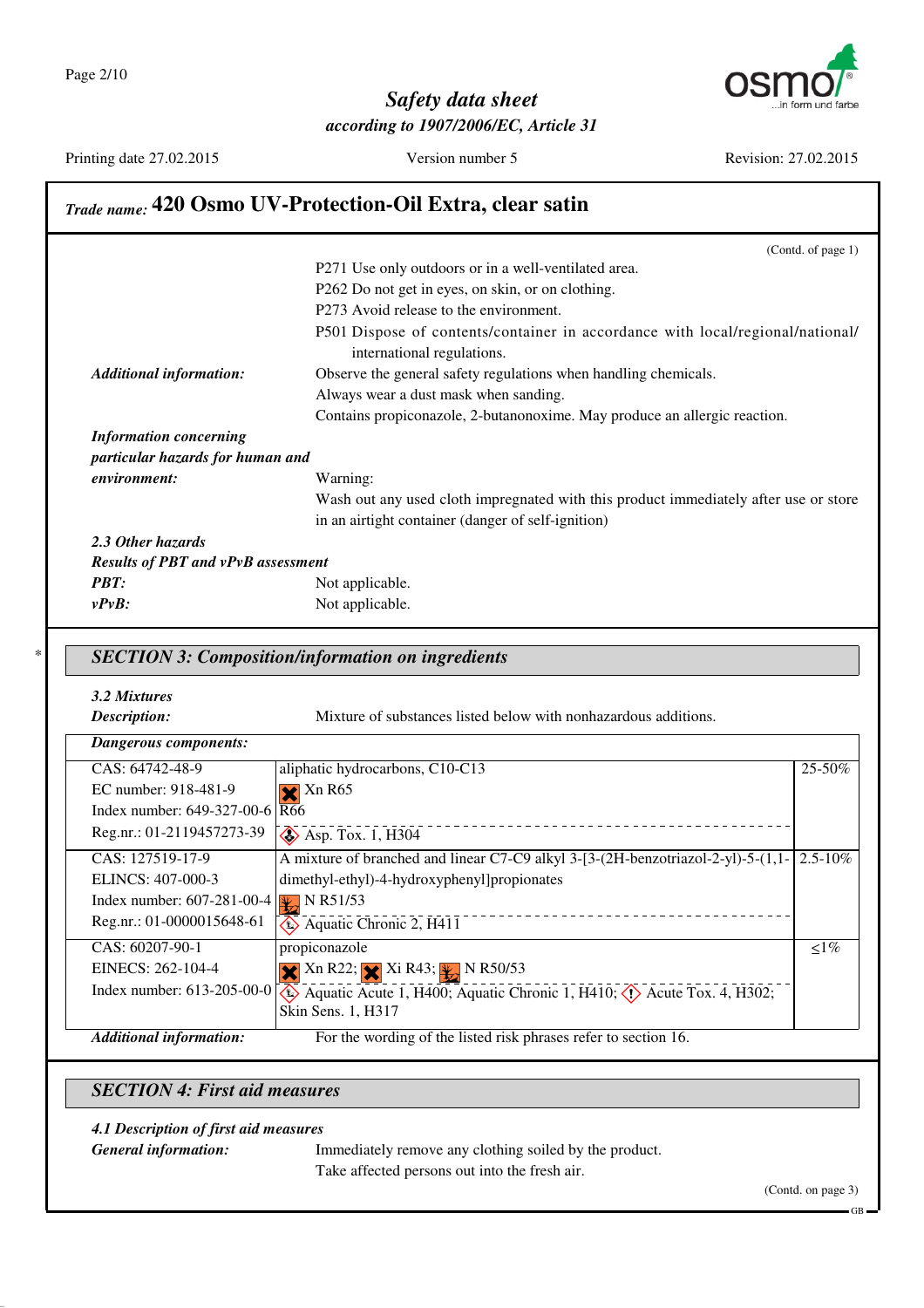

Printing date 27.02.2015 Version number 5 Revision: 27.02.2015

## *Trade name:* **420 Osmo UV-Protection-Oil Extra, clear satin**

|                                 | (Contd. of page 2)                                                                        |
|---------------------------------|-------------------------------------------------------------------------------------------|
| After inhalation:               | Supply fresh air. If required, provide artificial respiration. Keep patient warm. Consult |
|                                 | doctor if symptoms persist.                                                               |
|                                 | In case of unconsciousness place patient stably in side position for transportation.      |
| After skin contact:             | Immediately wash with water and soap and rinse thoroughly.                                |
|                                 | If skin irritation continues, consult a doctor.                                           |
| After eye contact:              | Rinse opened eye for several minutes under running water. Then consult a doctor.          |
| After swallowing:               | Induce vomiting only, if affected person is fully conscious.                              |
|                                 | If swallowed, seek medical advice immediately and show this container or label.           |
| 4.2 Most important symptoms and |                                                                                           |
| effects, both acute and delayed | Headache                                                                                  |
|                                 | <b>Disziness</b>                                                                          |
| 4.3 Indication of any immediate |                                                                                           |
| medical attention and special   |                                                                                           |
| <i>treatment needed</i>         | No further relevant information available.                                                |

### *SECTION 5: Firefighting measures*

| 5.1 Extinguishing media          |                                                                                         |
|----------------------------------|-----------------------------------------------------------------------------------------|
| Suitable extinguishing agents:   | CO2, powder or water spray. Fight larger fires with water spray or alcohol resistant    |
|                                  | foam.                                                                                   |
| For safety reasons unsuitable    |                                                                                         |
| extinguishing agents:            | Water with full jet                                                                     |
| 5.2 Special hazards arising from |                                                                                         |
| <i>the substance or mixture</i>  | Formation of toxic gases is possible during heating or in case of fire.                 |
| 5.3 Advice for firefighters      |                                                                                         |
| <b>Protective equipment:</b>     | Mouth respiratory protective device.                                                    |
| <b>Additional information</b>    | Cool endangered receptacles with water spray.                                           |
|                                  | Dispose of fire debris and contaminated fire fighting water in accordance with official |
|                                  | regulations.                                                                            |

### *SECTION 6: Accidental release measures*

| 6.1 Personal precautions,<br>protective equipment and |                                                                                         |
|-------------------------------------------------------|-----------------------------------------------------------------------------------------|
| emergency procedures                                  | Ensure adequate ventilation                                                             |
|                                                       | Keep away from ignition sources.                                                        |
| <b>6.2 Environmental precautions:</b>                 | Inform respective authorities in case of seepage into water course or sewage system.    |
|                                                       | Do not allow to enter sewers/ surface or ground water.                                  |
| 6.3 Methods and material for                          |                                                                                         |
| containment and cleaning up:                          | Warm water and cleansing agent                                                          |
|                                                       | Absorb with liquid-binding material (sand, diatomite, acid binders, universal binders). |
|                                                       | Ensure adequate ventilation.                                                            |
|                                                       | (Contd. on page 4)                                                                      |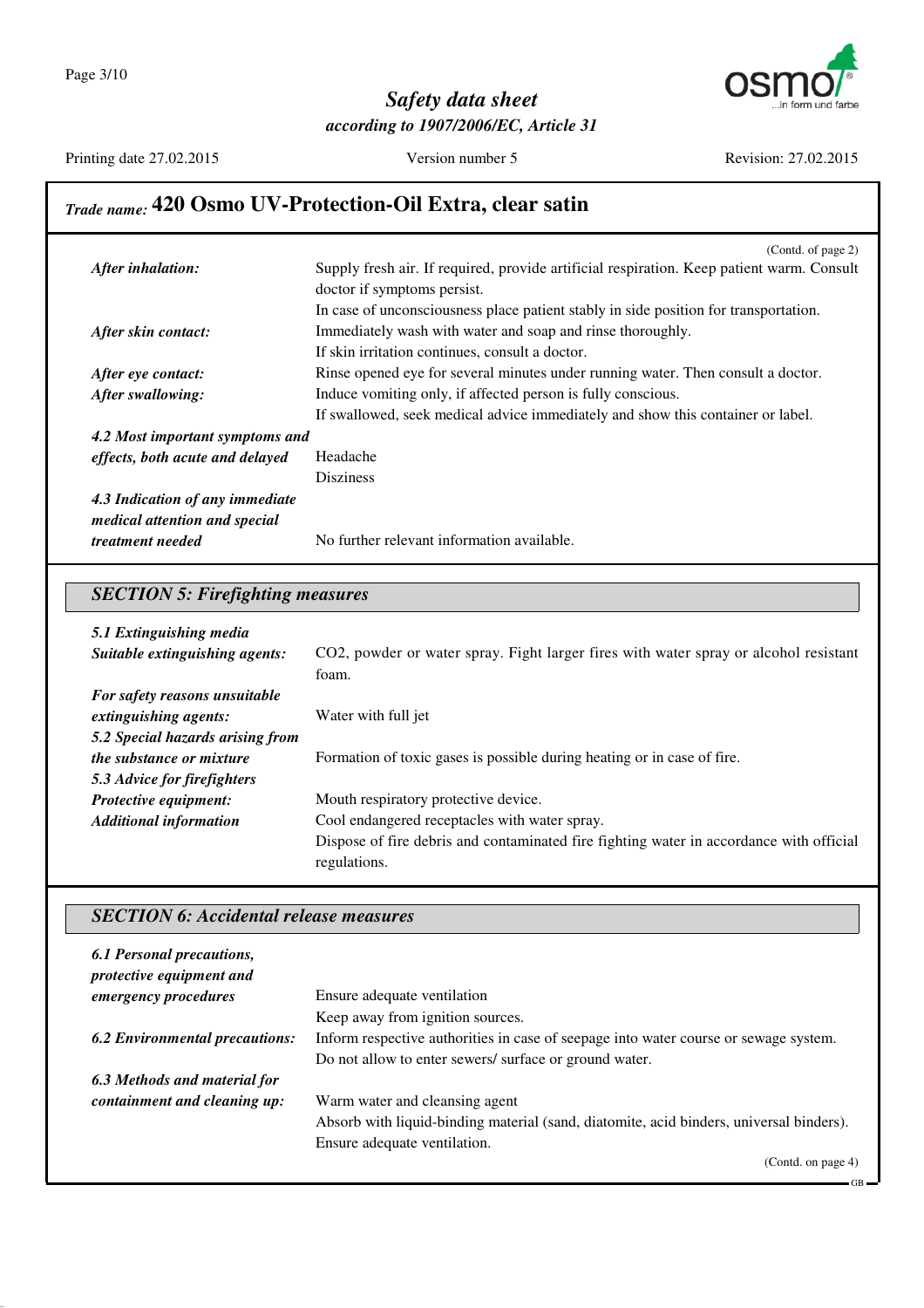

Printing date 27.02.2015 Version number 5 Revision: 27.02.2015

GB

## *Trade name:* **420 Osmo UV-Protection-Oil Extra, clear satin** (Contd. of page 3) *6.4 Reference to other sections* See Section 13 for disposal information. *SECTION 7: Handling and storage 7.1 Precautions for safe handling* Keep receptacles tightly sealed. Use only in well ventilated areas. Keep away from heat and direct sunlight. Prevent formation of aerosols. *Information about fire - and explosion protection:* Keep ignition sources away - Do not smoke. *7.2 Conditions for safe storage, including any incompatibilities Storage: Requirements to be met by storerooms and receptacles:* Store only in the original receptacle. Store in a cool location. *Information about storage in one common storage facility:* Do not store together with alkalis (caustic solutions). Do not store together with oxidising and acidic materials. *Further information about storage conditions:* Store receptacle in a well ventilated area. Protect from frost. Keep container tightly sealed. Store in cool, dry conditions in well sealed receptacles. *7.3 Specific end use(s)* No further relevant information available. *SECTION 8: Exposure controls/personal protection Additional information about design of technical facilities:* No further data; see item 7. *8.1 Control parameters Ingredients with limit values that require monitoring at the workplace:*

| 64742-48-9 aliphatic hydrocarbons, C10-C13                         |                                                                      |                    |
|--------------------------------------------------------------------|----------------------------------------------------------------------|--------------------|
| TWA $(8 H)$ Long-term value: 1.000 mg/m <sup>3</sup> , 150 ppm ppm |                                                                      |                    |
| Source: UK SIA                                                     |                                                                      |                    |
| <b>Additional information:</b>                                     | The lists valid during the making were used as basis.                |                    |
| 8.2 Exposure controls                                              |                                                                      |                    |
| <b>Personal protective equipment:</b>                              |                                                                      |                    |
| General protective and hygienic                                    |                                                                      |                    |
| measures:                                                          | Do not eat, drink, smoke or sniff while working.                     |                    |
|                                                                    | Do not carry product impregnated cleaning cloths in trouser pockets. |                    |
|                                                                    | Immediately remove all soiled and contaminated clothing              |                    |
|                                                                    |                                                                      | (Contd. on page 5) |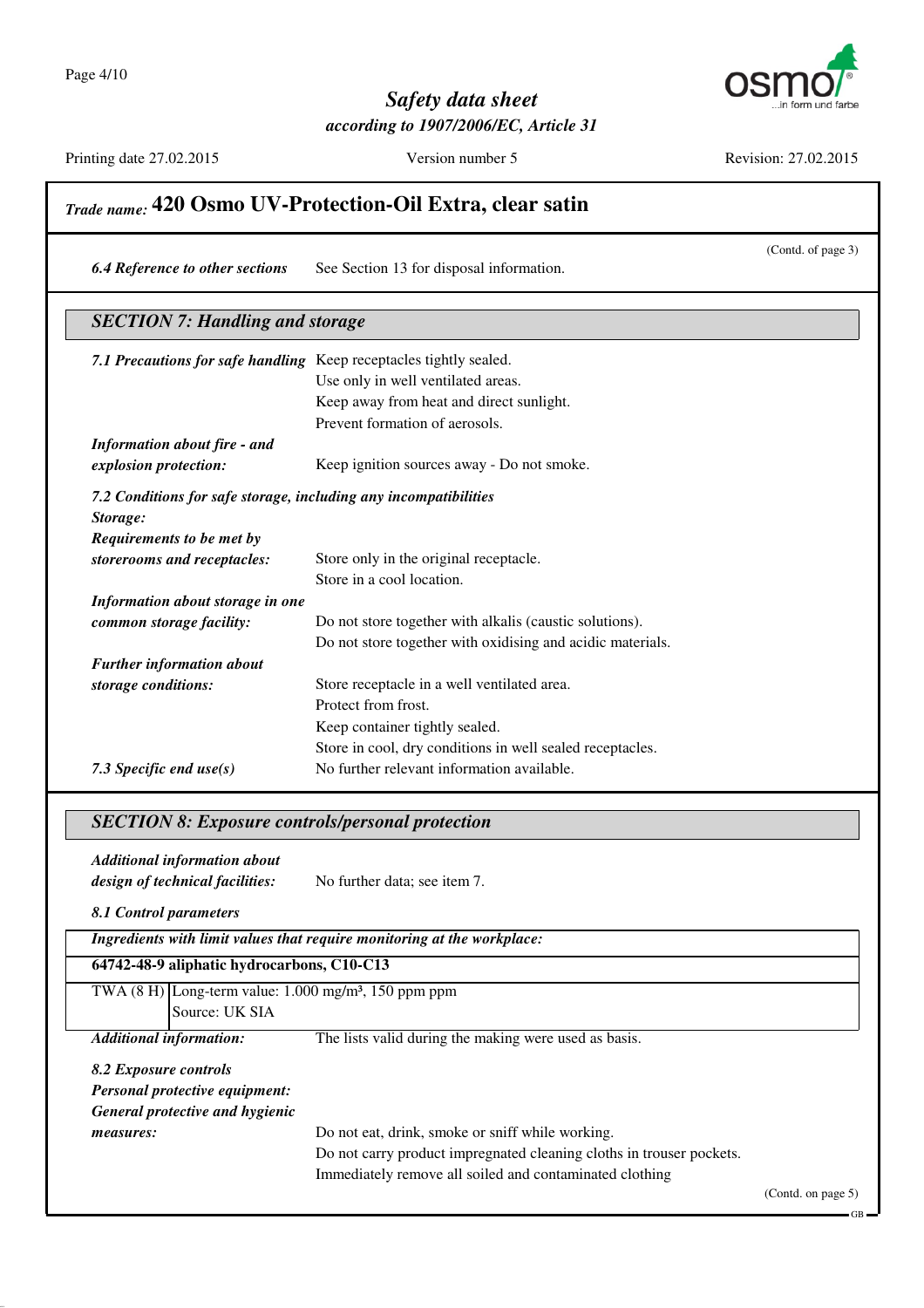

Printing date 27.02.2015 Version number 5 Revision: 27.02.2015

## *Trade name:* **420 Osmo UV-Protection-Oil Extra, clear satin**

|                                  | (Contd. of page 4)                                                                                                       |
|----------------------------------|--------------------------------------------------------------------------------------------------------------------------|
|                                  | Keep away from foodstuffs, beverages and feed.                                                                           |
|                                  | Avoid contact with the eyes and skin.                                                                                    |
|                                  | Do not inhale gases / fumes / aerosols.                                                                                  |
| <b>Respiratory protection:</b>   | Use suitable respiratory protective device only when aerosol or mist is formed.                                          |
|                                  | Not necessary if room is well-ventilated.                                                                                |
|                                  | Short term filter device:                                                                                                |
|                                  | Filter A/P2                                                                                                              |
| <b>Protection of hands:</b>      | The glove material has to be impermeable and resistant to the product/ the substance/                                    |
|                                  | the preparation.                                                                                                         |
|                                  | Selection of the glove material on consideration of the penetration times, rates of                                      |
|                                  | diffusion and the degradation                                                                                            |
| <b>Material of gloves</b>        | Nitrile rubber, NBR                                                                                                      |
|                                  | Penetration time of glove material The exact break trough time has to be found out by the manufacturer of the protective |
|                                  | gloves and has to be observed.                                                                                           |
| For the permanent contact gloves |                                                                                                                          |
| made of the following materials  |                                                                                                                          |
| are suitable:                    | Nitrile rubber, NBR                                                                                                      |
|                                  | Recommended thickness of the material: $\geq 0.4$ mm                                                                     |
|                                  | For the mixture of chemicals mentioned below the penetration time has to be at least                                     |
|                                  | 480 minutes (Permeation according to EN 374 Part 3: Level 6).                                                            |
| As protection from splashes      |                                                                                                                          |
| gloves made of the following     |                                                                                                                          |
| materials are suitable:          | Nitrile rubber, NBR                                                                                                      |
| Eye protection:                  | If risk of splashing:                                                                                                    |
|                                  | Safety glasses according to EN 166:2001 (e.g. densely closing frame glasses with side                                    |
|                                  | protection)                                                                                                              |
| <b>Body protection:</b>          | Protective work clothing                                                                                                 |

## \* *SECTION 9: Physical and chemical properties*

| 9.1 Information on basic physical and chemical properties<br><b>General Information</b> |                                    |                       |
|-----------------------------------------------------------------------------------------|------------------------------------|-----------------------|
| <i>Appearance:</i>                                                                      |                                    |                       |
| Form:                                                                                   | Fluid                              |                       |
| Colour:                                                                                 | According to product specification |                       |
| Odour:                                                                                  | Mild                               |                       |
| Change in condition                                                                     |                                    |                       |
| <b>Melting point/Melting range:</b>                                                     | Undetermined.                      |                       |
| <b>Boiling point/Boiling range:</b>                                                     | $>180^{\circ}$ C                   |                       |
| <b>Flash point:</b>                                                                     | $\geq$ 65 °C (DIN EN ISO 2719)     |                       |
| <i>Ignition temperature:</i>                                                            | 240 °C                             |                       |
|                                                                                         |                                    | (Contd. on page $6$ ) |

GB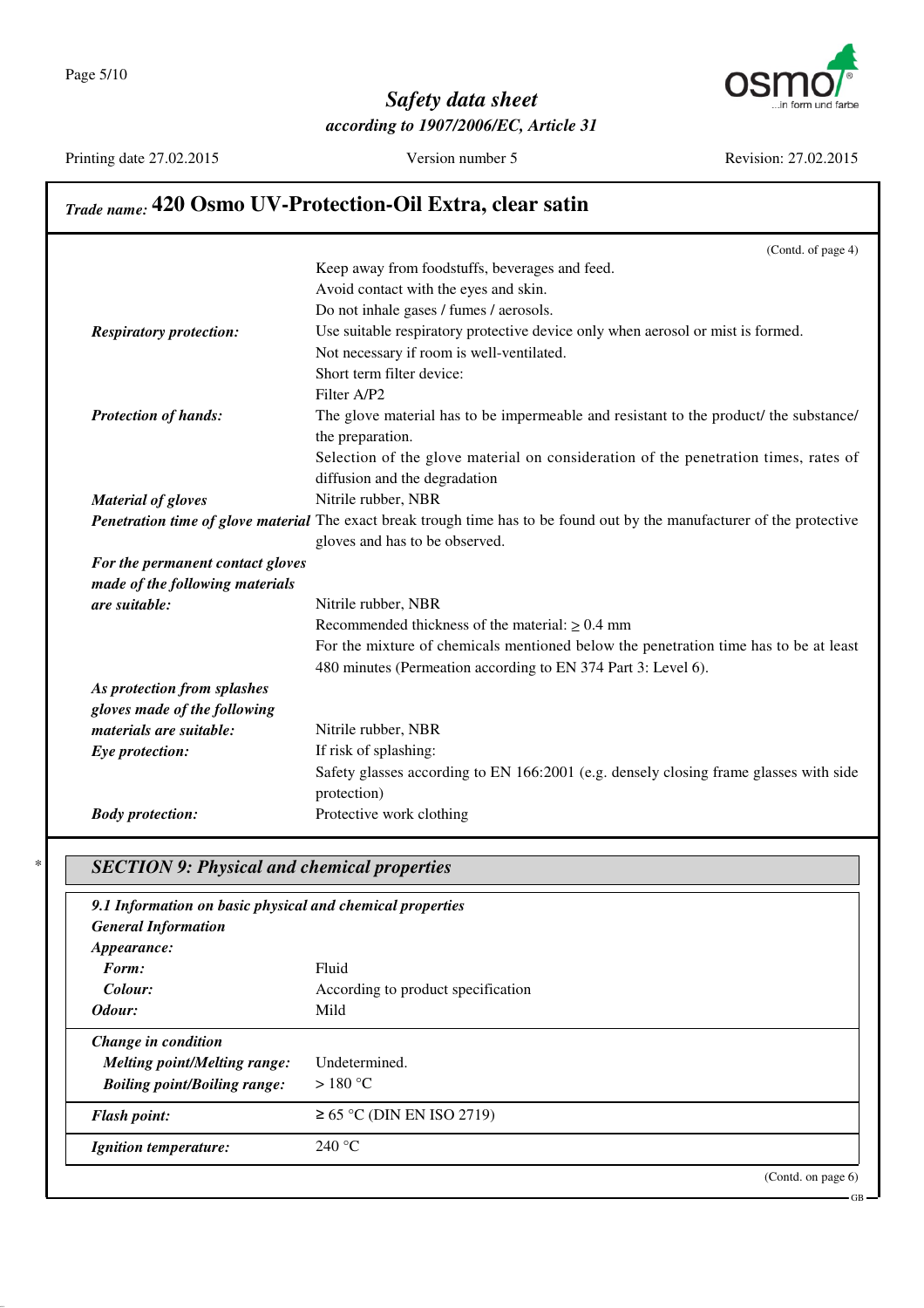

Printing date 27.02.2015 Version number 5 Revision: 27.02.2015

GB

## *Trade name:* **420 Osmo UV-Protection-Oil Extra, clear satin**

|                                     | (Contd. of page 5)                                                                             |
|-------------------------------------|------------------------------------------------------------------------------------------------|
| Self-igniting:                      | Product is not selfigniting.                                                                   |
| Danger of explosion:                | Product is not explosive. However, formation of explosive air/vapour mixtures are<br>possible. |
| <b>Explosion limits:</b>            |                                                                                                |
| Lower:                              | $0.6$ Vol $%$                                                                                  |
| <b>Upper:</b>                       | $7.0$ Vol $%$                                                                                  |
| Density at 20 $\mathrm{^{\circ}C:}$ | $0.95$ g/cm <sup>3</sup> (DIN 51757)                                                           |
| Solubility in / Miscibility with    |                                                                                                |
| water:                              | Not miscible or difficult to mix.                                                              |
| <i>Viscosity:</i>                   |                                                                                                |
| Kinematic at 40 $^{\circ}$ C:       | $> 21$ mm <sup>2</sup> /s                                                                      |
| <b>Solvent content:</b>             |                                                                                                |
| $VOC$ (EC)                          | $<$ 400 g/l (VOC-max. = 400 g/l (2010 A/e))                                                    |
| 9.2 Other information               | No further relevant information available.                                                     |

## *SECTION 10: Stability and reactivity*

| 10.1 Reactivity<br><b>10.2 Chemical stability</b>           |                                                                                      |
|-------------------------------------------------------------|--------------------------------------------------------------------------------------|
| <b>Thermal decomposition /</b><br>conditions to be avoided: | No decomposition if used and stored according to specifications.                     |
| 10.3 Possibility of hazardous                               |                                                                                      |
| reactions                                                   | Reacts with fabric soaked in the product (e.g. cleaning wool).                       |
| <b>10.4 Conditions to avoid</b>                             | No further relevant information available.                                           |
| 10.5 Incompatible materials:                                | No further relevant information available.                                           |
| 10.6 Hazardous decomposition                                |                                                                                      |
| <i>products:</i>                                            | Formation of toxic gases is possible during heating or in case of fire.              |
|                                                             | Carbon monoxide and carbon dioxide                                                   |
|                                                             | Nitrogen oxides (NOx)                                                                |
| <b>Additional information:</b>                              | Warning:                                                                             |
|                                                             | Wash out any used cloth impregnated with this product immediately after use or store |
|                                                             | in an airtight container (danger of self-ignition)                                   |
|                                                             | (Contd. on page 7)                                                                   |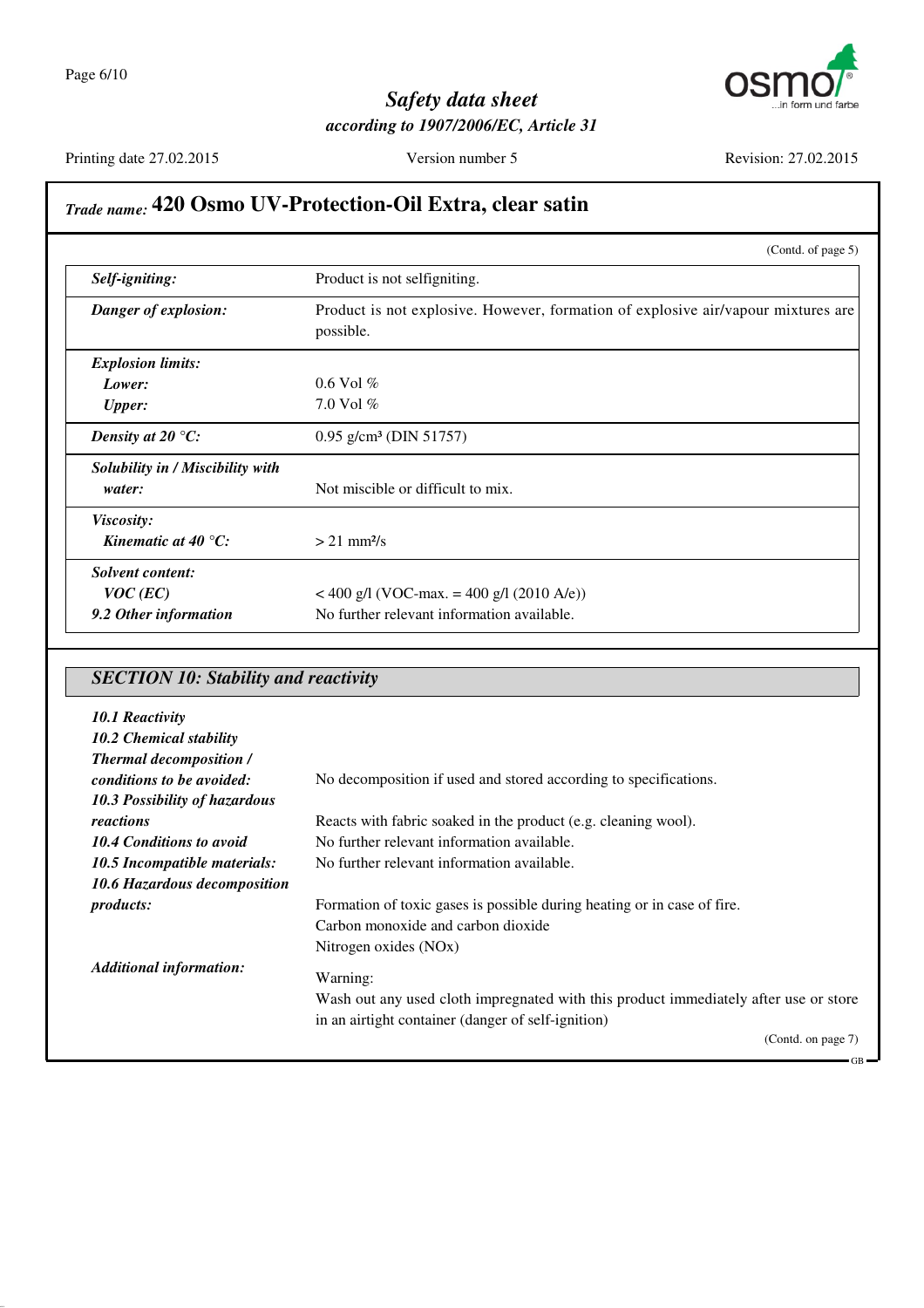

Printing date 27.02.2015 Version number 5 Revision: 27.02.2015

## *Trade name:* **420 Osmo UV-Protection-Oil Extra, clear satin** (Contd. of page 6) \* *SECTION 11: Toxicological information 11.1 Information on toxicological effects Acute toxicity: LD/LC50 values relevant for classification:* **64742-48-9 aliphatic hydrocarbons, C10-C13** Oral LD50 > 5000 mg/kg (rat) (OECD 401) Dermal LD50 > 5000 mg/kg (rat) (OECD 402) Inhalative  $|LC50/4h|$  21 mg/l (rat) (OECD 403) **127519-17-9 A mixture of branched and linear C7-C9 alkyl 3-[3-(2H-benzotriazol-2-yl)-5-(1,1-dimethyl-ethyl)-4 hydroxyphenyl]propionates** Inhalative  $|LC50/4h| > 5$  mg/l (rat) **60207-90-1 propiconazole** Oral LD50 660 mg/kg (rat) (OECD 401) Dermal  $|LD50$   $| > 4000$  mg/kg (rat) Inhalative  $|LC50/4h|$  5.8 mg/l (rat) (403 Acute Ihalation Toxicity) **96-29-7 2-butanonoxime** Oral LD50 3700 mg/kg (rat) Dermal LD50 200-2000 mg/kg (rat) Inhalative  $|LC50/4h| > 10.5$  mg/l (rat) *Primary irritant effect:* **on the skin:** At long or repeated contact with skin it may cause dermatitis due to the degreasing effect of the solvent. *on the eye:* not tested **Sensitisation:** Sensitising effect by skin contact is possible by prolonged exposure. **Sensitisation** Contains propiconazole, 2-butanonoxime. May produce an allergic reaction. \* *SECTION 12: Ecological information 12.1 Toxicity*

| <b>Aquatic toxicity:</b>                                                                                       |                                                            |                    |  |
|----------------------------------------------------------------------------------------------------------------|------------------------------------------------------------|--------------------|--|
| 127519-17-9 A mixture of branched and linear C7-C9 alkyl 3-[3-(2H-benzotriazol-2-yl)-5-(1,1-dimethyl-ethyl)-4- |                                                            |                    |  |
| hydroxyphenyl]propionates                                                                                      |                                                            |                    |  |
|                                                                                                                | Biokonz.-Faktor $ <$ 3 (-) (OECD-305 C)                    |                    |  |
| EC50/48h                                                                                                       | 3.2 mg/l mg/l (daphnia) (OECD 202, Part 1)                 |                    |  |
| 60207-90-1 propiconazole                                                                                       |                                                            |                    |  |
| EC50/48h                                                                                                       | 10.2 mg/l (daphnia) (202 Daphnia sp. acute Immobilization) |                    |  |
|                                                                                                                |                                                            | (Contd. on page 8) |  |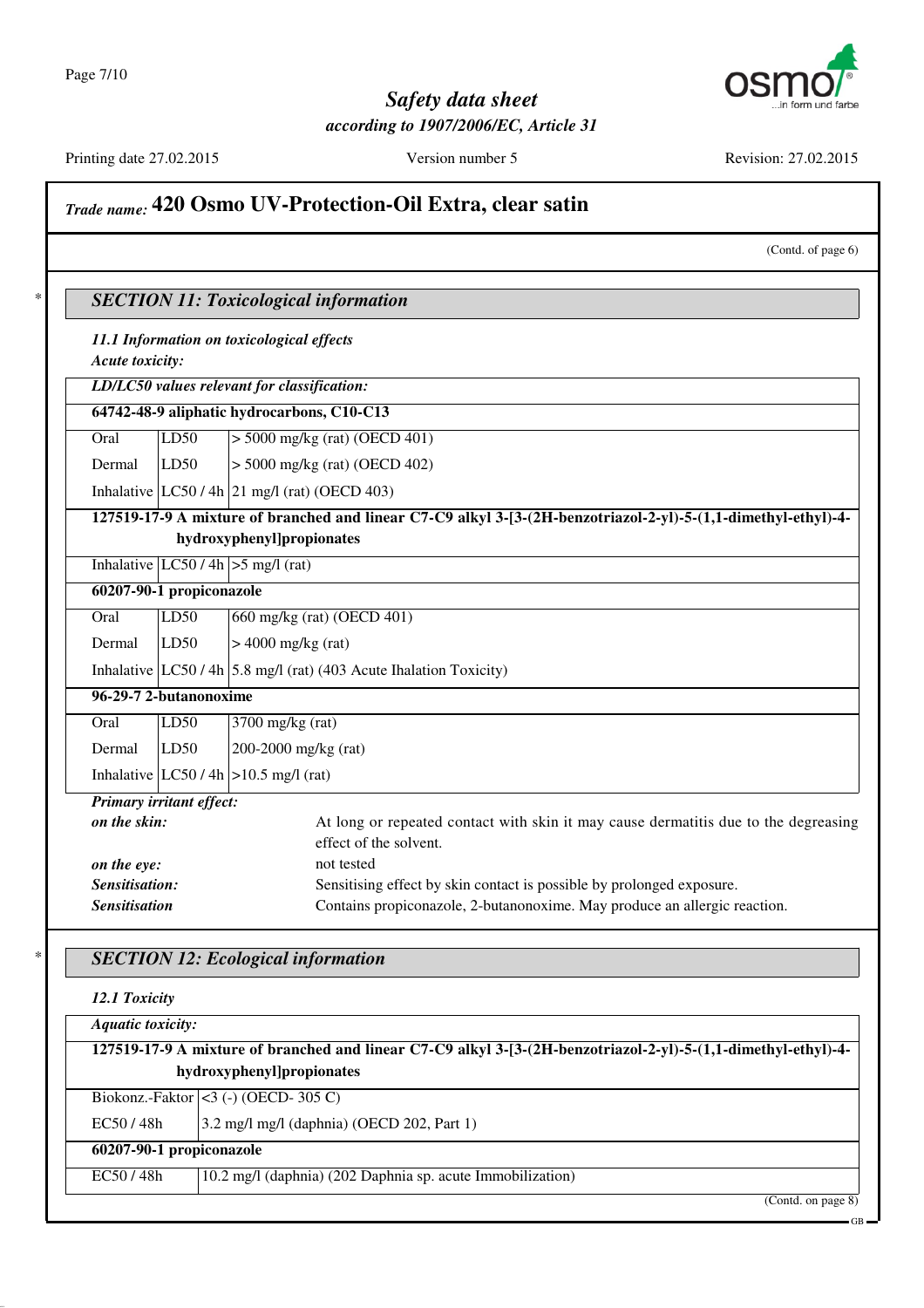

## *Safety data sheet*

*according to 1907/2006/EC, Article 31*

Printing date 27.02.2015 Version number 5 Revision: 27.02.2015

*14.1 UN-Number*

*14.3 Transport hazard class(es)*

*ADR, ADN, IMDG, IATA*

*14.4 Packing group*

*ADR, ADN, IMDG, IATA* Void

*ADR, ADN, IMDG, IATA* Void

*Class* Void

*ADR, IMDG, IATA* Void

*14.2 UN proper shipping name* not classified as dangerous good

(Contd. on page 9)

GB

## *Trade name:* **420 Osmo UV-Protection-Oil Extra, clear satin**

|                                |                                                              | (Contd. of page 7)                                                                         |
|--------------------------------|--------------------------------------------------------------|--------------------------------------------------------------------------------------------|
| EC50/72h                       | 9 mg/l (algae) (201 Alga Growth, Inhibition Test (Biomasse)) |                                                                                            |
| LC50/48h                       | $10.2$ mg/l (fish)                                           |                                                                                            |
| LC50 / 96h                     |                                                              | 4.3 mg/l (fish) (203 Fish Acute Toxicity)                                                  |
|                                |                                                              | 12.2 Persistence and degradability No further relevant information available.              |
| 12.3 Bioaccumulative potential |                                                              | No further relevant information available.                                                 |
| 12.4 Mobility in soil          |                                                              | No further relevant information available.                                                 |
|                                | Additional ecological information:                           |                                                                                            |
| <b>General notes:</b>          |                                                              | Water hazard class 2 (German Regulation) (Self-assessment): hazardous for water            |
|                                |                                                              | Danger to drinking water if even small quantities leak into the ground.                    |
|                                | 12.5 Results of PBT and vPvB assessment                      |                                                                                            |
| <b>PBT:</b>                    |                                                              | Not applicable.                                                                            |
|                                |                                                              |                                                                                            |
| $v P v R$ :                    |                                                              |                                                                                            |
| 12.6 Other adverse effects     | <b>SECTION 13: Disposal considerations</b>                   | Not applicable.<br>No further relevant information available.                              |
|                                |                                                              |                                                                                            |
| 13.1 Waste treatment methods   |                                                              |                                                                                            |
|                                |                                                              |                                                                                            |
| Recommendation                 |                                                              | sewage system.                                                                             |
| European waste catalogue       |                                                              | Must not be disposed together with household garbage. Do not allow product to reach        |
|                                |                                                              | 08 01 11 waste paint and varnish containing organic solvents or other dangerous substances |
|                                |                                                              | 15 01 10 packaging containing residues of or contaminated by dangerous substances          |
| <b>Uncleaned packaging:</b>    |                                                              |                                                                                            |
| Recommendation:                |                                                              | Disposal must be made according to official regulations.                                   |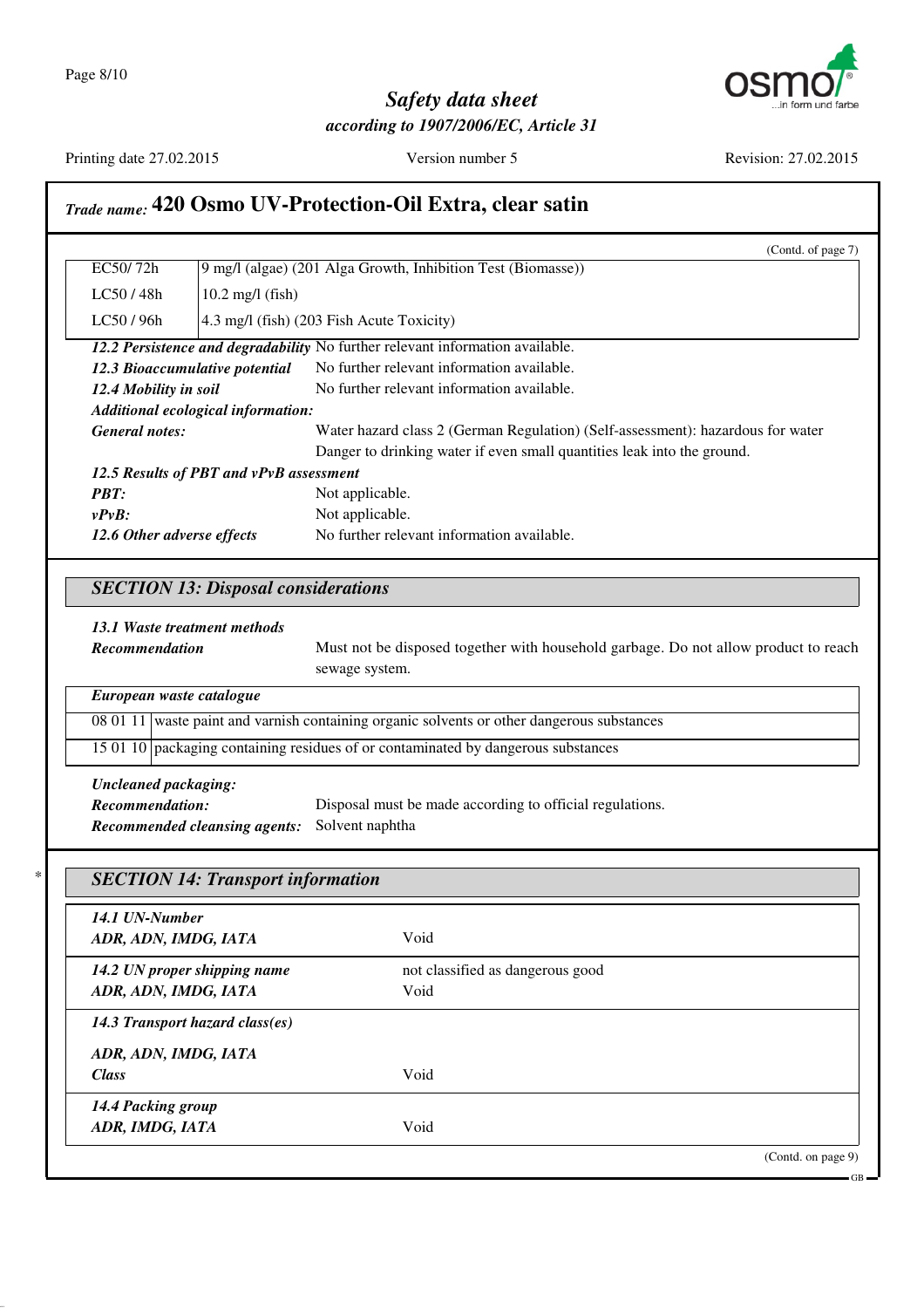

Printing date 27.02.2015 Version number 5 Revision: 27.02.2015

GB

#### *Trade name:* **420 Osmo UV-Protection-Oil Extra, clear satin**

(Contd. of page 8) *14.5 Environmental hazards: Marine pollutant:* No *14.6 Special precautions for user* Not applicable. *14.7 Transport in bulk according to Annex II of MARPOL73/78 and the IBC Code* Not applicable. *Transport/Additional information:* This product is not hazardous according to Dangerous Goods Regulation *UN "Model Regulation":* - \* *SECTION 15: Regulatory information*

*15.1 Safety, health and environmental regulations/legislation specific for the substance or mixture*

*National regulations: VOC* (*EC*)  $<$  400 g/l (VOC-max. = 400 g/l (2010 A/e)) *15.2 Chemical safety assessment:* A Chemical Safety Assessment has not been carried out.

#### *SECTION 16: Other information*

This information is based on our present knowledge. However, this shall not constitute a guarantee for any specific product features and shall not establish a legally valid contractual relationship.

*Relevant phrases* H302 Harmful if swallowed. H304 May be fatal if swallowed and enters airways. H317 May cause an allergic skin reaction. H400 Very toxic to aquatic life. H410 Very toxic to aquatic life with long lasting effects. H411 Toxic to aquatic life with long lasting effects. R22 Harmful if swallowed. R43 May cause sensitisation by skin contact. R50/53 Very toxic to aquatic organisms, may cause long-term adverse effects in the aquatic environment. R51/53 Toxic to aquatic organisms, may cause long-term adverse effects in the aquatic environment. R65 Harmful: may cause lung damage if swallowed. R66 Repeated exposure may cause skin dryness or cracking. *Department issuing MSDS:* product safety department *Contact:* Hr. Dr. Starp *Abbreviations and acronyms:* ADR: Accord européen sur le transport des marchandises dangereuses par Route (European Agreement concerning the International Carriage of Dangerous Goods by Road) IMDG: International Maritime Code for Dangerous Goods IATA: International Air Transport Association (Contd. on page 10)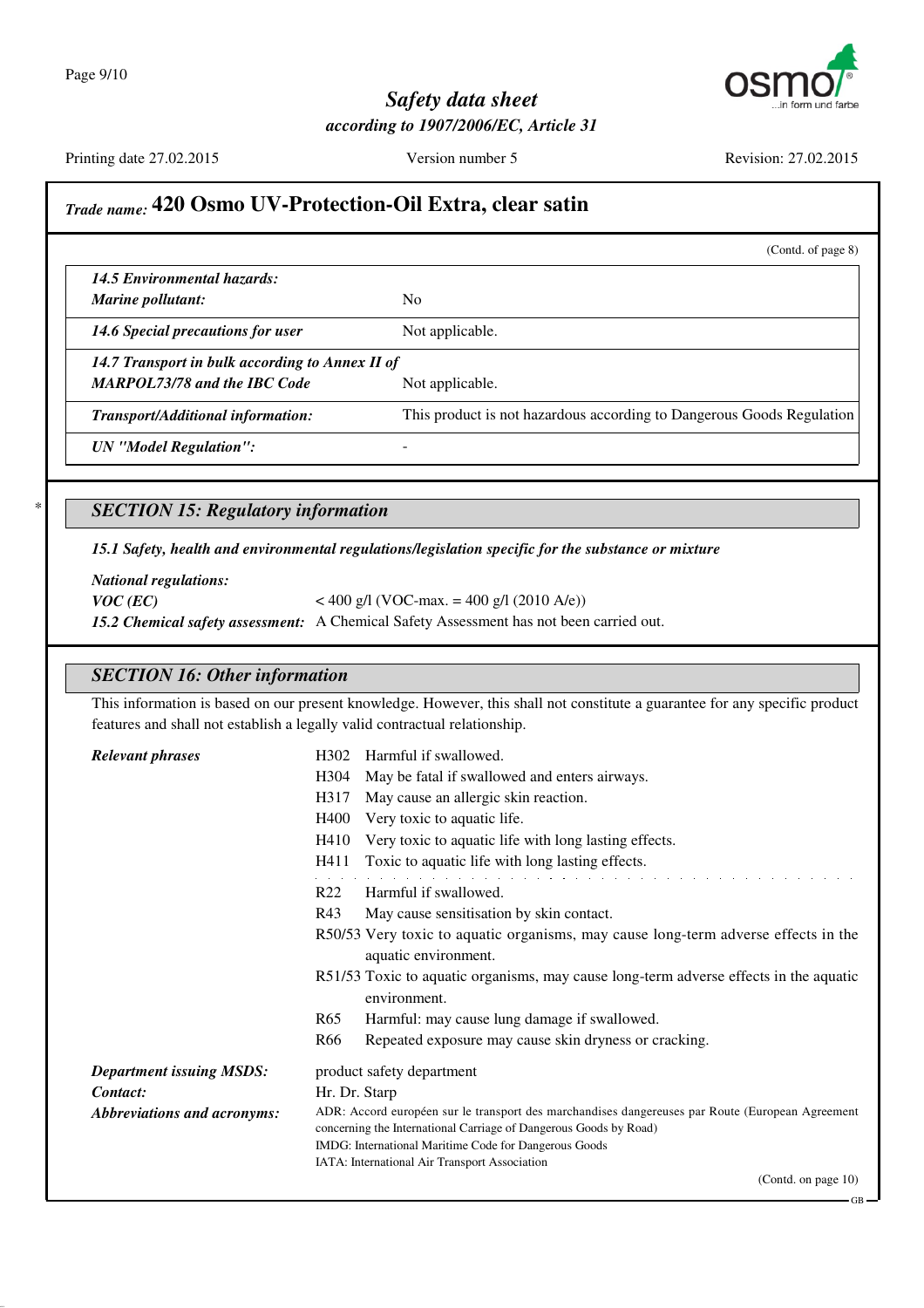

Printing date 27.02.2015 Version number 5 Revision: 27.02.2015

GB

### *Trade name:* **420 Osmo UV-Protection-Oil Extra, clear satin**

(Contd. of page 9) GHS: Globally Harmonised System of Classification and Labelling of Chemicals EINECS: European Inventory of Existing Commercial Chemical Substances ELINCS: European List of Notified Chemical Substances CAS: Chemical Abstracts Service (division of the American Chemical Society) VOC: Volatile Organic Compounds (USA, EU) LC50: Lethal concentration, 50 percent LD50: Lethal dose, 50 percent Acute Tox. 4: Acute toxicity, Hazard Category 4 Skin Sens. 1: Sensitisation - Skin, Hazard Category 1 Asp. Tox. 1: Aspiration hazard, Hazard Category 1 Aquatic Acute 1: Hazardous to the aquatic environment - AcuteHazard, Category 1 Aquatic Chronic 1: Hazardous to the aquatic environment - Chronic Hazard, Category 1 Aquatic Chronic 2: Hazardous to the aquatic environment - Chronic Hazard, Category 2 Aquatic Chronic 3: Hazardous to the aquatic environment - Chronic Hazard, Category 3 *\* Data compared to the previous version altered.*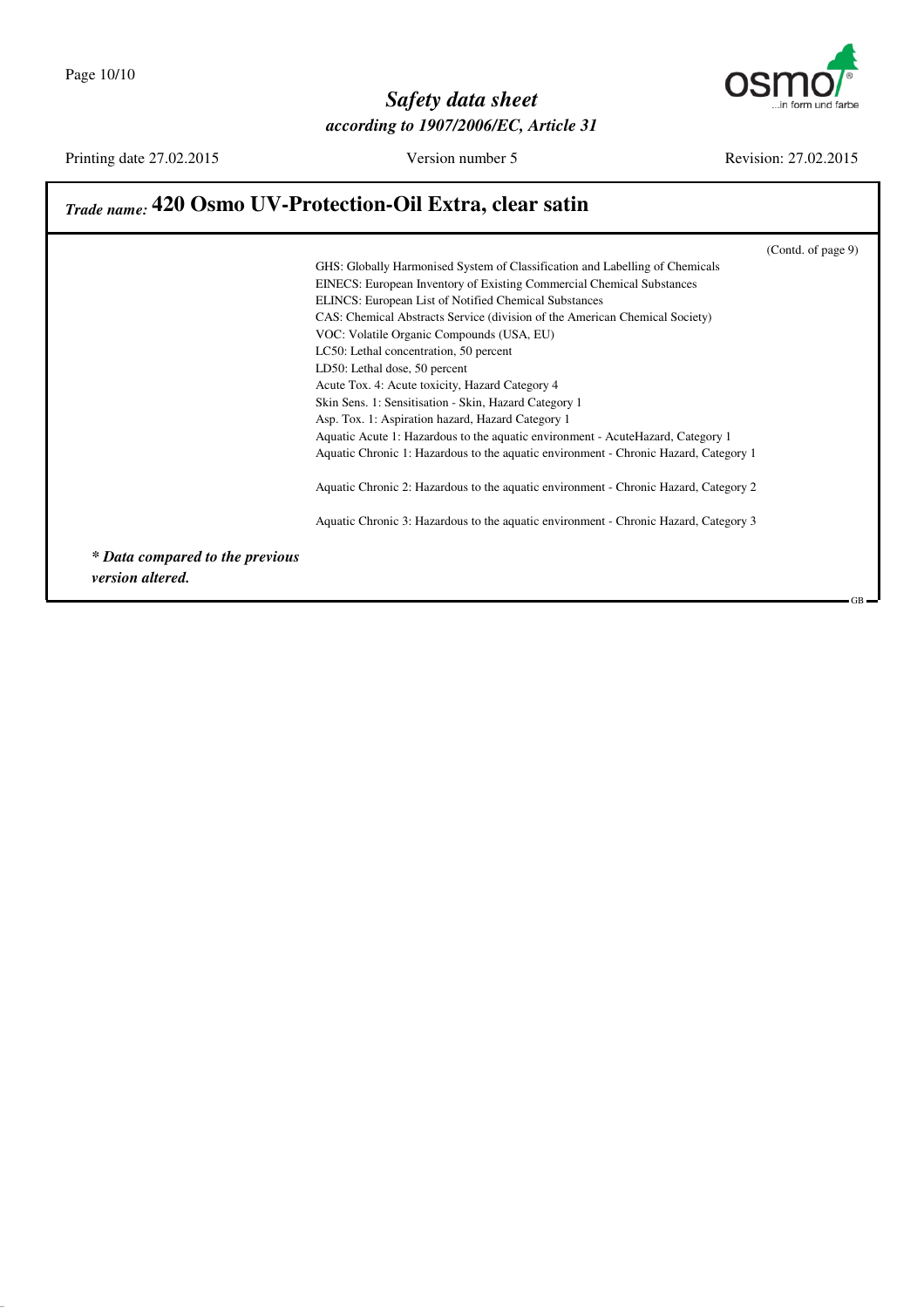

Page 1/10

## *Material Safety Data Sheets*

*according to 1907/2006/EC, Article 31*

Printing date 02.07.2015 Version number 4 Revision: 02.07.2015

GB

#### \* *SECTION 1: Identification of the substance/mixture and of the company/undertaking*

| 1.1 Product identifier                               |                                                                                                    |
|------------------------------------------------------|----------------------------------------------------------------------------------------------------|
| Trade name:                                          | <b>UV-Protection-Oil Extra</b>                                                                     |
| Article number:                                      | 425 Oak, 428 Cedar                                                                                 |
| 1.2 Relevant identified uses of the                  |                                                                                                    |
| substance or mixture and uses                        |                                                                                                    |
| advised against                                      | No further relevant information available.                                                         |
| Application of the substance / the                   |                                                                                                    |
| mixture                                              | Coating compound/ Surface coating/ paint                                                           |
|                                                      | Paint                                                                                              |
| 1.3 Details of the supplier of the safety data sheet |                                                                                                    |
| Manufacturer/Supplier:                               | Osmo Holz und Color GmbH & Co. KG                                                                  |
|                                                      | Affhüppen Esch 12                                                                                  |
|                                                      | D-48231 Warendorf                                                                                  |
| Further information obtainable                       |                                                                                                    |
| from:                                                | Product safety department                                                                          |
|                                                      | Phone: $+49(0)$ 251 / 692 - 188                                                                    |
|                                                      | Fax: +49 (0) 251 / 692 - 462                                                                       |
|                                                      | e-mail: helmut.starp@osmo.de                                                                       |
| 1.4 Emergency telephone                              |                                                                                                    |
| number:                                              | emergency phone no. Berlin (24h): +49 (0) 30 / 30686 790 advisory service in German<br>and English |

#### \* *SECTION 2: Hazards identification*

#### *2.1 Classification of the substance or mixture Classification according to Regulation (EC) No 1272/2008* Aquatic Chronic 3 H412 Harmful to aquatic life with long lasting effects. *2.2 Label elements Labelling according to Regulation (EC) No 1272/2008* The product is classified and labelled according to the CLP regulation. *Hazard pictograms* Void **Signal word** Void *Hazard statements* H412 Harmful to aquatic life with long lasting effects. *Precautionary statements* P101 If medical advice is needed, have product container or label at hand. P102 Keep out of reach of children. P103 Read label before use. P271 Use only outdoors or in a well-ventilated area. P262 Do not get in eyes, on skin, or on clothing. (Contd. on page 2)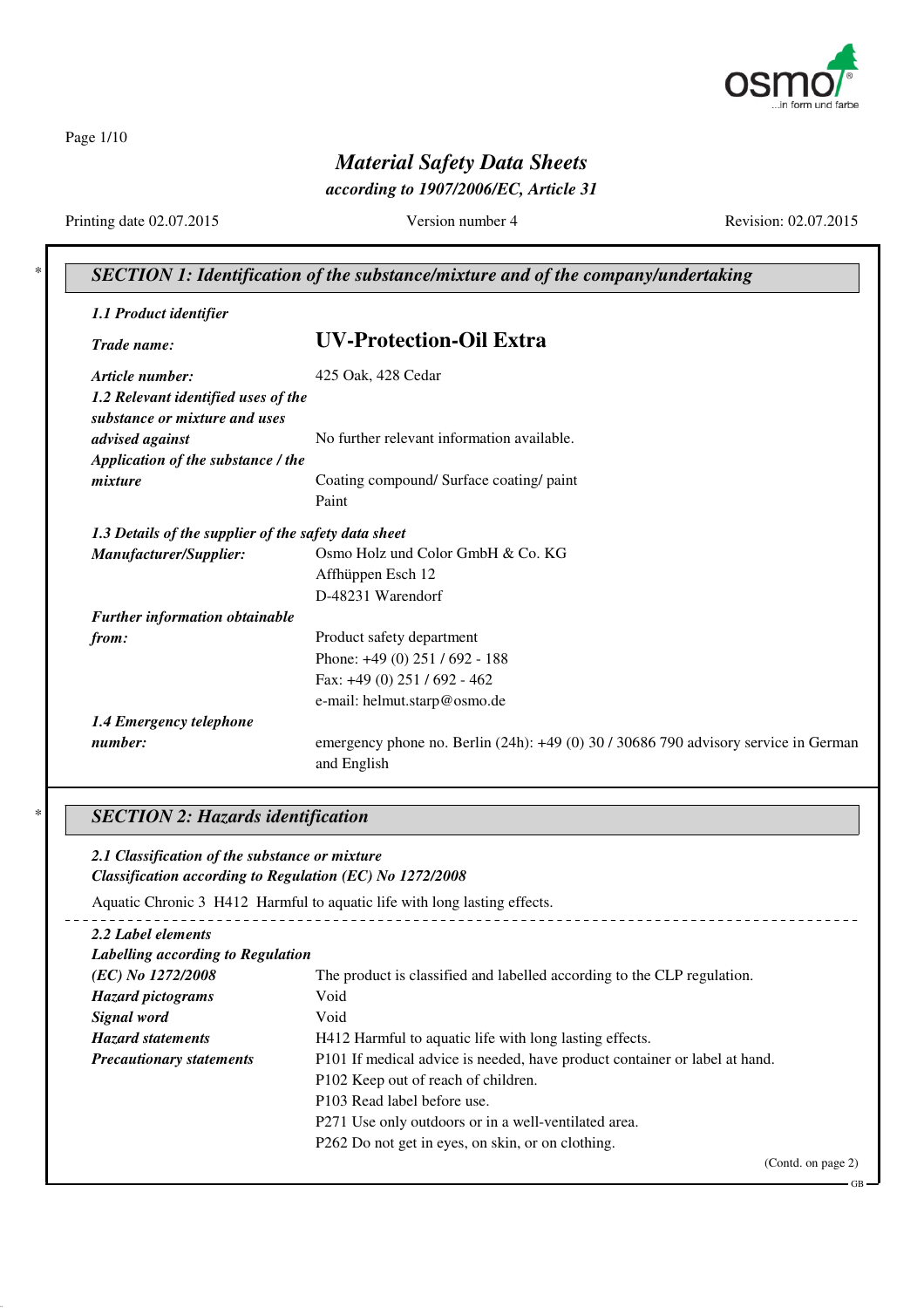

Page 2/10

## *Material Safety Data Sheets*

*according to 1907/2006/EC, Article 31*

Printing date 02.07.2015 Version number 4 Revision: 02.07.2015

| <b>Trade name: UV-Protection-Oil Extra</b>                                                                                              |                                                                                                              |                          |
|-----------------------------------------------------------------------------------------------------------------------------------------|--------------------------------------------------------------------------------------------------------------|--------------------------|
|                                                                                                                                         |                                                                                                              | (Contd. of page 1)       |
|                                                                                                                                         | P273 Avoid release to the environment.                                                                       |                          |
|                                                                                                                                         | P501 Dispose of contents/container in accordance with local/regional/national/<br>international regulations. |                          |
| <b>Additional information:</b>                                                                                                          | Observe the general safety regulations when handling chemicals.                                              |                          |
|                                                                                                                                         | Always wear a dust mask when sanding.                                                                        |                          |
|                                                                                                                                         | Contains propiconazole, 2-butanonoxime. May produce an allergic reaction.                                    |                          |
| 2.3 Other hazards                                                                                                                       |                                                                                                              |                          |
| <b>Results of PBT and vPvB assessment</b>                                                                                               |                                                                                                              |                          |
| <b>PBT:</b>                                                                                                                             | Not applicable.                                                                                              |                          |
| $v P v B$ :                                                                                                                             | Not applicable.                                                                                              |                          |
|                                                                                                                                         |                                                                                                              |                          |
|                                                                                                                                         | Mixture of substances listed below with nonhazardous additions.                                              |                          |
|                                                                                                                                         |                                                                                                              |                          |
|                                                                                                                                         | aliphatic hydrocarbons, C10-C13                                                                              |                          |
|                                                                                                                                         | $\leftrightarrow$ Asp. Tox. 1, H304                                                                          |                          |
| 3.2 Mixtures<br>Description:<br><b>Dangerous components:</b><br>CAS: 64742-48-9<br>EC number: 918-481-9<br>Index number: 649-327-00-6   |                                                                                                              |                          |
|                                                                                                                                         |                                                                                                              |                          |
|                                                                                                                                         | (2-methoxymethylethoxy)propanol                                                                              |                          |
|                                                                                                                                         | substance with a Community workplace exposure limit                                                          |                          |
|                                                                                                                                         |                                                                                                              |                          |
|                                                                                                                                         | A mixture of branched and linear C7-C9 alkyl 3-[3-(2H-benzotriazol-2-yl)-5-                                  | $\sqrt{3\%}$             |
| Reg.nr.: 01-2119457273-39<br>CAS: 34590-94-8<br>EINECS: 252-104-2<br>Reg.nr.: 01-2119450011-60<br>CAS: 127519-17-9<br>ELINCS: 407-000-3 | (1,1-dimethyl-ethyl)-4-hydroxyphenyl]propionates                                                             |                          |
| Index number: 607-281-00-4                                                                                                              | $\leftrightarrow$ Aquatic Chronic 2, H411                                                                    | $20 - 25%$<br>$10 - 25%$ |
|                                                                                                                                         |                                                                                                              |                          |
| Reg.nr.: 01-0000015648-61<br>CAS: 60207-90-1                                                                                            | propiconazole                                                                                                | $\overline{<}1\%$        |
| EINECS: 262-104-4                                                                                                                       | Aquatic Acute 1, H400; Aquatic Chronic 1, H410; $\langle \rangle$ Acute Tox. 4, H302;                        |                          |

### *SECTION 4: First aid measures*

| 4.1 Description of first aid measures |                                                            |  |
|---------------------------------------|------------------------------------------------------------|--|
| <b>General information:</b>           | Take affected persons out into the fresh air.              |  |
|                                       | Immediately remove any clothing soiled by the product.     |  |
| After inhalation:                     | Supply fresh air; consult doctor in case of complaints.    |  |
| After skin contact:                   | Immediately wash with water and soap and rinse thoroughly. |  |
|                                       | If skin irritation continues, consult a doctor.            |  |

(Contd. on page 3)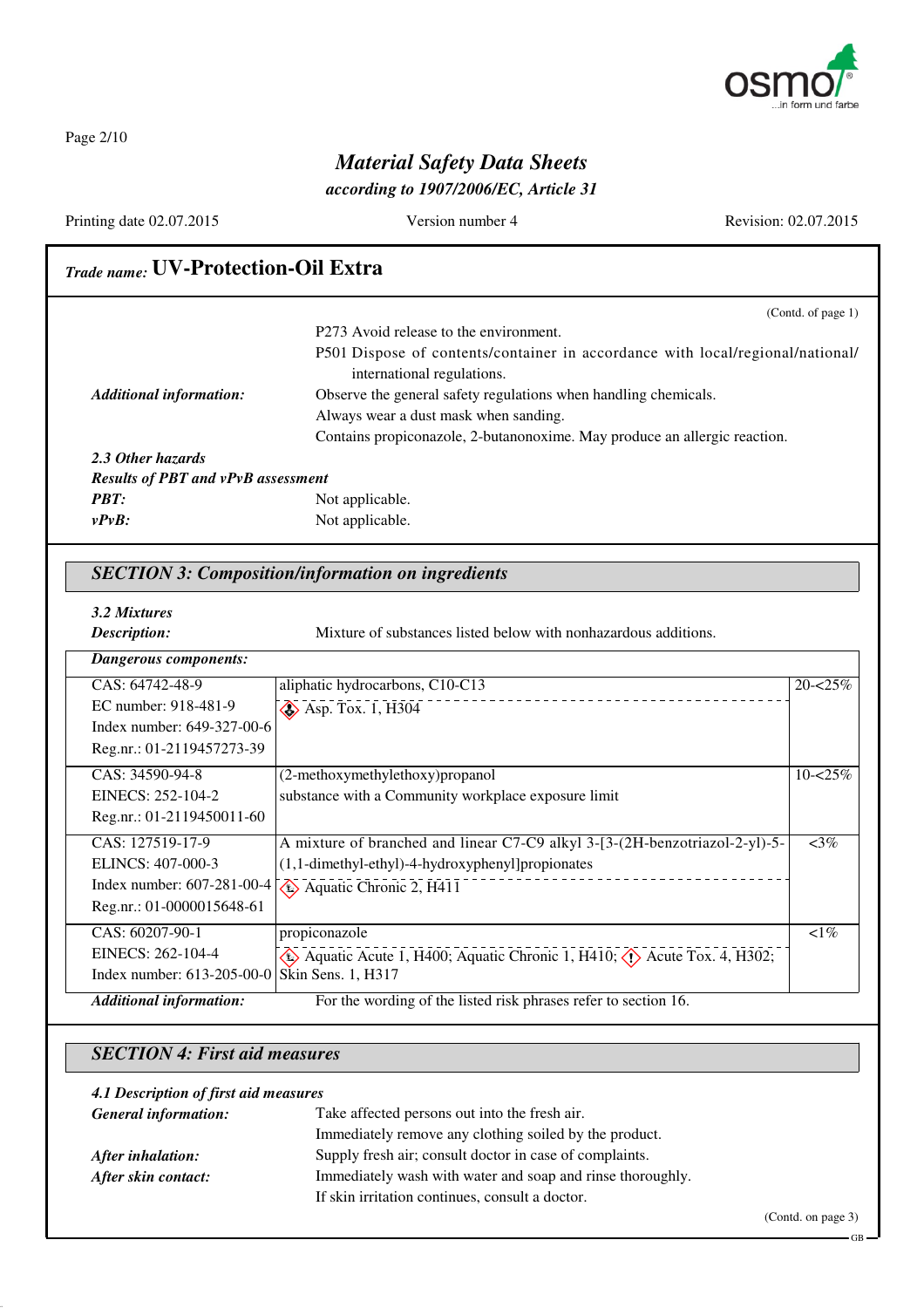

Page 3/10

## *Material Safety Data Sheets*

*according to 1907/2006/EC, Article 31*

Printing date 02.07.2015 Version number 4 Revision: 02.07.2015

## *Trade name:* **UV-Protection-Oil Extra**

|                                 | (Contd. of page 2)                                                               |
|---------------------------------|----------------------------------------------------------------------------------|
| After eye contact:              | Rinse opened eye for several minutes under running water. Then consult a doctor. |
| After swallowing:               | Induce vomiting only, if affected person is fully conscious.                     |
|                                 | If swallowed, seek medical advice immediately and show this container or label.  |
| 4.2 Most important symptoms and |                                                                                  |
| effects, both acute and delayed | Headache                                                                         |
|                                 | <b>Disziness</b>                                                                 |
| 4.3 Indication of any immediate |                                                                                  |
| medical attention and special   |                                                                                  |
| <i>treatment needed</i>         | No further relevant information available.                                       |

## *SECTION 5: Firefighting measures*

| 5.1 Extinguishing media<br>Suitable extinguishing agents: | CO2, powder or water spray. Fight larger fires with water spray or alcohol resistant<br>foam. |
|-----------------------------------------------------------|-----------------------------------------------------------------------------------------------|
| For safety reasons unsuitable                             |                                                                                               |
| extinguishing agents:                                     | Water with full jet                                                                           |
| 5.2 Special hazards arising from                          |                                                                                               |
| <i>the substance or mixture</i>                           | Formation of toxic gases is possible during heating or in case of fire.                       |
| 5.3 Advice for firefighters                               |                                                                                               |
| Protective equipment:                                     | No special measures required.                                                                 |
| <b>Additional information</b>                             | Cool endangered receptacles with water spray.                                                 |
|                                                           | Dispose of fire debris and contaminated fire fighting water in accordance with official       |
|                                                           | regulations.                                                                                  |

#### *SECTION 6: Accidental release measures*

| 6.1 Personal precautions,<br>protective equipment and |                                                                                         |
|-------------------------------------------------------|-----------------------------------------------------------------------------------------|
| emergency procedures                                  | Ensure adequate ventilation                                                             |
|                                                       | Keep away from ignition sources.                                                        |
| <b>6.2 Environmental precautions:</b>                 | Inform respective authorities in case of seepage into water course or sewage system.    |
|                                                       | Do not allow to enter sewers/ surface or ground water.                                  |
| 6.3 Methods and material for                          |                                                                                         |
| containment and cleaning up:                          | Warm water and cleansing agent                                                          |
|                                                       | Absorb with liquid-binding material (sand, diatomite, acid binders, universal binders). |
| <b>6.4 Reference to other sections</b>                | See Section 7 for information on safe handling.                                         |
|                                                       | See Section 8 for information on personal protection equipment.                         |
|                                                       | (Contd. on page 4)                                                                      |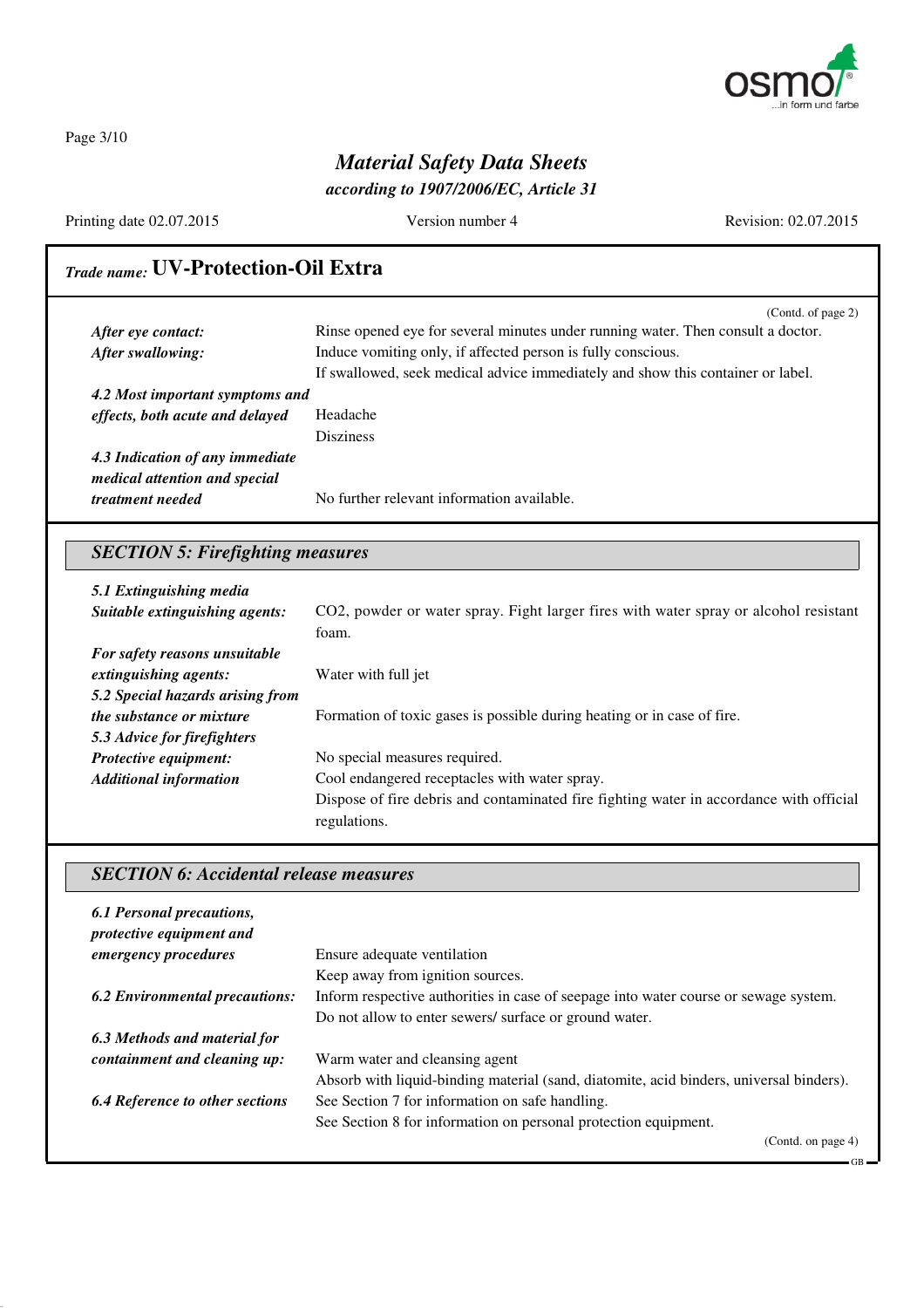

Page 4/10

## *Material Safety Data Sheets*

*according to 1907/2006/EC, Article 31*

Printing date 02.07.2015 Version number 4 Revision: 02.07.2015

(Contd. of page 3)

## *Trade name:* **UV-Protection-Oil Extra**

See Section 13 for disposal information.

#### *SECTION 7: Handling and storage*

*7.1 Precautions for safe handling* Keep receptacles tightly sealed. Use only in well ventilated areas. *Information about fire - and*

*explosion protection:* No special measures required.

*7.2 Conditions for safe storage, including any incompatibilities*

*Storage: Requirements to be met by storerooms and receptacles:* Store only in the original receptacle. *Information about storage in one common storage facility:* Not required. *Further information about storage conditions:* Store receptacle in a well ventilated area. **Storage class:** 10 7.3 Specific end use(s) No further relevant information available.

#### *SECTION 8: Exposure controls/personal protection*

*Additional information about design of technical facilities:* No further data; see item 7.

*8.1 Control parameters*

| Ingredients with limit values that require monitoring at the workplace: |                                                          |                                                                            |  |
|-------------------------------------------------------------------------|----------------------------------------------------------|----------------------------------------------------------------------------|--|
|                                                                         | 64742-48-9 aliphatic hydrocarbons, C10-C13               |                                                                            |  |
|                                                                         |                                                          | TWA $(8 \text{ H})$ Long-term value: 1.000 mg/m <sup>3</sup> , 150 ppm ppm |  |
|                                                                         | Source: UK SIA                                           |                                                                            |  |
|                                                                         | 34590-94-8 (2-methoxymethylethoxy) propanol              |                                                                            |  |
| <b>WEL</b>                                                              | Long-term value: $308 \text{ mg/m}^3$ , $50 \text{ ppm}$ |                                                                            |  |
|                                                                         | Sk                                                       |                                                                            |  |
| <b>Additional information:</b>                                          |                                                          | The lists valid during the making were used as basis.                      |  |
| 8.2 Exposure controls                                                   |                                                          |                                                                            |  |
| <b>Personal protective equipment:</b>                                   |                                                          |                                                                            |  |
|                                                                         | General protective and hygienic                          |                                                                            |  |
| measures:                                                               |                                                          | Do not eat, drink, smoke or sniff while working.                           |  |
|                                                                         |                                                          | Do not cours anoduct impropriated cleaning elettre in traveou no obsta     |  |

Do not carry product impregnated cleaning cloths in trouser pockets.

Avoid contact with the eyes and skin.

(Contd. on page 5)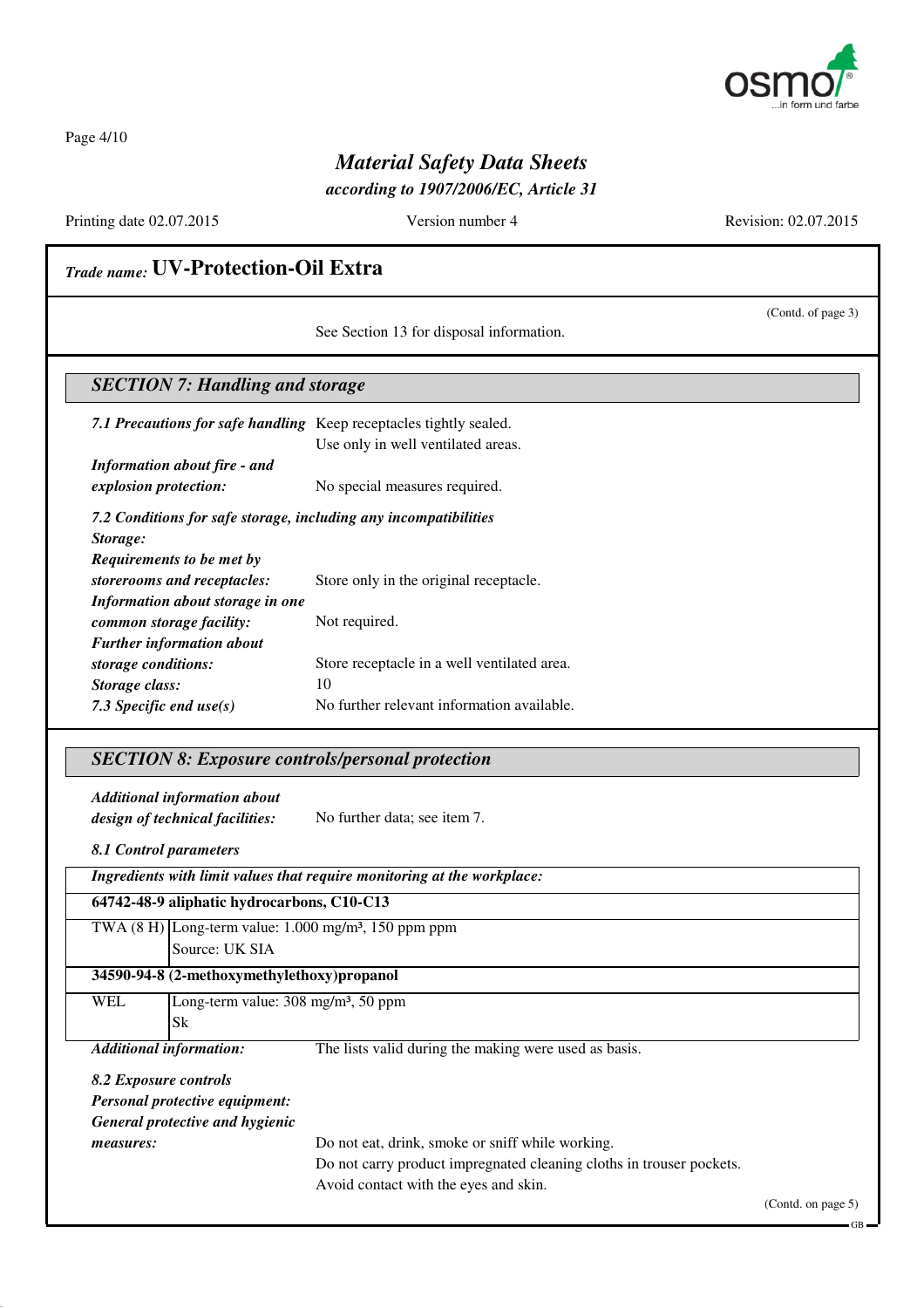

GB

Page 5/10

### *Material Safety Data Sheets according to 1907/2006/EC, Article 31*

### Printing date 02.07.2015 Version number 4 Revision: 02.07.2015 *Trade name:* **UV-Protection-Oil Extra** (Contd. of page 4) *Respiratory protection:* Use suitable respiratory protective device only when aerosol or mist is formed. Not necessary if room is well-ventilated. Short term filter device: Gas filter EN 14387 Type A (organic gas / vapor (boiling point  $> 65 \degree C$ )). *Protection of hands:* Protective gloves The glove material has to be impermeable and resistant to the product/ the substance/ the preparation. Selection of the glove material on consideration of the penetration times, rates of diffusion and the degradation *Material of gloves* The selection of the suitable gloves does not only depend on the material, but also on further marks of quality and varies from manufacturer to manufacturer. As the product is a preparation of several substances, the resistance of the glove material can not be calculated in advance and has therefore to be checked prior to the application. *Penetration time of glove material* The exact break trough time has to be found out by the manufacturer of the protective gloves and has to be observed. *For the permanent contact gloves made of the following materials are suitable:* Nitrile rubber, NBR *As protection from splashes gloves made of the following materials are suitable:* Nitrile rubber, NBR **Eye protection:** Goggles recommended during refilling *Body protection:* Protective work clothing

#### *SECTION 9: Physical and chemical properties*

| 9.1 Information on basic physical and chemical properties |                                    |                    |
|-----------------------------------------------------------|------------------------------------|--------------------|
| <b>General Information</b>                                |                                    |                    |
| <i>Appearance:</i>                                        |                                    |                    |
| Form:                                                     | Fluid                              |                    |
| Colour:                                                   | According to product specification |                    |
| Odour:                                                    | Mild                               |                    |
| Odour threshold:                                          | Not determined.                    |                    |
| $pH$ -value:                                              | Not determined.                    |                    |
| Change in condition                                       |                                    |                    |
| <b>Melting point/Melting range:</b>                       | Undetermined.                      |                    |
| <b>Boiling point/Boiling range:</b>                       | $>180^{\circ}$ C                   |                    |
| <b>Flash point:</b>                                       | $> 63$ °C (DIN 53213)              |                    |
|                                                           |                                    | (Contd. on page 6) |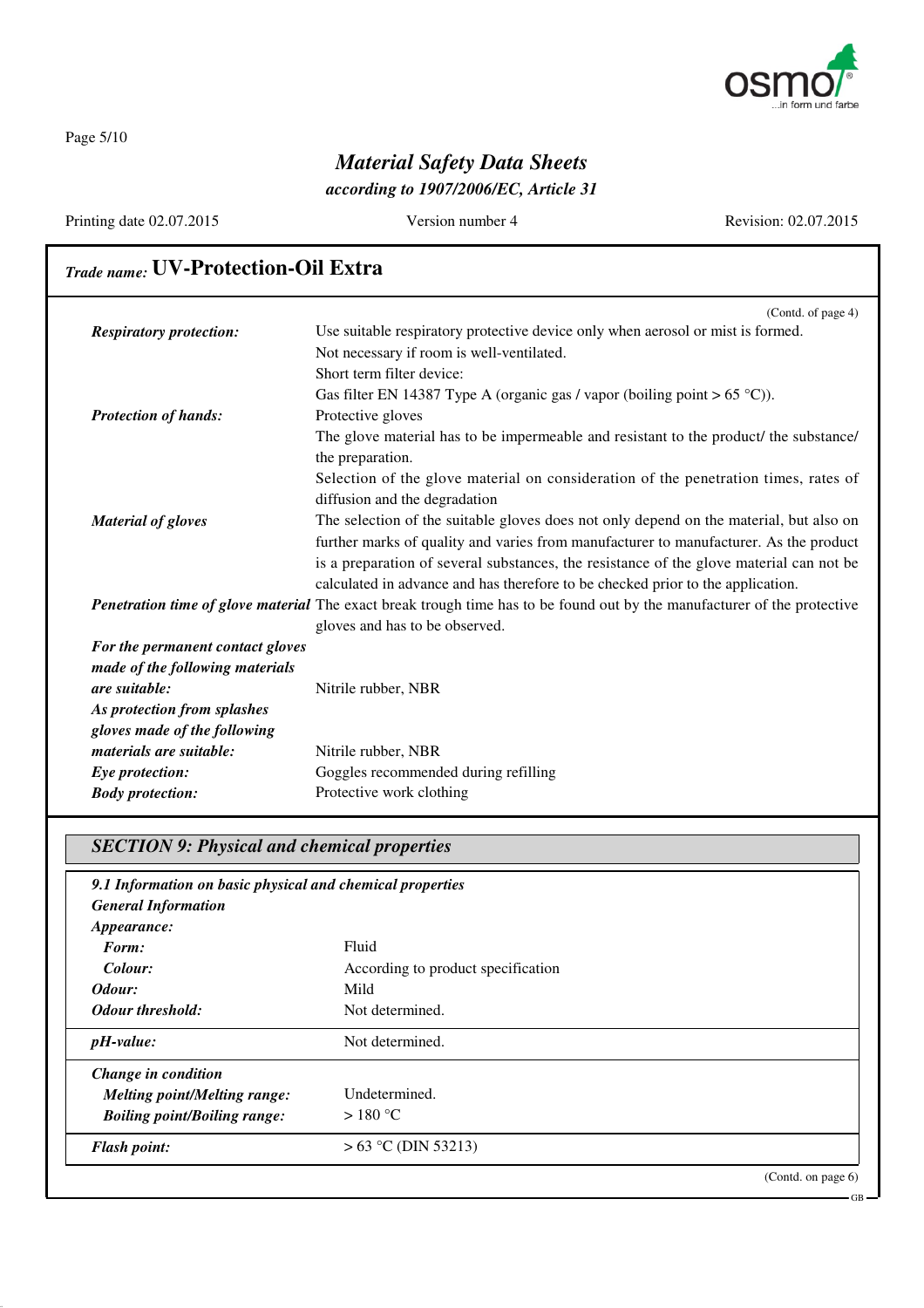

Page 6/10

## *Material Safety Data Sheets*

*according to 1907/2006/EC, Article 31*

Printing date 02.07.2015 Version number 4 Revision: 02.07.2015

GB

## *Trade name:* **UV-Protection-Oil Extra**

|                                                          | (Contd. of page 5)                                                                             |
|----------------------------------------------------------|------------------------------------------------------------------------------------------------|
| Flammability (solid, gaseous):                           | Not applicable.                                                                                |
| <b>Ignition temperature:</b>                             | Undetermined                                                                                   |
| <b>Decomposition temperature:</b>                        | Not determined.                                                                                |
| Self-igniting:                                           | Product is not selfigniting.                                                                   |
| Danger of explosion:                                     | Product is not explosive. However, formation of explosive air/vapour mixtures are<br>possible. |
| <b>Explosion limits:</b>                                 |                                                                                                |
| Lower:                                                   | $0.7$ Vol $%$                                                                                  |
| <b>Upper:</b>                                            | 14.0 Vol %                                                                                     |
| Vapour pressure at 20 $°C$ :                             | $0.4$ hPa                                                                                      |
| Density at 20 $\mathrm{^{\circ}C:}$                      | $0.9-1.0$ g/cm <sup>3</sup> (DIN 51757)                                                        |
| <b>Relative density</b>                                  | Not determined.                                                                                |
| <b>Evaporation rate</b>                                  | Not determined.                                                                                |
| Solubility in / Miscibility with                         |                                                                                                |
| water:                                                   | Not miscible or difficult to mix.                                                              |
| Partition coefficient (n-octanol/water): Not determined. |                                                                                                |
| Viscosity:                                               |                                                                                                |
| Dynamic:                                                 | Not determined.                                                                                |
| Kinematic at 20 $^{\circ}C$ :                            | 60-80 s (DIN 53211/4 m)                                                                        |
| <b>Solvent content:</b>                                  |                                                                                                |
| $VOC$ (EC)                                               | < 400 g/l (VOC-max. = 400 g/l (2010 A/e))                                                      |
| 9.2 Other information                                    | No further relevant information available.                                                     |

### *SECTION 10: Stability and reactivity*

| 10.1 Reactivity<br>10.2 Chemical stability<br><b>Thermal decomposition /</b> |                                                                  |                    |
|------------------------------------------------------------------------------|------------------------------------------------------------------|--------------------|
| conditions to be avoided:                                                    | No decomposition if used and stored according to specifications. |                    |
| 10.3 Possibility of hazardous                                                |                                                                  |                    |
| reactions                                                                    | Reacts with fabric soaked in the product (e.g. cleaning wool).   |                    |
| 10.4 Conditions to avoid                                                     | No further relevant information available.                       |                    |
| 10.5 Incompatible materials:                                                 | No further relevant information available.                       |                    |
|                                                                              |                                                                  | (Contd. on page 7) |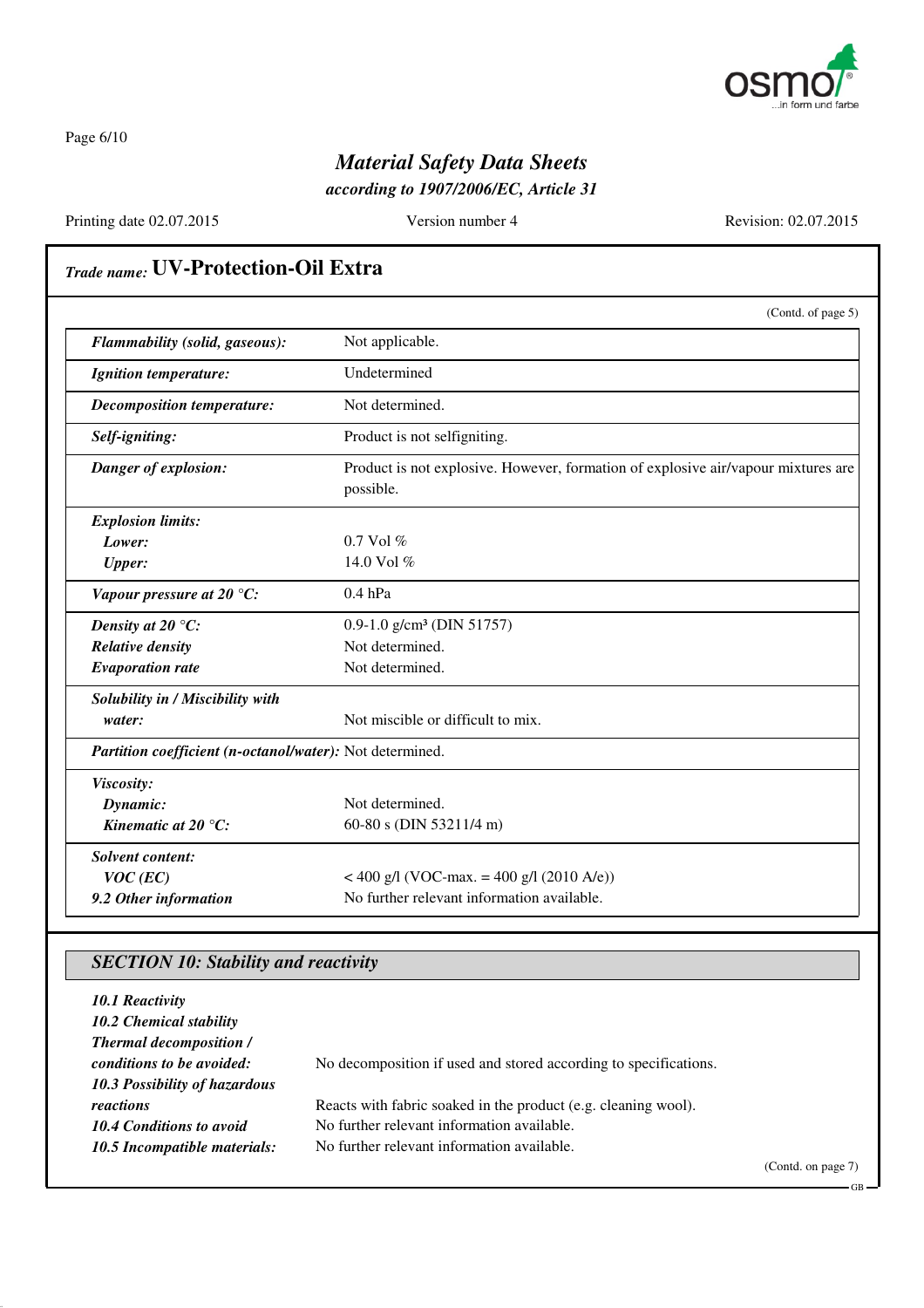

Page 7/10

## *Material Safety Data Sheets*

*according to 1907/2006/EC, Article 31*

Printing date 02.07.2015 Version number 4 Revision: 02.07.2015

## *Trade name:* **UV-Protection-Oil Extra** (Contd. of page 6) *10.6 Hazardous decomposition products:* Carbon monoxide and carbon dioxide Nitrogen oxides (NOx) *SECTION 11: Toxicological information 11.1 Information on toxicological effects Acute toxicity LD/LC50 values relevant for classification:* **64742-48-9 aliphatic hydrocarbons, C10-C13** Oral LD50 > 5000 mg/kg (rat) (OECD 401) Dermal LD50 > 5000 mg/kg (rat) (OECD 402) Inhalative  $|LC50/4h| > 5$  mg/l (rat) (OECD 403) **127519-17-9 A mixture of branched and linear C7-C9 alkyl 3-[3-(2H-benzotriazol-2-yl)-5-(1,1-dimethyl-ethyl)-4 hydroxyphenyl]propionates** Inhalative  $|LC50/4h| > 5$  mg/l (rat) *Primary irritant effect:* **Skin corrosion/irritation** At long or repeated contact with skin it may cause dermatitis due to the degreasing effect of the solvent. *Serious eye damage/irritation* not tested *Respiratory or skin sensitisation* Sensitising effect by skin contact is possible by prolonged exposure. *Additional toxicological information:* When used and handled according to specifications, the product does not have any harmful effects to our experience and the information provided to us. **Sensitisation** Contains propiconazole, 2-butanonoxime. May produce an allergic reaction.

*SECTION 12: Ecological information*

| 12.1 Toxicity                                                                 |                                            |  |
|-------------------------------------------------------------------------------|--------------------------------------------|--|
| <b>Aquatic toxicity:</b>                                                      |                                            |  |
| 64742-48-9 aliphatic hydrocarbons, C10-C13                                    |                                            |  |
| $EC50 / 48h$   > 1000 mg/l (daphnia) (OECD 202)                               |                                            |  |
| EC50/72h $ > 1000$ mg/l (algae) (OECD 201)                                    |                                            |  |
| $LC50 / 96h$   > 1000 mg/l (fish) (OECD 203)                                  |                                            |  |
| 12.2 Persistence and degradability No further relevant information available. |                                            |  |
| No further relevant information available.<br>12.3 Bioaccumulative potential  |                                            |  |
| 12.4 Mobility in soil                                                         | No further relevant information available. |  |

(Contd. on page 8)

GB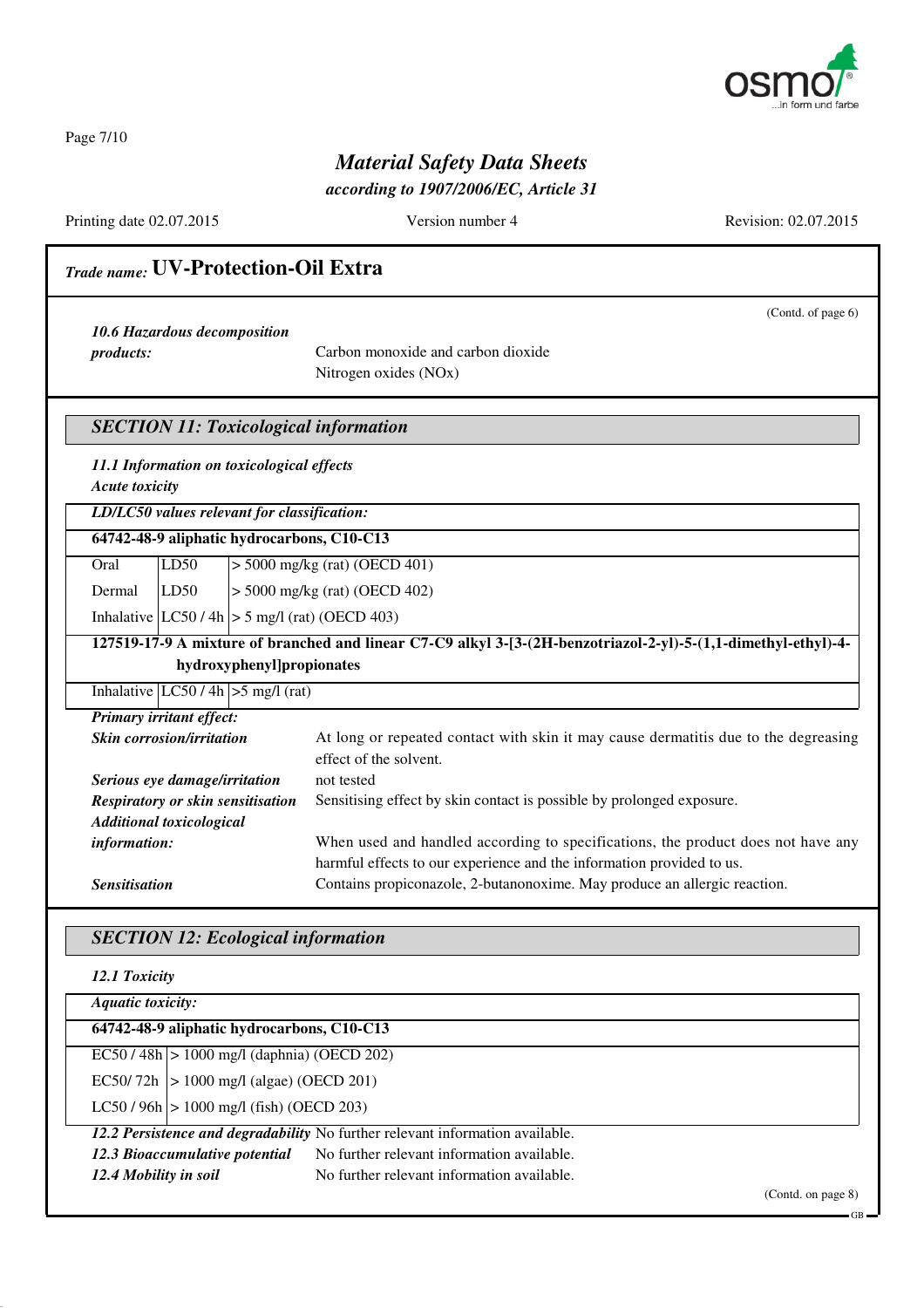

Page 8/10

## *Material Safety Data Sheets*

*according to 1907/2006/EC, Article 31*

Printing date 02.07.2015 Version number 4 Revision: 02.07.2015

GB

## *Trade name:* **UV-Protection-Oil Extra**

|                                         | (Contd. of page 7)                                                              |
|-----------------------------------------|---------------------------------------------------------------------------------|
| <i>Ecotoxical effects:</i>              |                                                                                 |
| Remark:                                 | Harmful to fish                                                                 |
| Additional ecological information:      |                                                                                 |
| General notes:                          | Water hazard class 2 (German Regulation) (Self-assessment): hazardous for water |
|                                         | Danger to drinking water if even small quantities leak into the ground.         |
|                                         | Harmful to aquatic organisms                                                    |
| 12.5 Results of PBT and vPvB assessment |                                                                                 |
| <b>PRT:</b>                             | Not applicable.                                                                 |
| $v P v B$ :                             | Not applicable.                                                                 |
| 12.6 Other adverse effects              | No further relevant information available.                                      |
|                                         |                                                                                 |

### *SECTION 13: Disposal considerations*

#### *13.1 Waste treatment methods*

| Recommendation | Must not be disposed together with household garbage. Do not allow product to reach |  |  |  |
|----------------|-------------------------------------------------------------------------------------|--|--|--|
|                | sewage system.                                                                      |  |  |  |

| European waste catalogue |                                                                                                |  |
|--------------------------|------------------------------------------------------------------------------------------------|--|
|                          | 08 01 11 $*$ waste paint and varnish containing organic solvents or other dangerous substances |  |
|                          | 15 01 10* packaging containing residues of or contaminated by dangerous substances             |  |

*Uncleaned packaging:*

*Recommendation:* Disposal must be made according to official regulations.

| <b>SECTION 14: Transport information</b> |                |                    |
|------------------------------------------|----------------|--------------------|
| 14.1 UN-Number                           |                |                    |
| ADR, ADN, IMDG, IATA                     | Void           |                    |
| 14.2 UN proper shipping name             |                |                    |
| ADR, ADN, IMDG, IATA                     | Void           |                    |
| 14.3 Transport hazard class(es)          |                |                    |
| ADR, ADN, IMDG, IATA                     |                |                    |
| <b>Class</b>                             | Void           |                    |
| 14.4 Packing group                       |                |                    |
| ADR, IMDG, IATA                          | Void           |                    |
| <b>14.5 Environmental hazards:</b>       |                |                    |
| <b>Marine pollutant:</b>                 | N <sub>0</sub> |                    |
|                                          |                | (Contd. on page 9) |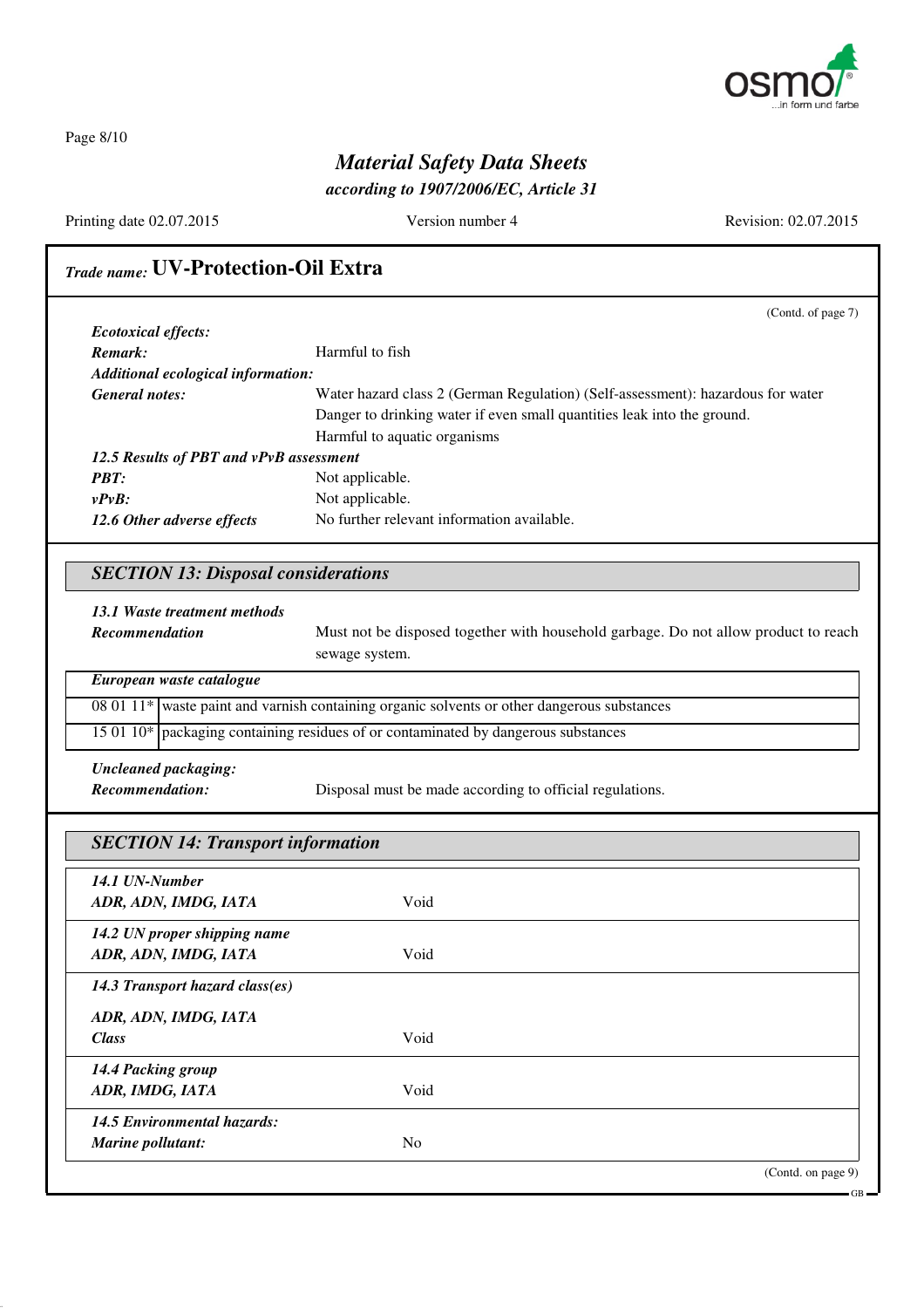

Page 9/10

## *Material Safety Data Sheets*

*according to 1907/2006/EC, Article 31*

Printing date 02.07.2015 Version number 4 Revision: 02.07.2015

(Contd. of page 8)

## *Trade name:* **UV-Protection-Oil Extra**

**14.6 Special precautions for user** Not applicable.

*14.7 Transport in bulk according to Annex II of*

*MARPOL73/78 and the IBC Code* Not applicable.

*UN "Model Regulation":* -

*SECTION 15: Regulatory information*

*15.1 Safety, health and environmental regulations/legislation specific for the substance or mixture*

*National regulations:*

*VOC* (*EC*) < 400 g/l (VOC-max. = 400 g/l (2010 A/e)) *15.2 Chemical safety assessment:* A Chemical Safety Assessment has not been carried out.

#### \* *SECTION 16: Other information*

This information is based on our present knowledge. However, this shall not constitute a guarantee for any specific product features and shall not establish a legally valid contractual relationship.

| <b>Relevant phrases</b>            | H302 Harmful if swallowed.                                                                       |  |
|------------------------------------|--------------------------------------------------------------------------------------------------|--|
|                                    | H304 May be fatal if swallowed and enters airways.                                               |  |
|                                    | H317 May cause an allergic skin reaction.                                                        |  |
|                                    | H400 Very toxic to aquatic life.                                                                 |  |
|                                    | H410 Very toxic to aquatic life with long lasting effects.                                       |  |
|                                    |                                                                                                  |  |
|                                    | H411 Toxic to aquatic life with long lasting effects.                                            |  |
| <b>Department issuing MSDS:</b>    | product safety department                                                                        |  |
| Contact:                           | Hr. Dr. Starp                                                                                    |  |
| <b>Abbreviations and acronyms:</b> | ADR: Accord européen sur le transport des marchandises dangereuses par Route (European Agreement |  |
|                                    | concerning the International Carriage of Dangerous Goods by Road)                                |  |
|                                    | IMDG: International Maritime Code for Dangerous Goods                                            |  |
|                                    | IATA: International Air Transport Association                                                    |  |
|                                    | GHS: Globally Harmonised System of Classification and Labelling of Chemicals                     |  |
|                                    | EINECS: European Inventory of Existing Commercial Chemical Substances                            |  |
|                                    | ELINCS: European List of Notified Chemical Substances                                            |  |
|                                    | CAS: Chemical Abstracts Service (division of the American Chemical Society)                      |  |
|                                    | VOC: Volatile Organic Compounds (USA, EU)                                                        |  |
|                                    | LC50: Lethal concentration, 50 percent                                                           |  |
|                                    | LD50: Lethal dose, 50 percent                                                                    |  |
|                                    | Acute Tox. 4: Acute toxicity, Hazard Category 4                                                  |  |
|                                    | Skin Sens. 1: Sensitisation - Skin, Hazard Category 1                                            |  |
|                                    | Asp. Tox. 1: Aspiration hazard, Hazard Category 1                                                |  |
|                                    | Aquatic Acute 1: Hazardous to the aquatic environment - Acute Hazard, Category 1                 |  |
|                                    | (Contd. on page $10$ )                                                                           |  |
|                                    |                                                                                                  |  |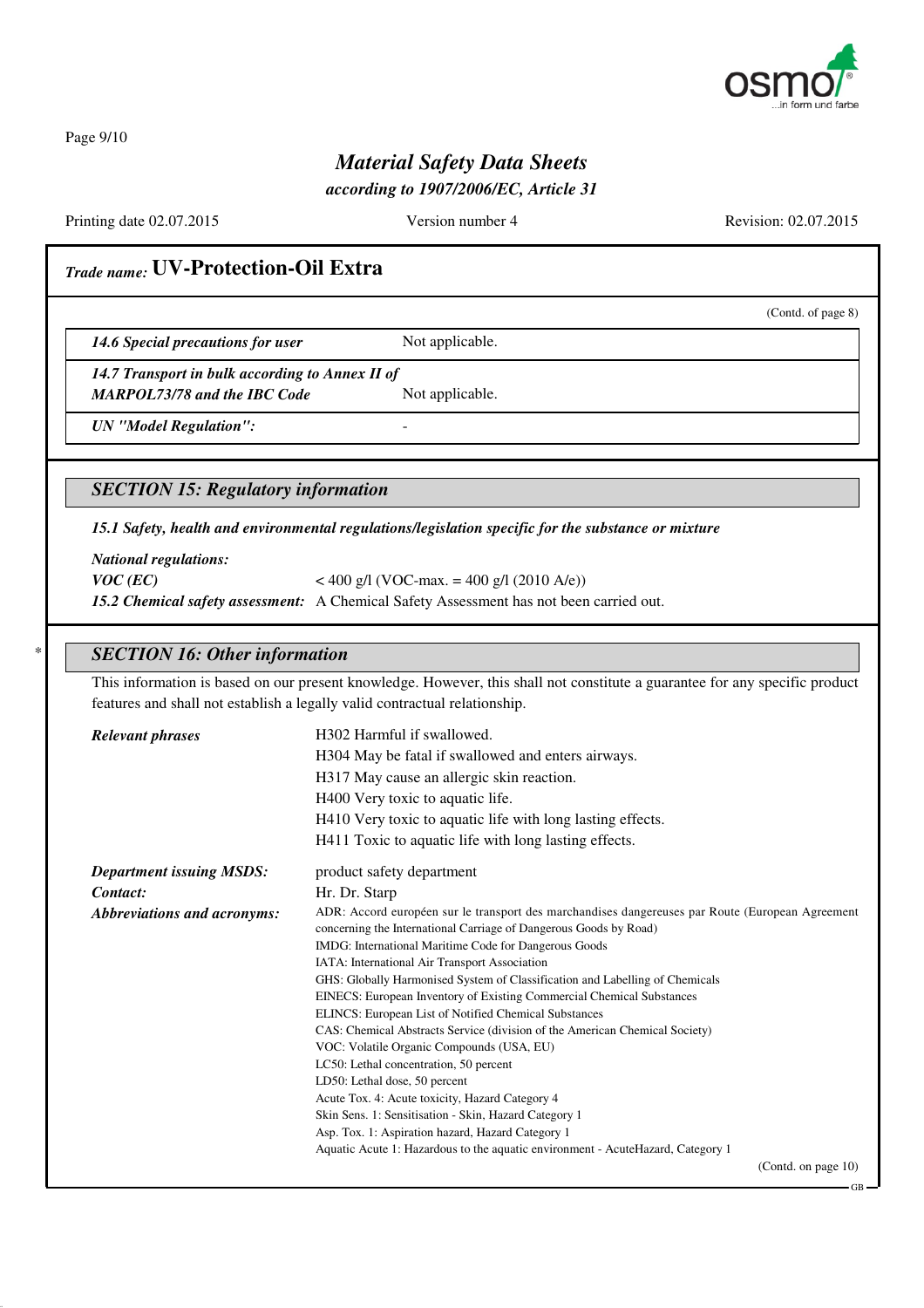

Page 10/10

### *Material Safety Data Sheets according to 1907/2006/EC, Article 31*

Printing date 02.07.2015 Version number 4 Revision: 02.07.2015

GB

## *Trade name:* **UV-Protection-Oil Extra**

(Contd. of page 9) Aquatic Chronic 1: Hazardous to the aquatic environment - Chronic Hazard, Category 1

Aquatic Chronic 2: Hazardous to the aquatic environment - Chronic Hazard, Category 2

Aquatic Chronic 3: Hazardous to the aquatic environment - Chronic Hazard, Category 3

*\* Data compared to the previous version altered.*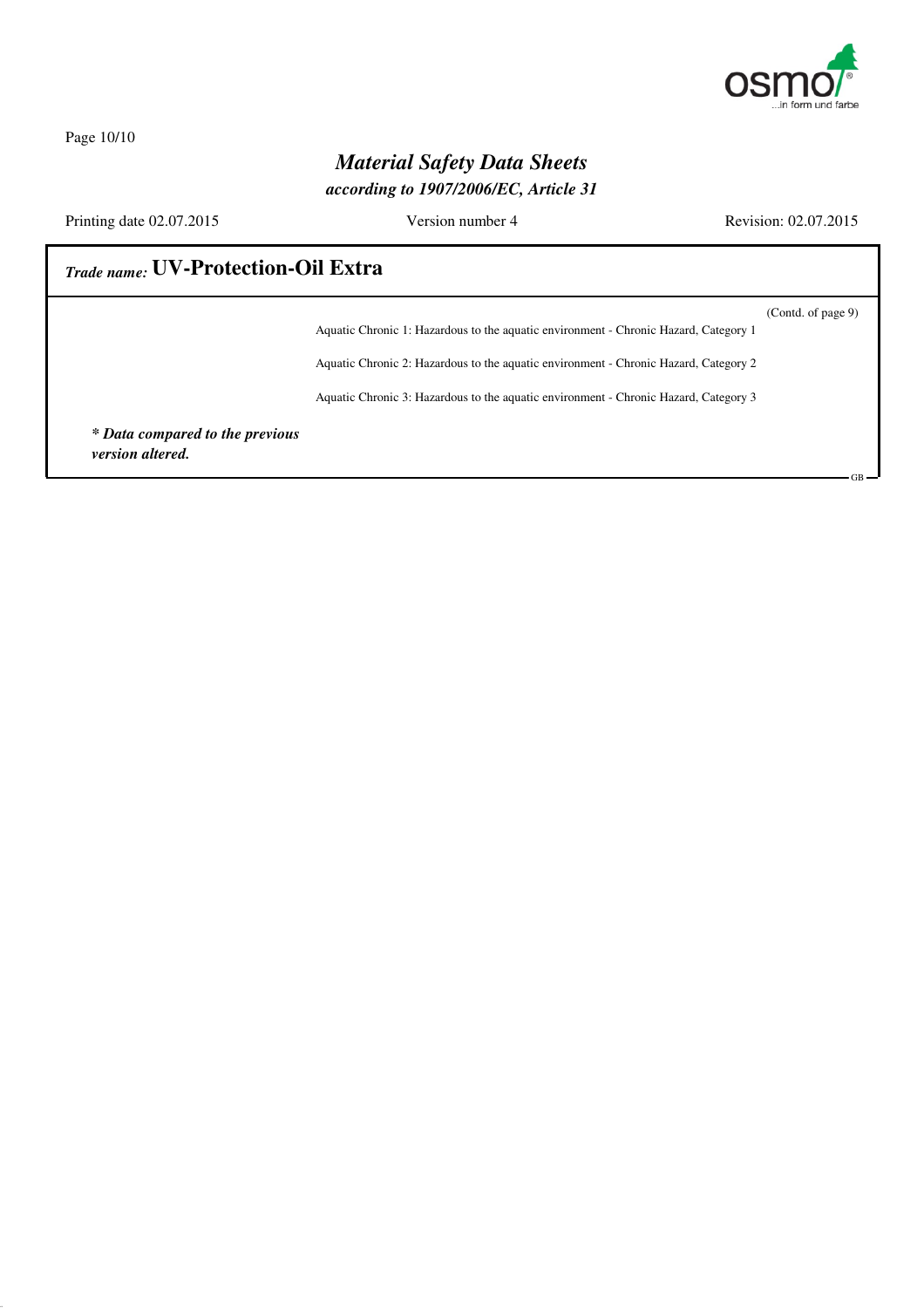Page 1/9



*Safety data sheet according to 1907/2006/EC, Article 31*

Printing date 27.02.2015 Version number 5 Revision: 27.02.2015

| 1.1 Product identifier                                                              |                                                                                                                                                                       |
|-------------------------------------------------------------------------------------|-----------------------------------------------------------------------------------------------------------------------------------------------------------------------|
| Trade name:<br>1.2 Relevant identified uses of the<br>substance or mixture and uses | 410 Osmo UV-Protection-Oil, clear satin                                                                                                                               |
| advised against                                                                     | No further relevant information available.                                                                                                                            |
| Application of the substance / the                                                  |                                                                                                                                                                       |
| mixture                                                                             | Coating compound/ Surface coating/ paint                                                                                                                              |
|                                                                                     | Paint                                                                                                                                                                 |
| 1.3 Details of the supplier of the safety data sheet                                |                                                                                                                                                                       |
| Manufacturer/Supplier:                                                              | Osmo Holz und Color GmbH & Co. KG                                                                                                                                     |
|                                                                                     | Affhüppen Esch 12                                                                                                                                                     |
|                                                                                     | D-48231 Warendorf                                                                                                                                                     |
| Further information obtainable                                                      |                                                                                                                                                                       |
| from:                                                                               | Product safety department                                                                                                                                             |
|                                                                                     | Phone: +49 (0) 251 / 692 - 188                                                                                                                                        |
|                                                                                     | Fax: +49 (0) 251 / 692 - 462                                                                                                                                          |
|                                                                                     | e-mail: helmut.starp@osmo.de                                                                                                                                          |
| 1.4 Emergency telephone                                                             |                                                                                                                                                                       |
| number:                                                                             | emergency phone no. Berlin (24h): +49 (0) 30 / 30686 790 advisory service in German                                                                                   |
|                                                                                     | and English                                                                                                                                                           |
| <b>SECTION 2: Hazards identification</b>                                            |                                                                                                                                                                       |
| 2.1 Classification of the substance or mixture                                      |                                                                                                                                                                       |
| Classification according to Regulation (EC) No 1272/2008                            |                                                                                                                                                                       |
|                                                                                     | Aquatic Chronic 3 H412 Harmful to aquatic life with long lasting effects.                                                                                             |
|                                                                                     | Classification according to Directive 67/548/EEC or Directive 1999/45/EC                                                                                              |
| R52/53:                                                                             | Harmful to aquatic organisms, may cause long-term adverse effects in the aquatic environment.                                                                         |
| <b>Information concerning</b>                                                       |                                                                                                                                                                       |
| particular hazards for human and                                                    |                                                                                                                                                                       |
| environment:                                                                        |                                                                                                                                                                       |
|                                                                                     | The product has to be labelled due to the calculation procedure of the "General"<br>Classification guideline for preparations of the EU" in the latest valid version. |
| <b>Classification system:</b>                                                       | The classification is according to the latest editions of the EU-lists and extended by<br>company and literature data.                                                |
| 2.2 Label elements                                                                  |                                                                                                                                                                       |
| Labelling according to Regulation                                                   |                                                                                                                                                                       |
| (EC) No 1272/2008                                                                   | The product is classified and labelled according to the CLP regulation.                                                                                               |
| <b>Hazard</b> pictograms                                                            | Void                                                                                                                                                                  |
| Signal word                                                                         | Void                                                                                                                                                                  |
| <b>Hazard statements</b>                                                            | H412 Harmful to aquatic life with long lasting effects.                                                                                                               |
| <b>Precautionary statements</b>                                                     | P101 If medical advice is needed, have product container or label at hand.                                                                                            |
|                                                                                     | P102 Keep out of reach of children.                                                                                                                                   |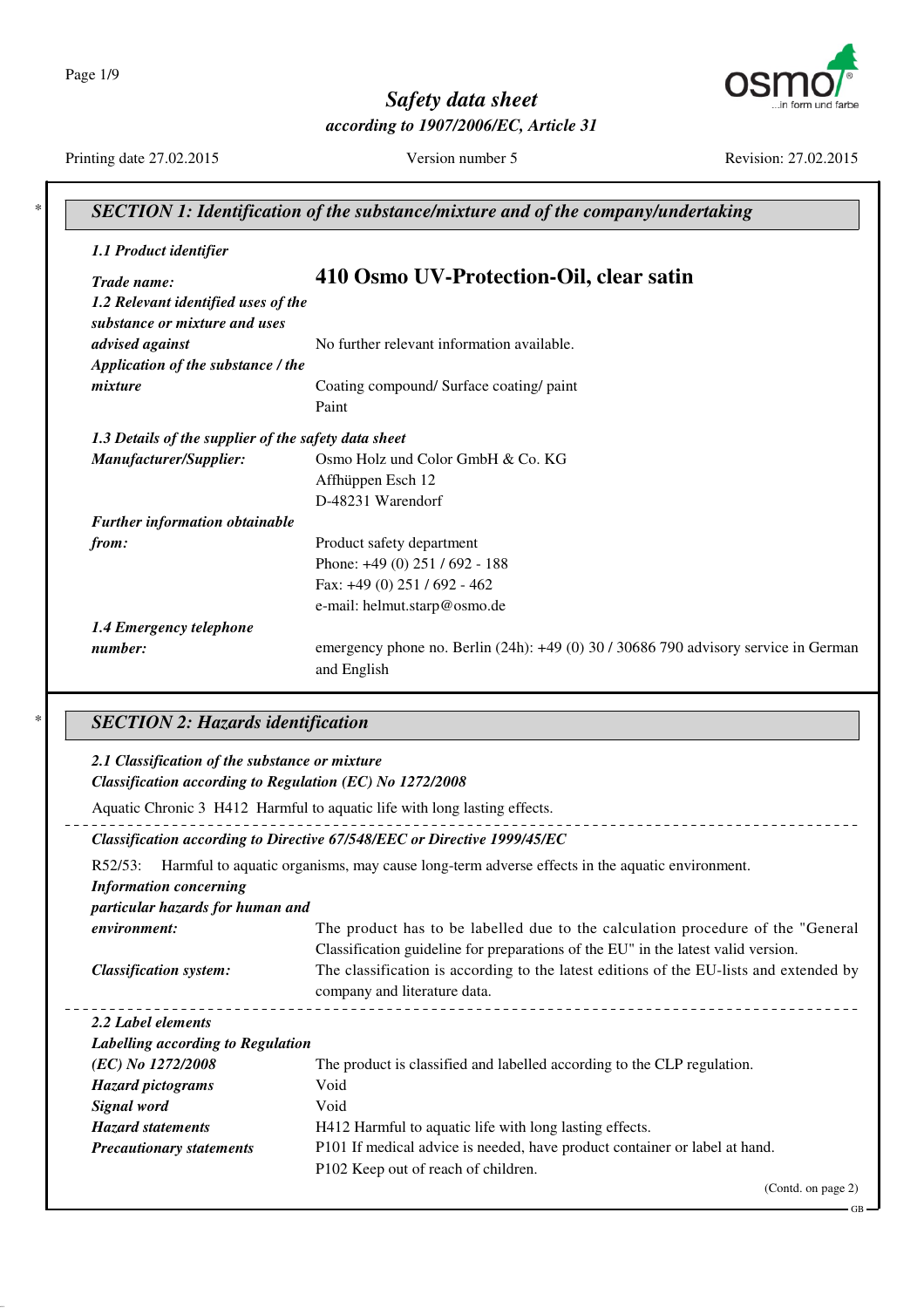

Printing date 27.02.2015 Version number 5 Revision: 27.02.2015

#### *Trade name:* **410 Osmo UV-Protection-Oil, clear satin** (Contd. of page 1) P271 Use only outdoors or in a well-ventilated area. P262 Do not get in eyes, on skin, or on clothing. P273 Avoid release to the environment. P501 Dispose of contents/container in accordance with local/regional/national/ international regulations. *Additional information:* Observe the general safety regulations when handling chemicals. Always wear a dust mask when sanding. Contains 2-butanonoxime. May produce an allergic reaction. *Information concerning particular hazards for human and environment:* Warning: Wash out any used cloth impregnated with this product immediately after use or store in an airtight container (danger of self-ignition) *2.3 Other hazards Results of PBT and vPvB assessment PBT:* Not applicable. *vPvB:* Not applicable. \* *SECTION 3: Composition/information on ingredients 3.2 Mixtures Description:* Mixture of substances listed below with nonhazardous additions. *Dangerous components:* CAS: 64742-48-9 EC number: 918-481-9 Index number: 649-327-00-6 Reg.nr.: 01-2119457273-39 aliphatic hydrocarbons, C10-C13  $X$  Xn R65 R66  $\leftrightarrow$  Asp. Tox. 1, H304 25-50% CAS: 127519-17-9 ELINCS: 407-000-3 Index number: 607-281-00-4 Reg.nr.: 01-0000015648-61 A mixture of branched and linear C7-C9 alkyl 3-[3-(2H-benzotriazol-2-yl)-5-(1,1- 2.5-10% dimethyl-ethyl)-4-hydroxyphenyl]propionates  $\mathbb{R}$  N R51/53  $\leftrightarrow$  Aquatic Chronic 2, H411 *Additional information:* For the wording of the listed risk phrases refer to section 16.

#### *SECTION 4: First aid measures*

#### *4.1 Description of first aid measures*

| <b>General information:</b> | Immediately remove any clothing soiled by the product.                                    |
|-----------------------------|-------------------------------------------------------------------------------------------|
|                             | Take affected persons out into the fresh air.                                             |
| After inhalation:           | Supply fresh air. If required, provide artificial respiration. Keep patient warm. Consult |
|                             | doctor if symptoms persist.                                                               |
|                             | In case of unconsciousness place patient stably in side position for transportation.      |
| After skin contact:         | Immediately wash with water and soap and rinse thoroughly.                                |
|                             | If skin irritation continues, consult a doctor.                                           |
|                             |                                                                                           |

GB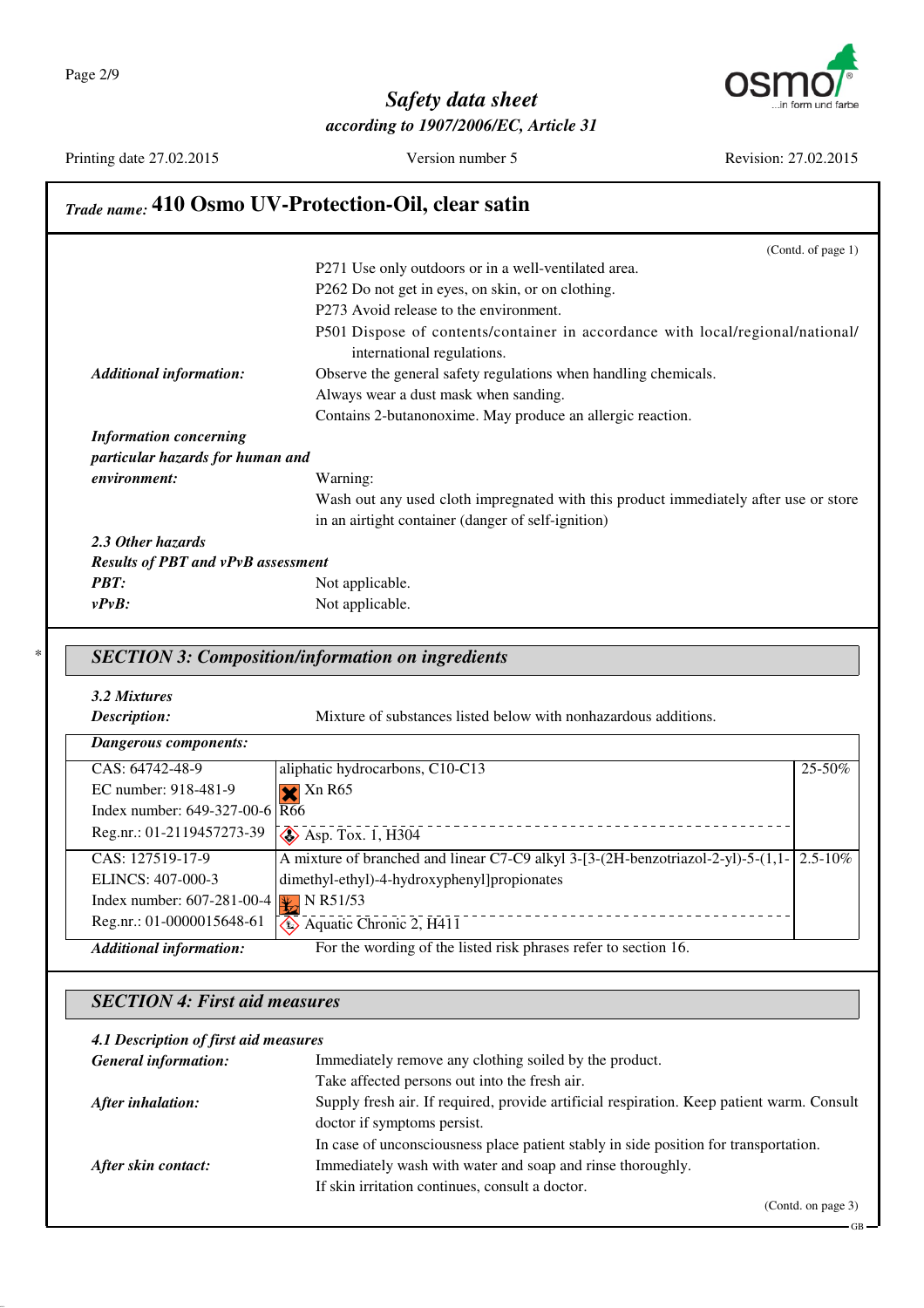

Printing date 27.02.2015 Version number 5 Revision: 27.02.2015

## *Trade name:* **410 Osmo UV-Protection-Oil, clear satin**

|                                 | (Contd. of page 2)                                                               |
|---------------------------------|----------------------------------------------------------------------------------|
| After eye contact:              | Rinse opened eye for several minutes under running water. Then consult a doctor. |
| After swallowing:               | Induce vomiting only, if affected person is fully conscious.                     |
|                                 | If swallowed, seek medical advice immediately and show this container or label.  |
| 4.2 Most important symptoms and |                                                                                  |
| effects, both acute and delayed | Headache                                                                         |
|                                 | <b>Disziness</b>                                                                 |
| 4.3 Indication of any immediate |                                                                                  |
| medical attention and special   |                                                                                  |
| treatment needed                | No further relevant information available.                                       |

### *SECTION 5: Firefighting measures*

| 5.1 Extinguishing media          |                                                                                         |
|----------------------------------|-----------------------------------------------------------------------------------------|
| Suitable extinguishing agents:   | CO2, powder or water spray. Fight larger fires with water spray or alcohol resistant    |
|                                  | foam.                                                                                   |
| For safety reasons unsuitable    |                                                                                         |
| extinguishing agents:            | Water with full jet                                                                     |
| 5.2 Special hazards arising from |                                                                                         |
| <i>the substance or mixture</i>  | Formation of toxic gases is possible during heating or in case of fire.                 |
| 5.3 Advice for firefighters      |                                                                                         |
| Protective equipment:            | Mouth respiratory protective device.                                                    |
| <b>Additional information</b>    | Cool endangered receptacles with water spray.                                           |
|                                  | Dispose of fire debris and contaminated fire fighting water in accordance with official |
|                                  | regulations.                                                                            |

### *SECTION 6: Accidental release measures*

| 6.1 Personal precautions,<br>protective equipment and |                                                                                         |
|-------------------------------------------------------|-----------------------------------------------------------------------------------------|
| emergency procedures                                  | Ensure adequate ventilation                                                             |
|                                                       | Keep away from ignition sources.                                                        |
| <b>6.2 Environmental precautions:</b>                 | Inform respective authorities in case of seepage into water course or sewage system.    |
|                                                       | Do not allow to enter sewers/ surface or ground water.                                  |
| 6.3 Methods and material for                          |                                                                                         |
| containment and cleaning up:                          | Warm water and cleansing agent                                                          |
|                                                       | Absorb with liquid-binding material (sand, diatomite, acid binders, universal binders). |
|                                                       | Ensure adequate ventilation.                                                            |
| <b>6.4 Reference to other sections</b>                | See Section 13 for disposal information.                                                |

#### **SECTION 7: Handling and storage**

| 7.1 Precautions for safe handling Keep receptacles tightly sealed. |                                    |  |
|--------------------------------------------------------------------|------------------------------------|--|
|                                                                    | Use only in well ventilated areas. |  |

GB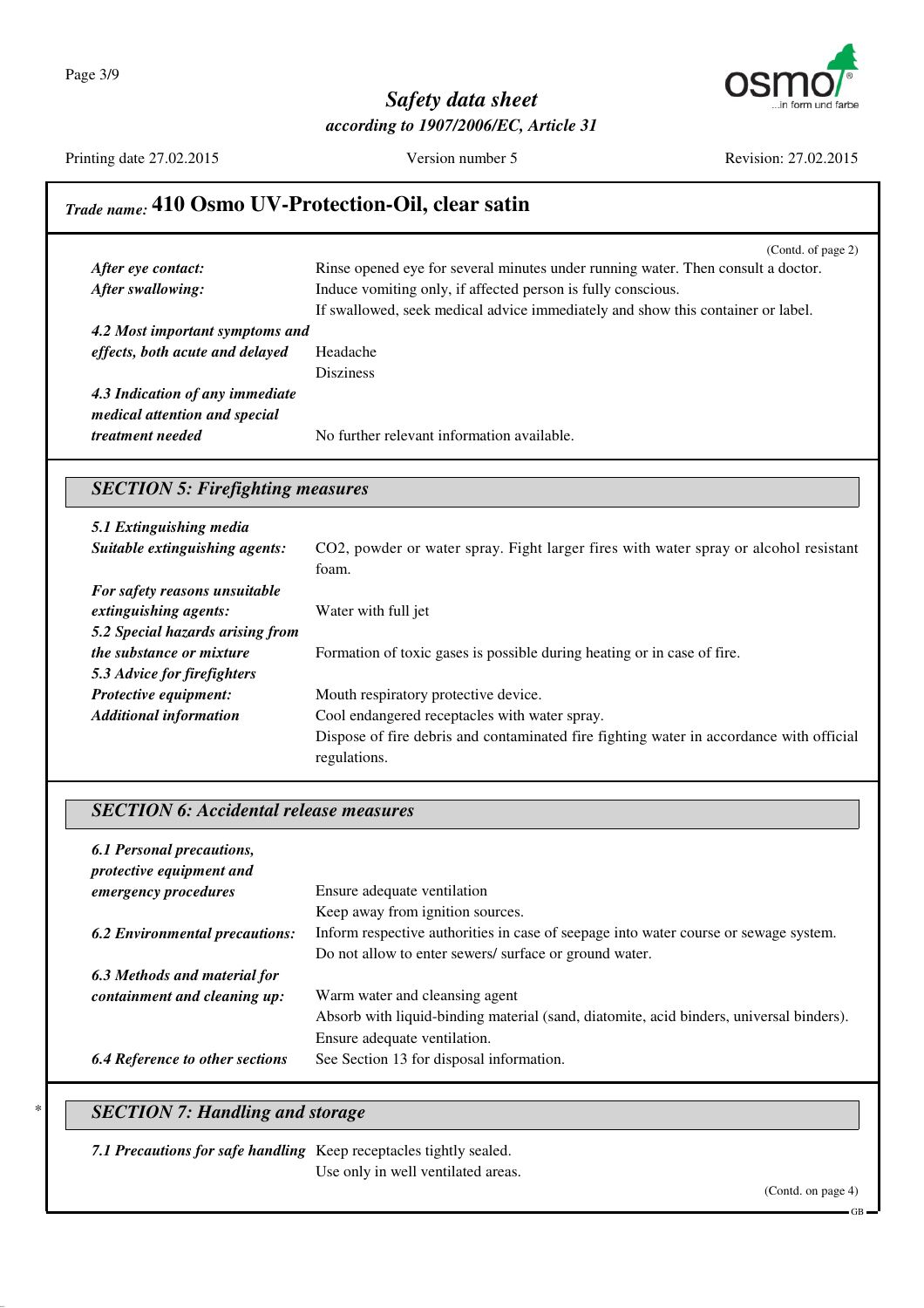

Printing date 27.02.2015 Version number 5 Revision: 27.02.2015

## *Trade name:* **410 Osmo UV-Protection-Oil, clear satin**

|                                                                  |                                                            | (Contd. of page 3) |
|------------------------------------------------------------------|------------------------------------------------------------|--------------------|
|                                                                  | Keep away from heat and direct sunlight.                   |                    |
|                                                                  | Prevent formation of aerosols.                             |                    |
| <b>Information about fire - and</b>                              |                                                            |                    |
| explosion protection:                                            | Keep ignition sources away - Do not smoke.                 |                    |
| 7.2 Conditions for safe storage, including any incompatibilities |                                                            |                    |
| Storage:                                                         |                                                            |                    |
| Requirements to be met by                                        |                                                            |                    |
| storerooms and receptacles:                                      | Store only in the original receptacle.                     |                    |
|                                                                  | Store in a cool location.                                  |                    |
| Information about storage in one                                 |                                                            |                    |
| common storage facility:                                         | Do not store together with alkalis (caustic solutions).    |                    |
|                                                                  | Do not store together with oxidising and acidic materials. |                    |
| <b>Further information about</b>                                 |                                                            |                    |
| storage conditions:                                              | Store receptacle in a well ventilated area.                |                    |
|                                                                  | Protect from frost.                                        |                    |
|                                                                  | Keep container tightly sealed.                             |                    |
|                                                                  | Store in cool, dry conditions in well sealed receptacles.  |                    |
| 7.3 Specific end $use(s)$                                        | No further relevant information available.                 |                    |

#### *SECTION 8: Exposure controls/personal protection*

## *Additional information about*

*design of technical facilities:* No further data; see item 7.

*8.1 Control parameters*

| Ingredients with limit values that require monitoring at the workplace: |                                                                                 |  |
|-------------------------------------------------------------------------|---------------------------------------------------------------------------------|--|
| 64742-48-9 aliphatic hydrocarbons, C10-C13                              |                                                                                 |  |
| TWA $(8 H)$ Long-term value: 1.000 mg/m <sup>3</sup> , 150 ppm ppm      |                                                                                 |  |
| Source: UK SIA                                                          |                                                                                 |  |
| <b>Additional information:</b>                                          | The lists valid during the making were used as basis.                           |  |
| 8.2 Exposure controls                                                   |                                                                                 |  |
| Personal protective equipment:                                          |                                                                                 |  |
| General protective and hygienic                                         |                                                                                 |  |
| measures:                                                               | Do not eat, drink, smoke or sniff while working.                                |  |
|                                                                         | Do not carry product impregnated cleaning cloths in trouser pockets.            |  |
|                                                                         | Immediately remove all soiled and contaminated clothing                         |  |
|                                                                         | Keep away from foodstuffs, beverages and feed.                                  |  |
|                                                                         | Avoid contact with the eyes and skin.                                           |  |
|                                                                         | Do not inhale gases / fumes / aerosols.                                         |  |
| <i>Respiratory protection:</i>                                          | Use suitable respiratory protective device only when aerosol or mist is formed. |  |
|                                                                         | Not necessary if room is well-ventilated.                                       |  |
|                                                                         | Short term filter device:                                                       |  |
|                                                                         | Filter A/P2                                                                     |  |
|                                                                         | (Contd. on page $5$ )                                                           |  |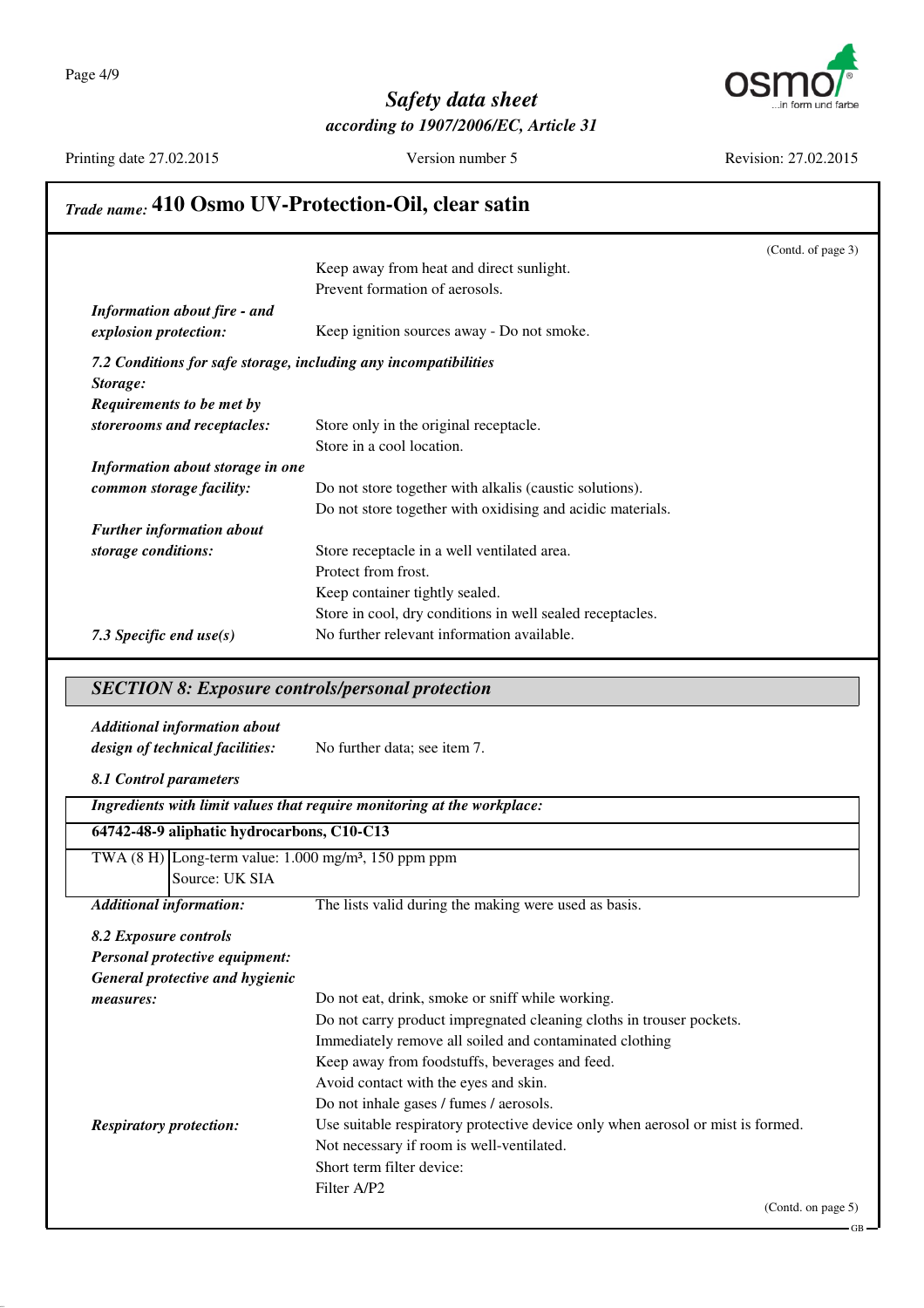

Printing date 27.02.2015 Version number 5 Revision: 27.02.2015

## *Trade name:* **410 Osmo UV-Protection-Oil, clear satin**

|                                  | (Contd. of page 4)                                                                                                              |
|----------------------------------|---------------------------------------------------------------------------------------------------------------------------------|
| <b>Protection of hands:</b>      | The glove material has to be impermeable and resistant to the product/ the substance/                                           |
|                                  | the preparation.                                                                                                                |
|                                  | Selection of the glove material on consideration of the penetration times, rates of                                             |
|                                  | diffusion and the degradation                                                                                                   |
| <b>Material of gloves</b>        | Nitrile rubber, NBR                                                                                                             |
|                                  | <b>Penetration time of glove material</b> The exact break trough time has to be found out by the manufacturer of the protective |
|                                  | gloves and has to be observed.                                                                                                  |
| For the permanent contact gloves |                                                                                                                                 |
| made of the following materials  |                                                                                                                                 |
| are suitable:                    | Nitrile rubber, NBR                                                                                                             |
|                                  | Recommended thickness of the material: $\geq 0.4$ mm                                                                            |
|                                  | For the mixture of chemicals mentioned below the penetration time has to be at least                                            |
|                                  | 480 minutes (Permeation according to EN 374 Part 3: Level 6).                                                                   |
| As protection from splashes      |                                                                                                                                 |
| gloves made of the following     |                                                                                                                                 |
| materials are suitable:          | Nitrile rubber, NBR                                                                                                             |
| Eye protection:                  | If risk of splashing:                                                                                                           |
|                                  | Safety glasses according to EN 166:2001 (e.g. densely closing frame glasses with side                                           |
|                                  | protection)                                                                                                                     |
| <b>Body protection:</b>          | Protective work clothing                                                                                                        |
|                                  |                                                                                                                                 |

## \* *SECTION 9: Physical and chemical properties*

| 9.1 Information on basic physical and chemical properties<br><b>General Information</b><br><i>Appearance:</i> |                                                                                                |
|---------------------------------------------------------------------------------------------------------------|------------------------------------------------------------------------------------------------|
| Form:                                                                                                         | Fluid                                                                                          |
| Colour:                                                                                                       | According to product specification                                                             |
| Odour:                                                                                                        | Mild                                                                                           |
| Change in condition                                                                                           |                                                                                                |
| <b>Melting point/Melting range:</b>                                                                           | Undetermined.                                                                                  |
| <b>Boiling point/Boiling range:</b>                                                                           | $>180^{\circ}$ C                                                                               |
| <b>Flash point:</b>                                                                                           | $\geq$ 65 °C (DIN ISO EN 2719)                                                                 |
| <b>Ignition temperature:</b>                                                                                  | 240 °C                                                                                         |
| Self-igniting:                                                                                                | Product is not selfigniting.                                                                   |
| Danger of explosion:                                                                                          | Product is not explosive. However, formation of explosive air/vapour mixtures are<br>possible. |
| <b>Explosion limits:</b>                                                                                      |                                                                                                |
| Lower:                                                                                                        | $0.6$ Vol $%$                                                                                  |
|                                                                                                               | (Contd. on page 6)                                                                             |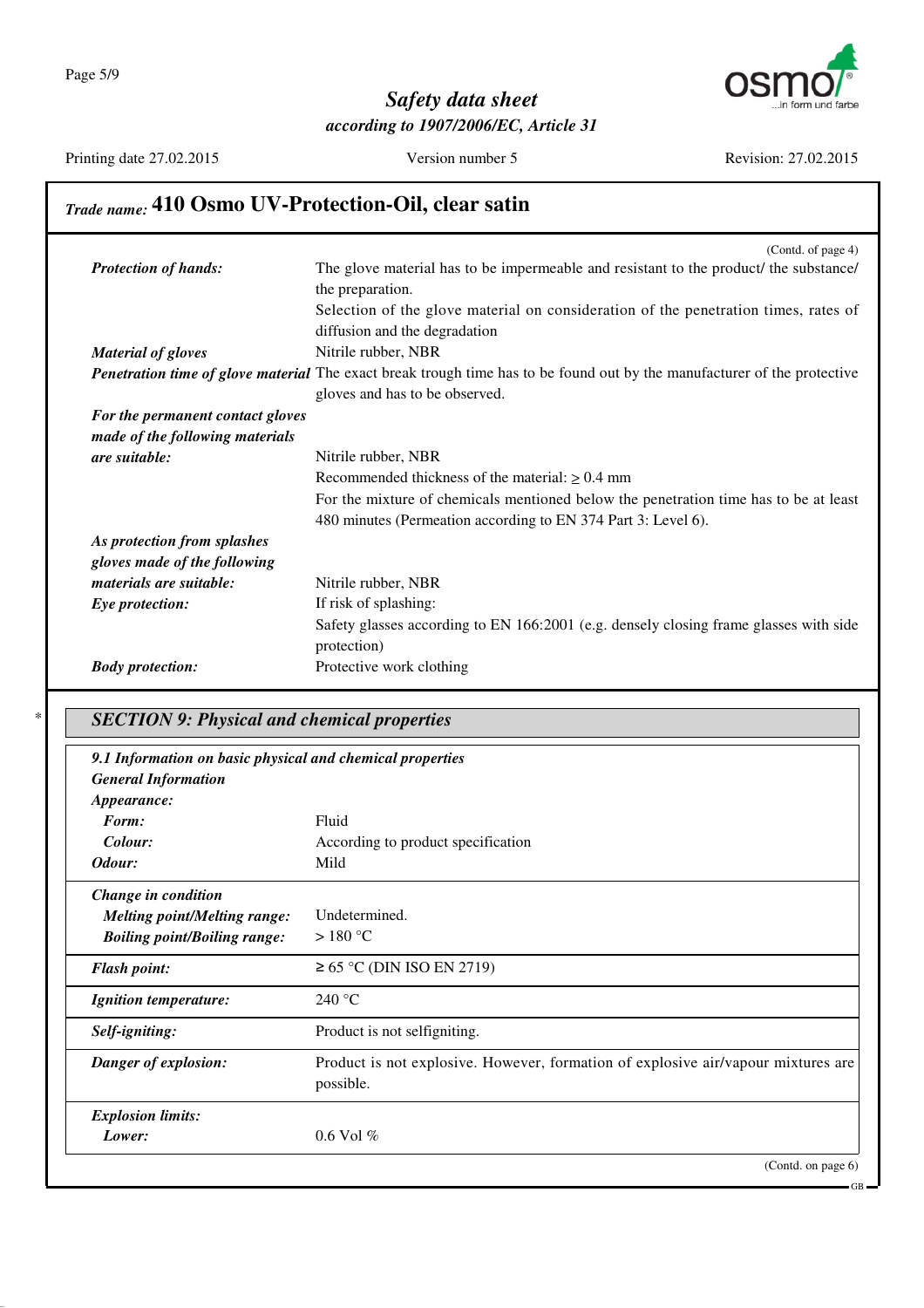

Printing date 27.02.2015 Version number 5 Revision: 27.02.2015

GB

## *Trade name:* **410 Osmo UV-Protection-Oil, clear satin**

|                                     |                                             | (Contd. of page $5$ ) |
|-------------------------------------|---------------------------------------------|-----------------------|
| <b>Upper:</b>                       | 7.0 Vol $%$                                 |                       |
| Density at 20 $\mathrm{^{\circ}C:}$ | $0.95 - 0.97$ g/cm <sup>3</sup> (DIN 51757) |                       |
| Solubility in / Miscibility with    |                                             |                       |
| water:                              | Not miscible or difficult to mix.           |                       |
| Viscosity:                          |                                             |                       |
| Kinematic at 20 $^{\circ}C$ :       | $60-70$ s (DIN 53211/4)                     |                       |
|                                     | $>21$ mm <sup>2</sup> /s (40 °C)            |                       |
| Solvent content:                    |                                             |                       |
| $VOC$ (EC)                          | $<$ 400 g/l (VOC-max. = 400 g/l (2010 A/e)) |                       |
| 9.2 Other information               | No further relevant information available.  |                       |

### *SECTION 10: Stability and reactivity*

| 10.1 Reactivity                 |                                                                                                                                                        |
|---------------------------------|--------------------------------------------------------------------------------------------------------------------------------------------------------|
| 10.2 Chemical stability         |                                                                                                                                                        |
| <b>Thermal decomposition /</b>  |                                                                                                                                                        |
| conditions to be avoided:       | No decomposition if used and stored according to specifications.                                                                                       |
| 10.3 Possibility of hazardous   |                                                                                                                                                        |
| reactions                       | Reacts with fabric soaked in the product (e.g. cleaning wool).                                                                                         |
| <b>10.4 Conditions to avoid</b> | No further relevant information available.                                                                                                             |
| 10.5 Incompatible materials:    | No further relevant information available.                                                                                                             |
| 10.6 Hazardous decomposition    |                                                                                                                                                        |
| <i>products:</i>                | Formation of toxic gases is possible during heating or in case of fire.                                                                                |
|                                 | Carbon monoxide and carbon dioxide                                                                                                                     |
|                                 | Nitrogen oxides (NO <sub>x</sub> )                                                                                                                     |
| <b>Additional information:</b>  | Warning:<br>Wash out any used cloth impregnated with this product immediately after use or store<br>in an airtight container (danger of self-ignition) |

## \* *SECTION 11: Toxicological information*

#### *11.1 Information on toxicological effects*

*Acute toxicity:*

| LD/LC50 values relevant for classification: |      |                                 |  |
|---------------------------------------------|------|---------------------------------|--|
| 64742-48-9 aliphatic hydrocarbons, C10-C13  |      |                                 |  |
| Oral                                        | LD50 | $> 5000$ mg/kg (rat) (OECD 401) |  |
| Dermal                                      | LD50 | $> 5000$ mg/kg (rat) (OECD 402) |  |
|                                             |      | (Cond. on page 7)               |  |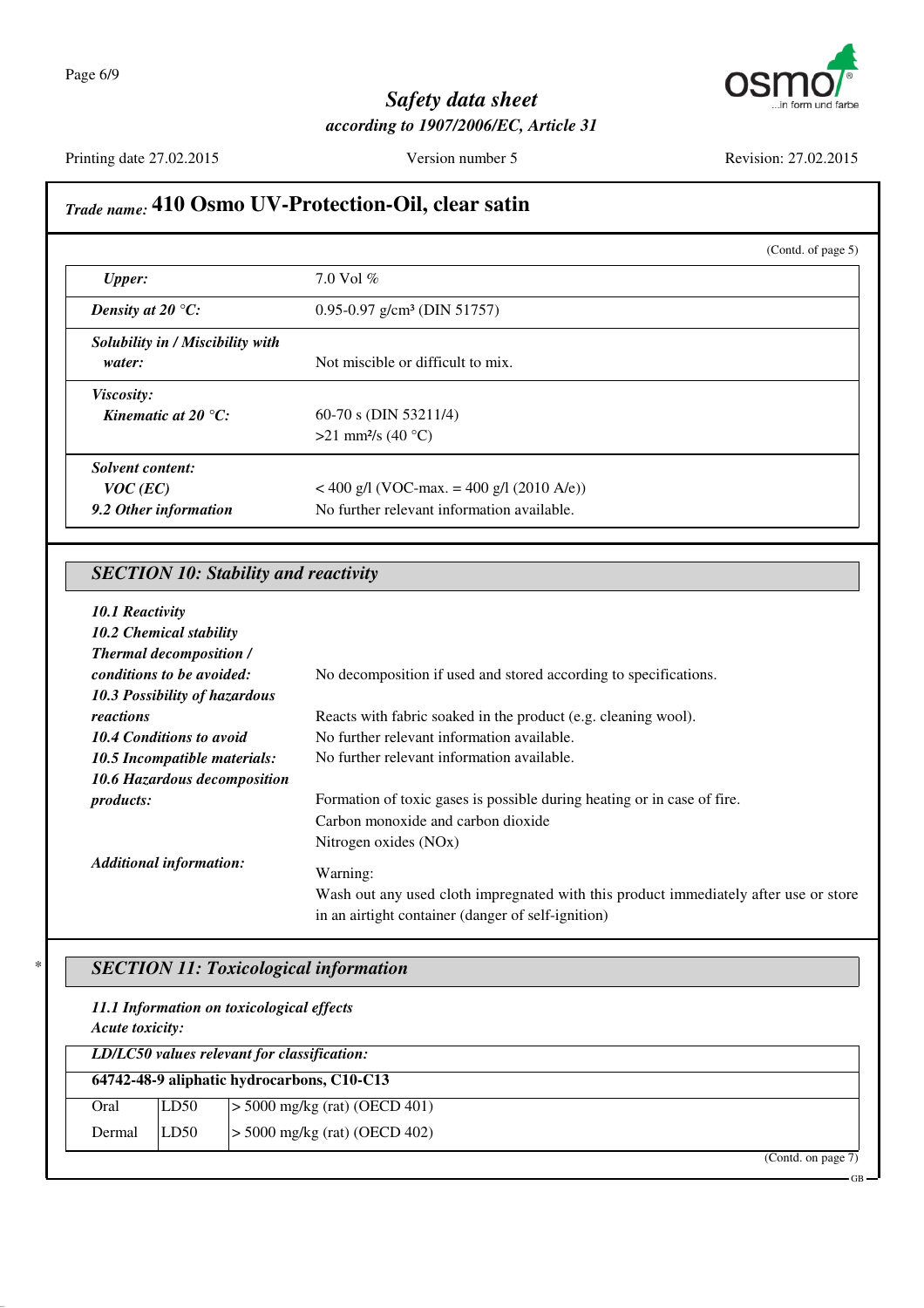

Printing date 27.02.2015 Version number 5 Revision: 27.02.2015

GB

## *Trade name:* **410 Osmo UV-Protection-Oil, clear satin**

|                |                                 |                                 | (Contd. of page 6)                                                                                             |
|----------------|---------------------------------|---------------------------------|----------------------------------------------------------------------------------------------------------------|
|                |                                 |                                 | Inhalative $ LC50 / 4h  > 5$ mg/l (rat) (OECD 403)                                                             |
|                |                                 |                                 | 127519-17-9 A mixture of branched and linear C7-C9 alkyl 3-[3-(2H-benzotriazol-2-yl)-5-(1,1-dimethyl-ethyl)-4- |
|                |                                 |                                 | hydroxyphenyl]propionates                                                                                      |
|                |                                 |                                 | Inhalative $ LC50/4h  > 5$ mg/l (rat)                                                                          |
|                |                                 | 96-29-7 2-butanonoxime          |                                                                                                                |
|                | Oral                            | LD50                            | $3700$ mg/kg (rat)                                                                                             |
|                | Dermal                          | LD50                            | 200-2000 mg/kg $(rat)$                                                                                         |
|                |                                 |                                 | Inhalative $ LC50/4h  > 10.5$ mg/l (rat)                                                                       |
|                | <b>Primary irritant effect:</b> |                                 |                                                                                                                |
|                | on the skin:                    |                                 | At long or repeated contact with skin it may cause dermatitis due to the degreasing                            |
|                |                                 |                                 | effect of the solvent.                                                                                         |
| on the eye:    |                                 |                                 | not tested                                                                                                     |
| Sensitisation: |                                 |                                 | Sensitising effect by skin contact is possible by prolonged exposure.                                          |
|                |                                 | <b>Additional toxicological</b> |                                                                                                                |
|                | information:                    |                                 | When used and handled according to specifications, the product does not have any                               |
|                |                                 |                                 | harmful effects to our experience and the information provided to us.                                          |
|                | <b>Sensitisation</b>            |                                 | Contains 2-butanonoxime. May produce an allergic reaction.                                                     |

## \* *SECTION 12: Ecological information*

| <b>Aquatic toxicity:</b>                                                                                       |                                                    |                                                       |
|----------------------------------------------------------------------------------------------------------------|----------------------------------------------------|-------------------------------------------------------|
| 64742-48-9 aliphatic hydrocarbons, C10-C13                                                                     |                                                    |                                                       |
| EC50/48h                                                                                                       | $> 1000$ mg/l (daphnia) (OECD 202)                 |                                                       |
| EC50/72h                                                                                                       | $> 1000$ mg/l (algae) (OECD 201)                   |                                                       |
| LC50/96h                                                                                                       | $> 1000$ mg/l (fish) (OECD 203)                    |                                                       |
| 96-29-7 2-butanonoxime                                                                                         |                                                    |                                                       |
| EC50/48h                                                                                                       | 201 mg/l (daphnia)                                 |                                                       |
| IC50/72h                                                                                                       | $11.8 \text{ mg/l (algae)}$                        |                                                       |
| 127519-17-9 A mixture of branched and linear C7-C9 alkyl 3-[3-(2H-benzotriazol-2-yl)-5-(1,1-dimethyl-ethyl)-4- |                                                    |                                                       |
| hydroxyphenyl]propionates                                                                                      |                                                    |                                                       |
|                                                                                                                | Biokonz.-Faktor $ <$ 3 (-) (OECD-Richtlinie 305 C) |                                                       |
| EC50/48h                                                                                                       |                                                    | 3.2 mg/l mg/l (daphnia) (OECD-Richtlinie 202, Teil 1) |
| 12.2 Persistence and degradability No further relevant information available.                                  |                                                    |                                                       |
| 12.3 Bioaccumulative potential                                                                                 |                                                    | No further relevant information available.            |
| 12.4 Mobility in soil                                                                                          |                                                    | No further relevant information available.            |
| <b>Ecotoxical effects:</b>                                                                                     |                                                    |                                                       |
| Remark:                                                                                                        |                                                    | Harmful to aquatic life with long lasting effects.    |
|                                                                                                                |                                                    | (Contd. on page 8)                                    |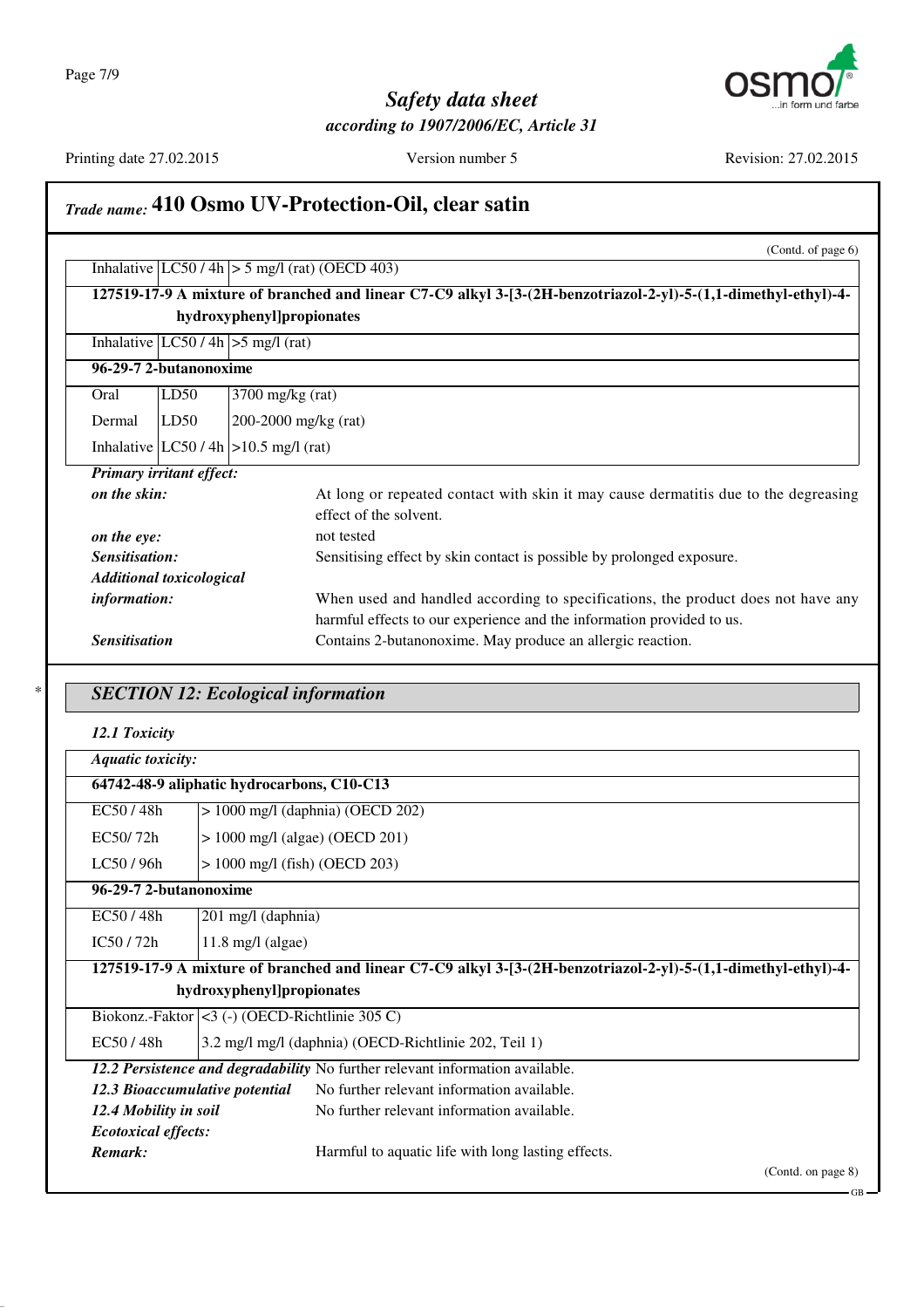

Printing date 27.02.2015 Version number 5 Revision: 27.02.2015

## *Trade name:* **410 Osmo UV-Protection-Oil, clear satin** (Contd. of page 7) *Behaviour in sewage processing plants:* **96-29-7 2-butanonoxime** EC50/ 96h >100 mg/l (fish) *Additional ecological information: General notes:* Water hazard class 2 (German Regulation) (Self-assessment): hazardous for water Danger to drinking water if even small quantities leak into the ground. *12.5 Results of PBT and vPvB assessment PBT:* Not applicable. *vPvB:* Not applicable. 12.6 Other adverse effects No further relevant information available. *SECTION 13: Disposal considerations 13.1 Waste treatment methods* **Recommendation** Must not be disposed together with household garbage. Do not allow product to reach sewage system. *European waste catalogue* 08 01 11 waste paint and varnish containing organic solvents or other dangerous substances 15 01 10 packaging containing residues of or contaminated by dangerous substances *Uncleaned packaging: Recommendation:* Disposal must be made according to official regulations. *Recommended cleansing agents:* Solvent naphtha \* *SECTION 14: Transport information 14.1 UN-Number ADR, ADN, IMDG, IATA* Void *14.2 UN proper shipping name ADR, ADN, IMDG, IATA* Void *14.3 Transport hazard class(es) ADR, ADN, IMDG, IATA Class* Void *14.4 Packing group ADR, IMDG, IATA* Void *14.5 Environmental hazards: Marine pollutant:* No (Contd. on page 9)

GB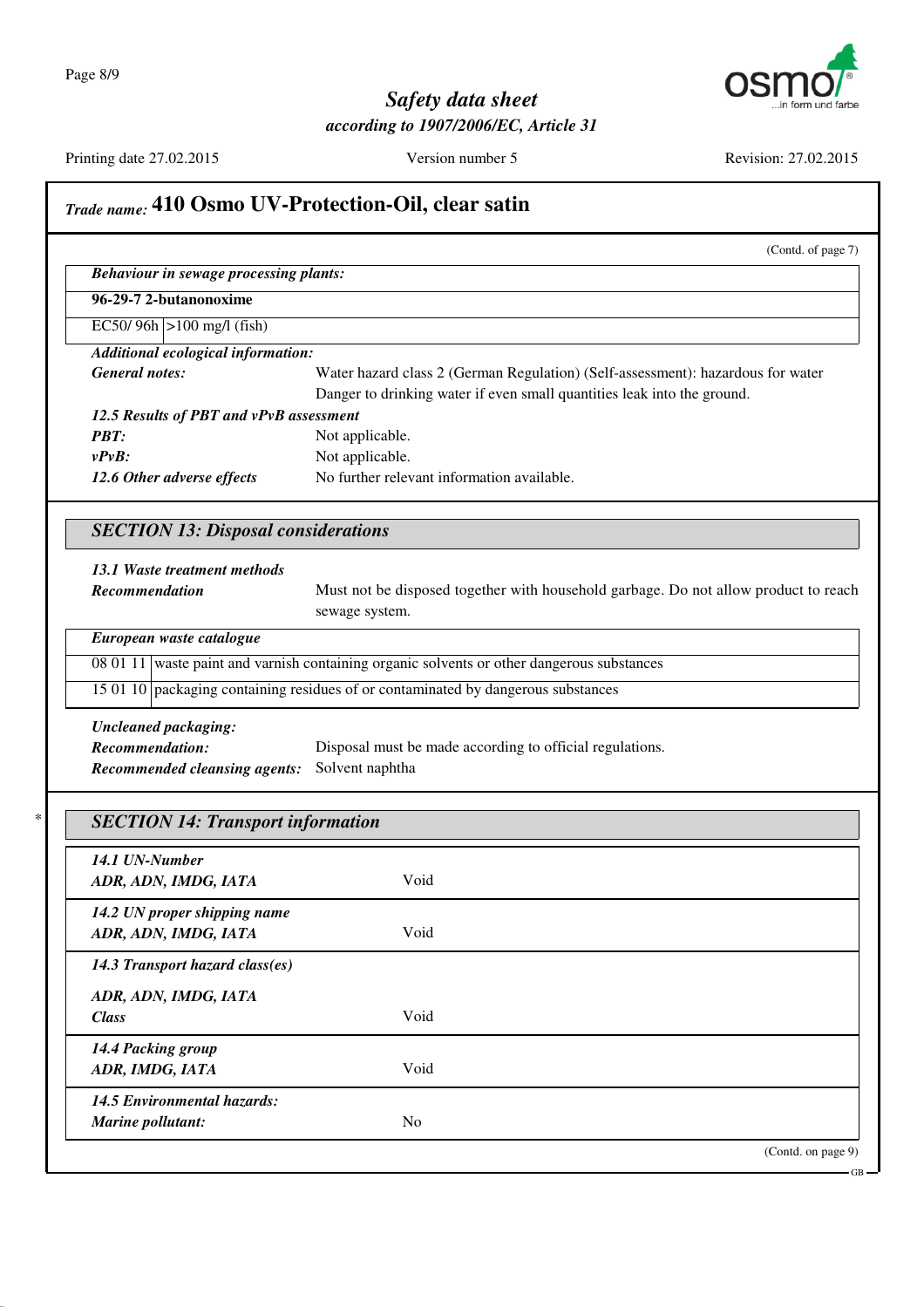

Printing date 27.02.2015 Version number 5 Revision: 27.02.2015

(Contd. of page 8)

## *Trade name:* **410 Osmo UV-Protection-Oil, clear satin**

14.6 Special precautions for user Not applicable.

*14.7 Transport in bulk according to Annex II of MARPOL73/78 and the IBC Code* Not applicable.

*UN "Model Regulation":* -

#### *SECTION 15: Regulatory information*

*15.1 Safety, health and environmental regulations/legislation specific for the substance or mixture*

*National regulations:*

*VOC* (*EC*) < 400 g/l (VOC-max. = 400 g/l (2010 A/e))

*15.2 Chemical safety assessment:* A Chemical Safety Assessment has not been carried out.

#### *SECTION 16: Other information*

This information is based on our present knowledge. However, this shall not constitute a guarantee for any specific product features and shall not establish a legally valid contractual relationship.

| <b>Relevant phrases</b>                             | May be fatal if swallowed and enters airways.<br>H304<br>Toxic to aquatic life with long lasting effects.<br>H411                                                     |  |
|-----------------------------------------------------|-----------------------------------------------------------------------------------------------------------------------------------------------------------------------|--|
|                                                     | R51/53 Toxic to aquatic organisms, may cause long-term adverse effects in the aquatic<br>environment.                                                                 |  |
|                                                     | Harmful: may cause lung damage if swallowed.<br>R <sub>65</sub>                                                                                                       |  |
|                                                     | R <sub>66</sub><br>Repeated exposure may cause skin dryness or cracking.                                                                                              |  |
| <b>Department issuing MSDS:</b>                     | product safety department                                                                                                                                             |  |
| Contact:                                            | Hr. Dr. Starp                                                                                                                                                         |  |
| <b>Abbreviations and acronyms:</b>                  | ADR: Accord européen sur le transport des marchandises dangereuses par Route (European Agreement<br>concerning the International Carriage of Dangerous Goods by Road) |  |
|                                                     | IMDG: International Maritime Code for Dangerous Goods                                                                                                                 |  |
|                                                     | IATA: International Air Transport Association                                                                                                                         |  |
|                                                     | GHS: Globally Harmonised System of Classification and Labelling of Chemicals                                                                                          |  |
|                                                     | EINECS: European Inventory of Existing Commercial Chemical Substances                                                                                                 |  |
|                                                     | ELINCS: European List of Notified Chemical Substances                                                                                                                 |  |
|                                                     | CAS: Chemical Abstracts Service (division of the American Chemical Society)                                                                                           |  |
|                                                     | VOC: Volatile Organic Compounds (USA, EU)<br>LC50: Lethal concentration, 50 percent                                                                                   |  |
|                                                     | LD50: Lethal dose, 50 percent                                                                                                                                         |  |
|                                                     | Asp. Tox. 1: Aspiration hazard, Hazard Category 1                                                                                                                     |  |
|                                                     | Aquatic Chronic 2: Hazardous to the aquatic environment - Chronic Hazard, Category 2                                                                                  |  |
|                                                     | Aquatic Chronic 3: Hazardous to the aquatic environment - Chronic Hazard, Category 3                                                                                  |  |
| * Data compared to the previous<br>version altered. |                                                                                                                                                                       |  |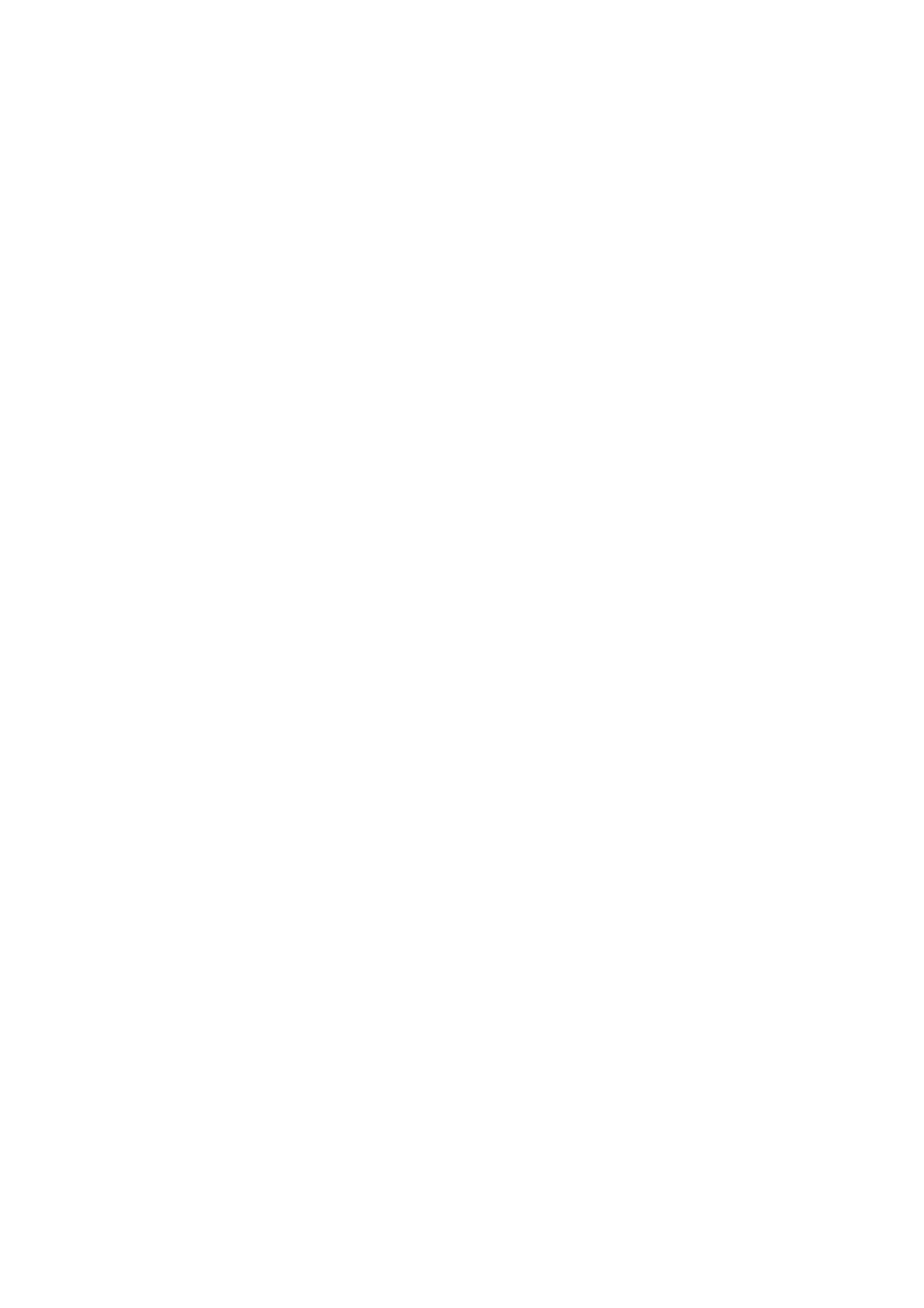

Page 1/10

## *Material Safety Data Sheets*

*according to 1907/2006/EC, Article 31*

Printing date 19.08.2015 Version number 1 Revision: 19.08.2015

GB

## *SECTION 1: Identification of the substance/mixture and of the company/undertaking*

| 1.1 Product identifier                               |                                                                                                    |  |
|------------------------------------------------------|----------------------------------------------------------------------------------------------------|--|
| Trade name:                                          | 429 UV-Protection-Oil Extra, Natural                                                               |  |
| 1.2 Relevant identified uses of the                  |                                                                                                    |  |
| substance or mixture and uses                        |                                                                                                    |  |
| advised against                                      | No further relevant information available.                                                         |  |
| Application of the substance / the                   |                                                                                                    |  |
| mixture                                              | Coating compound/ Surface coating/ paint                                                           |  |
| 1.3 Details of the supplier of the safety data sheet |                                                                                                    |  |
| Manufacturer/Supplier:                               | Osmo Holz und Color GmbH & Co. KG                                                                  |  |
|                                                      | Affhüppen Esch 12                                                                                  |  |
|                                                      | D-48231 Warendorf                                                                                  |  |
| <b>Further information obtainable</b>                |                                                                                                    |  |
| from:                                                | Product safety department                                                                          |  |
|                                                      | Phone: $+49(0)$ 251 / 692 - 188                                                                    |  |
|                                                      | Fax: $+49(0)$ 251 / 692 - 462                                                                      |  |
|                                                      | e-mail: helmut.starp@osmo.de                                                                       |  |
|                                                      |                                                                                                    |  |
| 1.4 Emergency telephone                              |                                                                                                    |  |
| number:                                              | emergency phone no. Berlin (24h): +49 (0) 30 / 30686 790 advisory service in German<br>and English |  |

## *SECTION 2: Hazards identification*

| 2.1 Classification of the substance or mixture                            |                                                                                                              |  |
|---------------------------------------------------------------------------|--------------------------------------------------------------------------------------------------------------|--|
| Classification according to Regulation (EC) No 1272/2008                  |                                                                                                              |  |
| Aquatic Chronic 3 H412 Harmful to aquatic life with long lasting effects. |                                                                                                              |  |
| 2.2 Label elements                                                        |                                                                                                              |  |
| Labelling according to Regulation                                         |                                                                                                              |  |
| (EC) No 1272/2008                                                         | The product is classified and labelled according to the CLP regulation.                                      |  |
| <b>Hazard pictograms</b>                                                  | Void                                                                                                         |  |
| Signal word                                                               | Void                                                                                                         |  |
| <b>Hazard statements</b>                                                  | H412 Harmful to aquatic life with long lasting effects.                                                      |  |
| <b>Precautionary statements</b>                                           | P101 If medical advice is needed, have product container or label at hand.                                   |  |
|                                                                           | P102 Keep out of reach of children.                                                                          |  |
|                                                                           | P271 Use only outdoors or in a well-ventilated area.                                                         |  |
|                                                                           | P262 Do not get in eyes, on skin, or on clothing.                                                            |  |
|                                                                           | P273 Avoid release to the environment.                                                                       |  |
|                                                                           | P501 Dispose of contents/container in accordance with local/regional/national/<br>international regulations. |  |
|                                                                           | (Contd. on page 2)                                                                                           |  |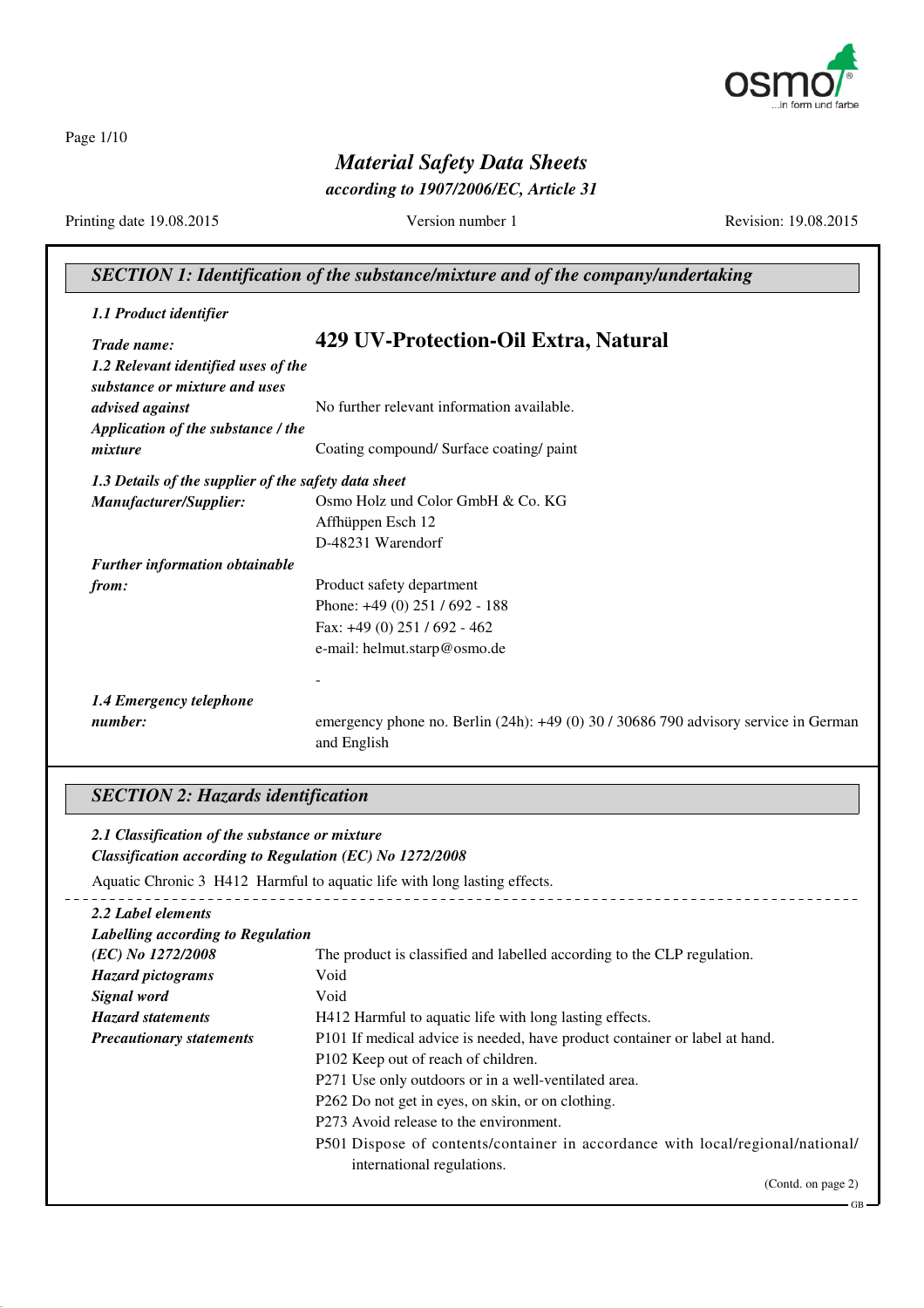

Page 2/10

## *Material Safety Data Sheets*

*according to 1907/2006/EC, Article 31*

Printing date 19.08.2015 Version number 1 Revision: 19.08.2015

## *Trade name:* **429 UV-Protection-Oil Extra, Natural**

(Contd. of page 1) *Additional information:* Contains propiconazole, 2-butanonoxime. May produce an allergic reaction. *2.3 Other hazards Results of PBT and vPvB assessment PBT:* Not applicable. *vPvB:* Not applicable.

#### *SECTION 3: Composition/information on ingredients*

*3.2 Mixtures*

**Description:** Mixture of substances listed below with nonhazardous additions.

| Dangerous components:                         |                                                                                                                   |             |
|-----------------------------------------------|-------------------------------------------------------------------------------------------------------------------|-------------|
| CAS: 64742-48-9                               | aliphatic hydrocarbons, C10-C13                                                                                   | 25-50%      |
| EC number: 918-481-9                          | $\diamond$ Asp. Tox. 1, H304                                                                                      |             |
| Index number: 649-327-00-6                    |                                                                                                                   |             |
| Reg.nr.: 01-2119457273-39                     |                                                                                                                   |             |
| CAS: 34590-94-8                               | (2-methoxymethylethoxy) propanol                                                                                  | $10 - 25\%$ |
| EINECS: 252-104-2                             | substance with a Community workplace exposure limit                                                               |             |
| Reg.nr.: 01-2119450011-60                     |                                                                                                                   |             |
| CAS: 127519-17-9                              | A mixture of branched and linear C7-C9 alkyl 3-[3-(2H-benzotriazol-2-yl)-5-                                       | $<3\%$      |
| ELINCS: 407-000-3                             | $(1,1$ -dimethyl-ethyl)-4-hydroxyphenyl]propionates                                                               |             |
|                                               | Index number: $607-281-00-4$ $\sqrt{\frac{2}{3}}$ Aquatic Chronic 2, H411                                         |             |
| Reg.nr.: 01-0000015648-61                     |                                                                                                                   |             |
| CAS: 60207-90-1                               | propiconazole                                                                                                     | $\leq 1\%$  |
| EINECS: 262-104-4                             | $\langle \phi \rangle$ Aquatic Acute 1, H400; Aquatic Chronic 1, H410; $\langle \phi \rangle$ Acute Tox. 4, H302; |             |
| Index number: 613-205-00-0 Skin Sens. 1, H317 |                                                                                                                   |             |
| <b>Additional information:</b>                | For the wording of the listed risk phrases refer to section 16.                                                   |             |

#### *SECTION 4: First aid measures*

#### *4.1 Description of first aid measures*

| <b>General information:</b> | Immediately remove any clothing soiled by the product.                                    |  |
|-----------------------------|-------------------------------------------------------------------------------------------|--|
| After inhalation:           | Supply fresh air. If required, provide artificial respiration. Keep patient warm. Consult |  |
|                             | doctor if symptoms persist.                                                               |  |
|                             | In case of unconsciousness place patient stably in side position for transportation.      |  |
| After skin contact:         | Immediately wash with water and soap and rinse thoroughly.                                |  |
|                             | If skin irritation continues, consult a doctor.                                           |  |
| After eye contact:          | Rinse opened eye for several minutes under running water. Then consult a doctor.          |  |
| After swallowing:           | If swallowed, seek medical advice immediately and show this container or label.           |  |
|                             | (Cond. on page 3)                                                                         |  |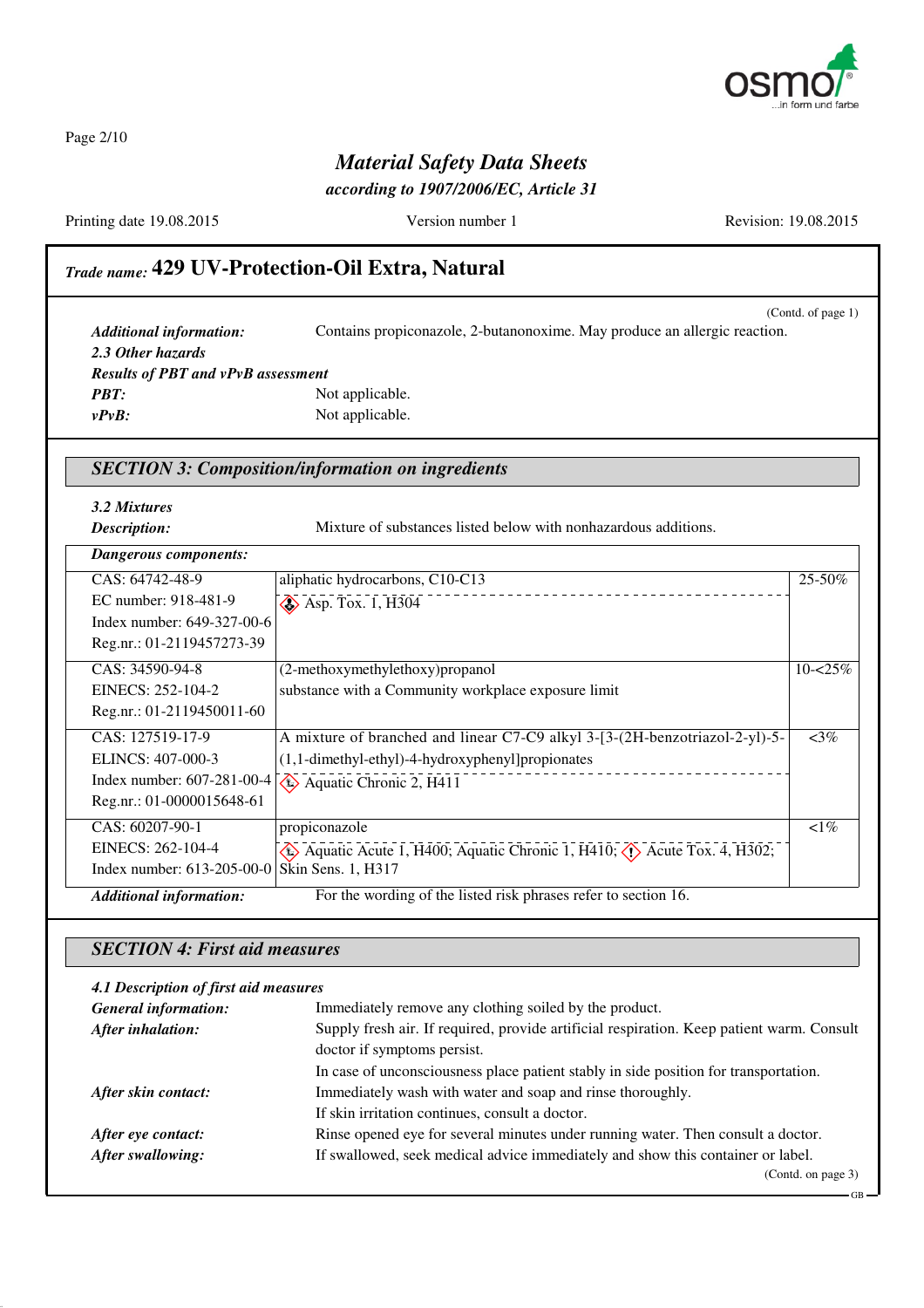

Page 3/10

## *Material Safety Data Sheets*

*according to 1907/2006/EC, Article 31*

Printing date 19.08.2015 Version number 1 Revision: 19.08.2015

(Contd. of page 2)

## *Trade name:* **429 UV-Protection-Oil Extra, Natural**

*4.2 Most important symptoms and effects, both acute and delayed* No further relevant information available. *4.3 Indication of any immediate medical attention and special treatment needed* No further relevant information available.

#### *SECTION 5: Firefighting measures*

| 5.1 Extinguishing media          |                                                                                         |  |
|----------------------------------|-----------------------------------------------------------------------------------------|--|
| Suitable extinguishing agents:   | CO2, powder or water spray. Fight larger fires with water spray or alcohol resistant    |  |
|                                  | foam.                                                                                   |  |
| For safety reasons unsuitable    |                                                                                         |  |
| extinguishing agents:            | Water with full jet                                                                     |  |
| 5.2 Special hazards arising from |                                                                                         |  |
| <i>the substance or mixture</i>  | Formation of toxic gases is possible during heating or in case of fire.                 |  |
| 5.3 Advice for firefighters      |                                                                                         |  |
| Protective equipment:            | Mouth respiratory protective device.                                                    |  |
| <b>Additional information</b>    | Cool endangered receptacles with water spray.                                           |  |
|                                  | Dispose of fire debris and contaminated fire fighting water in accordance with official |  |
|                                  | regulations.                                                                            |  |

#### *SECTION 6: Accidental release measures*

| 6.1 Personal precautions,<br>protective equipment and |                                                                                         |
|-------------------------------------------------------|-----------------------------------------------------------------------------------------|
| <i>emergency procedures</i>                           | Keep away from ignition sources.                                                        |
|                                                       | Ensure adequate ventilation                                                             |
| <b>6.2 Environmental precautions:</b>                 | Do not allow to enter sewers/ surface or ground water.                                  |
|                                                       | Inform respective authorities in case of seepage into water course or sewage system.    |
| 6.3 Methods and material for                          |                                                                                         |
| containment and cleaning up:                          | Warm water and cleansing agent                                                          |
|                                                       | Absorb with liquid-binding material (sand, diatomite, acid binders, universal binders). |
| <b>6.4 Reference to other sections</b>                | See Section 7 for information on safe handling.                                         |
|                                                       | See Section 8 for information on personal protection equipment.                         |
|                                                       | See Section 13 for disposal information.                                                |

### *SECTION 7: Handling and storage*

*7.1 Precautions for safe handling* Keep receptacles tightly sealed.

Keep away from heat and direct sunlight.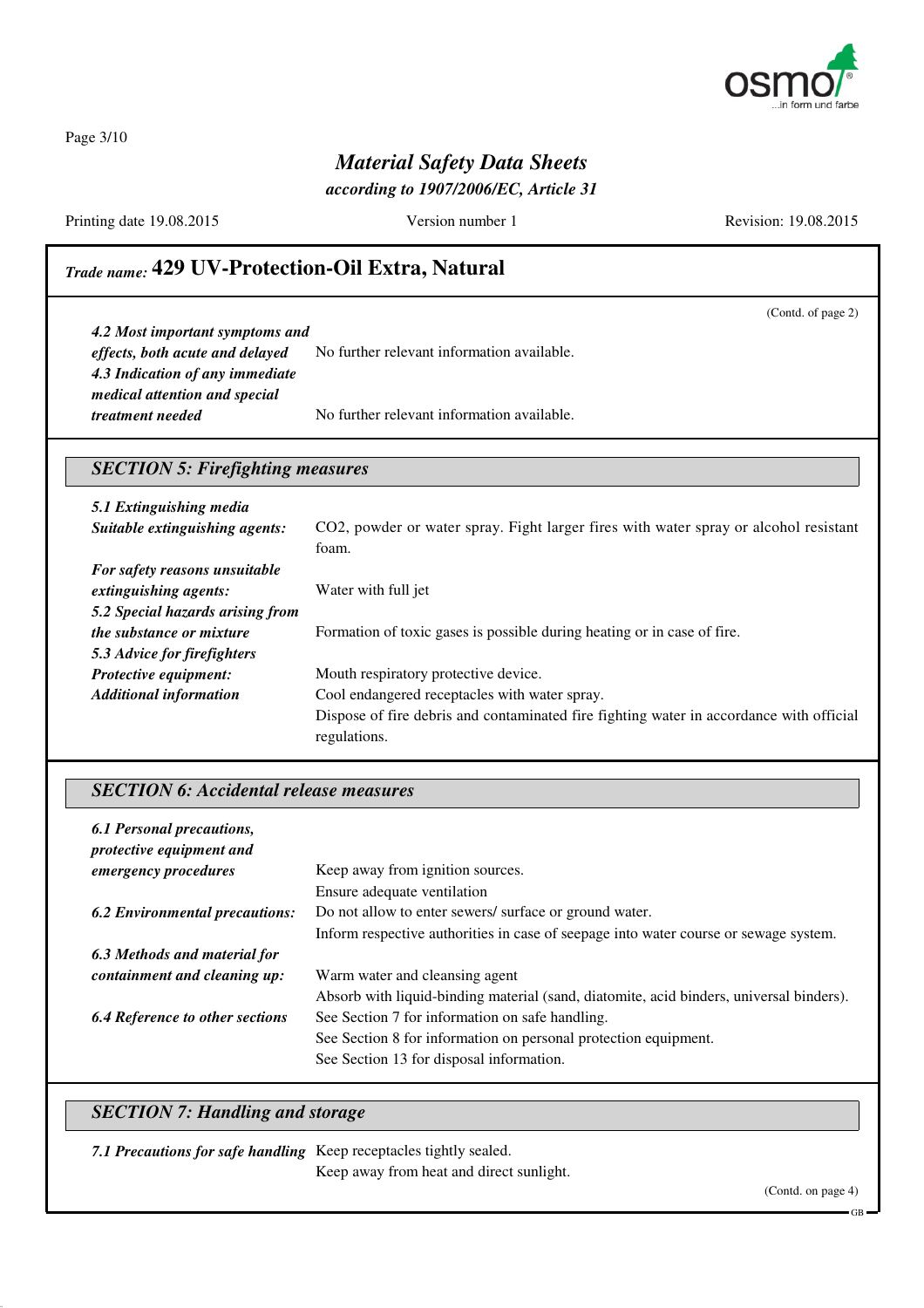

Page 4/10

## *Material Safety Data Sheets*

*according to 1907/2006/EC, Article 31*

Printing date 19.08.2015 Version number 1 Revision: 19.08.2015

## *Trade name:* **429 UV-Protection-Oil Extra, Natural**

|                                                                  |                                                            | (Contd. of page 3) |
|------------------------------------------------------------------|------------------------------------------------------------|--------------------|
|                                                                  | Use only in well ventilated areas.                         |                    |
|                                                                  | Prevent formation of aerosols.                             |                    |
| <b>Information about fire - and</b>                              |                                                            |                    |
| explosion protection:                                            | Keep ignition sources away - Do not smoke.                 |                    |
| 7.2 Conditions for safe storage, including any incompatibilities |                                                            |                    |
| Storage:                                                         |                                                            |                    |
| Requirements to be met by                                        |                                                            |                    |
| storerooms and receptacles:                                      | Store in a cool location.                                  |                    |
|                                                                  | Store only in the original receptacle.                     |                    |
| Information about storage in one                                 |                                                            |                    |
| common storage facility:                                         | Do not store together with alkalis (caustic solutions).    |                    |
|                                                                  | Do not store together with oxidising and acidic materials. |                    |
| <b>Further information about</b>                                 |                                                            |                    |
| storage conditions:                                              | Keep container tightly sealed.                             |                    |
|                                                                  | Store receptacle in a well ventilated area.                |                    |
|                                                                  | Protect from frost.                                        |                    |
|                                                                  | Protect from heat and direct sunlight.                     |                    |
| Storage class:                                                   | 10                                                         |                    |
| 7.3 Specific end $use(s)$                                        | No further relevant information available.                 |                    |

#### *SECTION 8: Exposure controls/personal protection*

*Additional information about design of technical facilities:* No further data; see item 7.

*8.1 Control parameters*

|                                 | Ingredients with limit values that require monitoring at the workplace: |                                                         |  |  |
|---------------------------------|-------------------------------------------------------------------------|---------------------------------------------------------|--|--|
|                                 | 64742-48-9 aliphatic hydrocarbons, C10-C13                              |                                                         |  |  |
|                                 | TWA $(8 H)$ Long-term value: 1.000 mg/m <sup>3</sup> , 150 ppm ppm      |                                                         |  |  |
|                                 | Source: UK SIA                                                          |                                                         |  |  |
|                                 | 34590-94-8 (2-methoxymethylethoxy)propanol                              |                                                         |  |  |
| <b>WEL</b>                      | Long-term value: $308 \text{ mg/m}^3$ , $50 \text{ ppm}$                |                                                         |  |  |
|                                 | <b>Sk</b>                                                               |                                                         |  |  |
|                                 | <b>Additional information:</b>                                          | The lists valid during the making were used as basis.   |  |  |
| 8.2 Exposure controls           |                                                                         |                                                         |  |  |
|                                 | Personal protective equipment:                                          |                                                         |  |  |
| General protective and hygienic |                                                                         |                                                         |  |  |
| measures:                       |                                                                         | Immediately remove all soiled and contaminated clothing |  |  |
|                                 |                                                                         | Avoid contact with the eyes and skin.                   |  |  |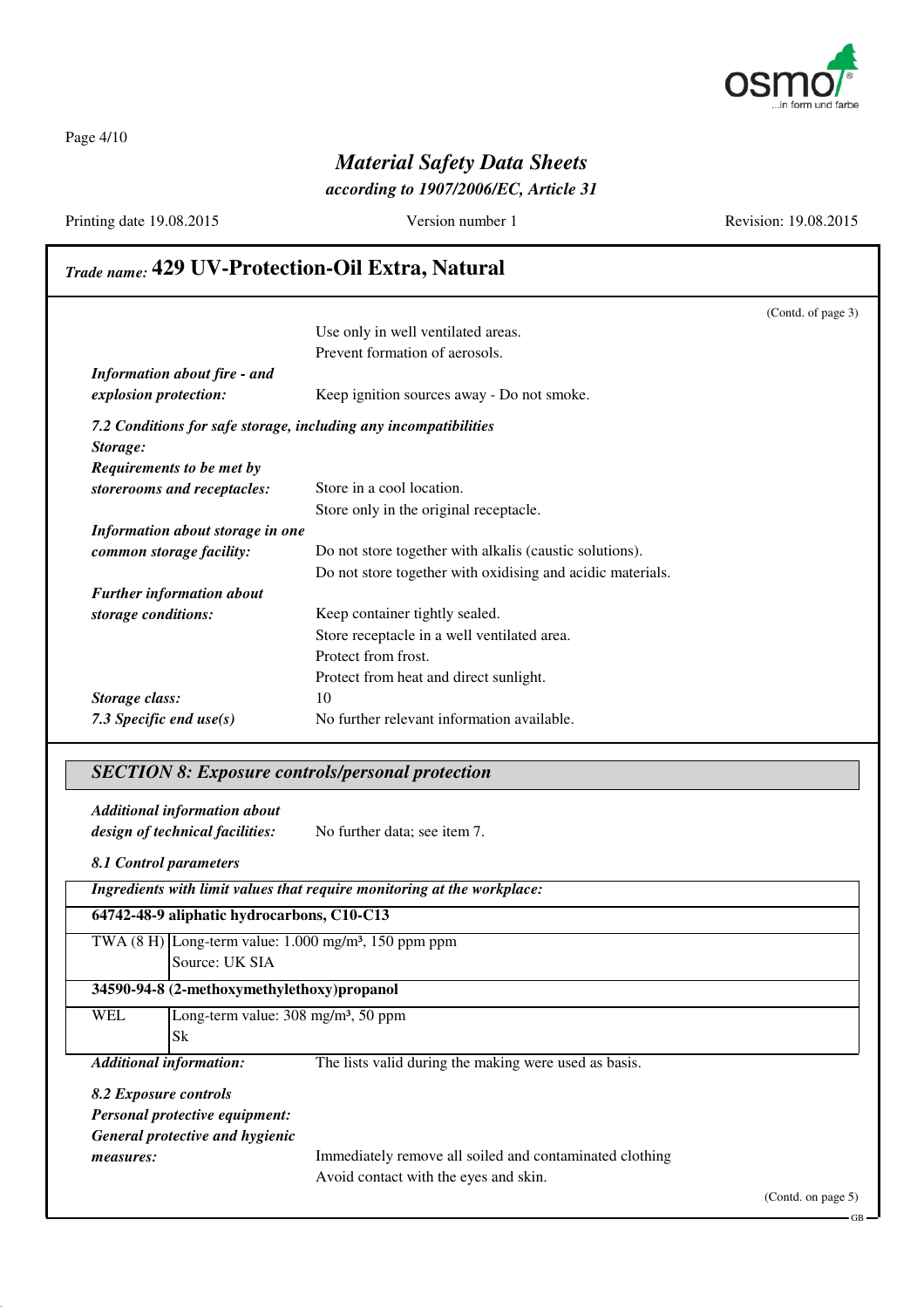

Page 5/10

# *Material Safety Data Sheets*

*according to 1907/2006/EC, Article 31*

Printing date 19.08.2015 Version number 1 Revision: 19.08.2015

## *Trade name:* **429 UV-Protection-Oil Extra, Natural**

|                                                                                                                                 | (Contd. of page 4)                                                                    |
|---------------------------------------------------------------------------------------------------------------------------------|---------------------------------------------------------------------------------------|
|                                                                                                                                 | Do not eat, drink, smoke or sniff while working.                                      |
|                                                                                                                                 | Do not carry product impregnated cleaning cloths in trouser pockets.                  |
| <b>Protection of hands:</b>                                                                                                     | Protective gloves                                                                     |
|                                                                                                                                 | The glove material has to be impermeable and resistant to the product/ the substance/ |
|                                                                                                                                 | the preparation.                                                                      |
|                                                                                                                                 | Selection of the glove material on consideration of the penetration times, rates of   |
|                                                                                                                                 | diffusion and the degradation                                                         |
| <b>Material of gloves</b>                                                                                                       | Nitrile rubber, NBR                                                                   |
| <b>Penetration time of glove material</b> The exact break trough time has to be found out by the manufacturer of the protective |                                                                                       |
|                                                                                                                                 | gloves and has to be observed.                                                        |
| For the permanent contact gloves                                                                                                |                                                                                       |
| made of the following materials                                                                                                 |                                                                                       |
| <i>are suitable:</i>                                                                                                            | Nitrile rubber, NBR                                                                   |
| As protection from splashes                                                                                                     |                                                                                       |
| gloves made of the following                                                                                                    |                                                                                       |
| <i>materials are suitable:</i>                                                                                                  | Nitrile rubber, NBR                                                                   |
| Eye protection:                                                                                                                 | Goggles recommended during refilling                                                  |
| <b>Body protection:</b>                                                                                                         | Protective work clothing                                                              |

## *SECTION 9: Physical and chemical properties*

| 9.1 Information on basic physical and chemical properties<br><b>General Information</b> |                                               |                    |
|-----------------------------------------------------------------------------------------|-----------------------------------------------|--------------------|
| Appearance:                                                                             |                                               |                    |
| Form:                                                                                   | Fluid                                         |                    |
| Colour:                                                                                 | Whitish                                       |                    |
| Odour:                                                                                  | Mild                                          |                    |
| Change in condition                                                                     |                                               |                    |
| <b>Melting point/Melting range:</b>                                                     | Undetermined.                                 |                    |
| <b>Boiling point/Boiling range:</b>                                                     | $> 180$ °C (DIN 51751)                        |                    |
| <b>Flash point:</b>                                                                     | $> 60 °C$ (DIN 53213)                         |                    |
| <b>Ignition temperature:</b>                                                            | 240 °C                                        |                    |
| Self-igniting:                                                                          | Product is not selfigniting.                  |                    |
| Danger of explosion:                                                                    | Product does not present an explosion hazard. |                    |
| <b>Explosion limits:</b>                                                                |                                               |                    |
| Lower:                                                                                  | $0.6$ Vol $%$                                 |                    |
|                                                                                         |                                               | (Contd. on page 6) |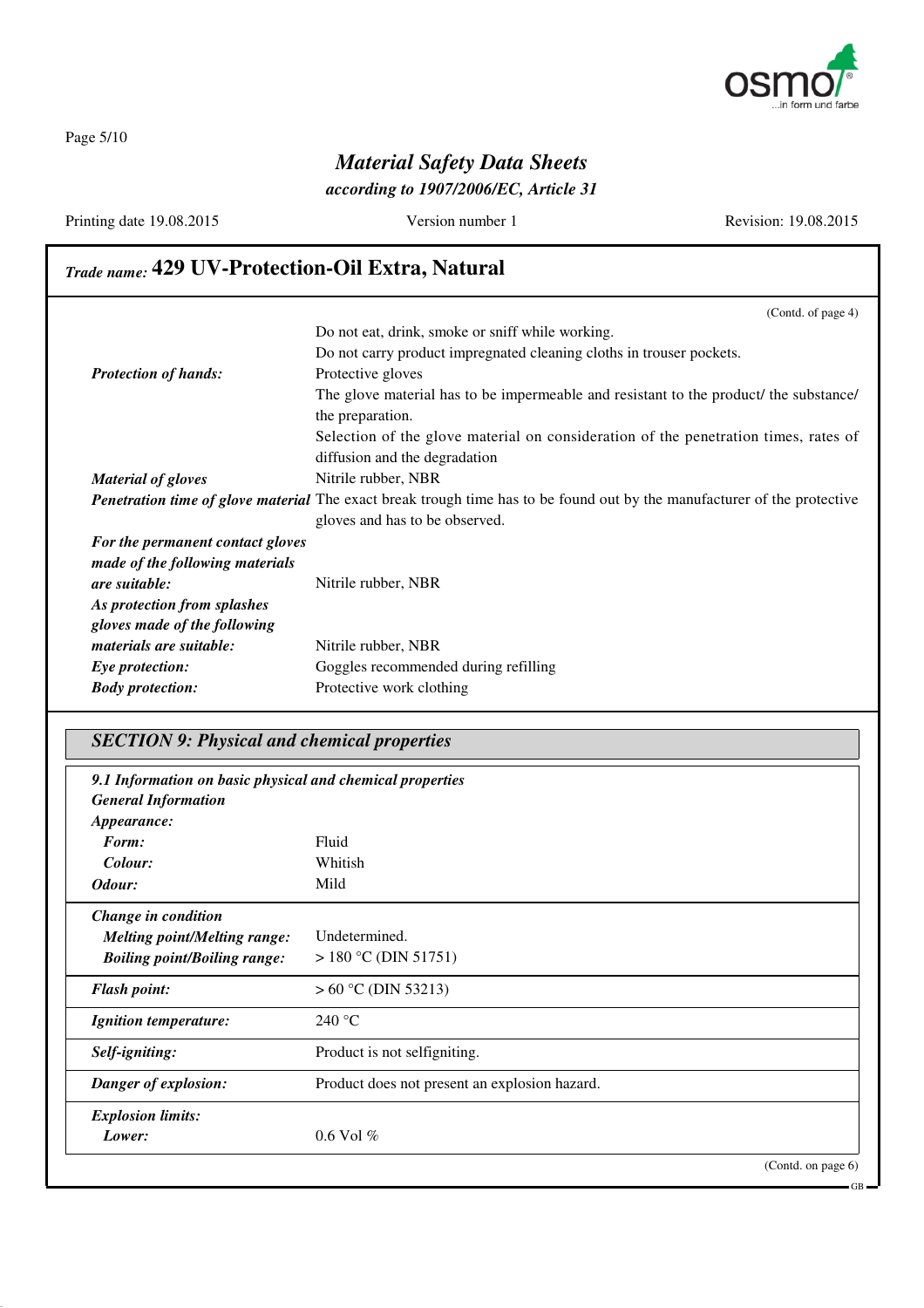

Page 6/10

## *Material Safety Data Sheets*

*according to 1907/2006/EC, Article 31*

Printing date 19.08.2015 Version number 1 Revision: 19.08.2015

## *Trade name:* **429 UV-Protection-Oil Extra, Natural**

|                                     |                                             | (Contd. of page 5) |
|-------------------------------------|---------------------------------------------|--------------------|
| <b>Upper:</b>                       | 7.0 Vol $%$                                 |                    |
| Vapour pressure:                    | 3 hPa $[20 °C]$                             |                    |
| Density at 20 $\mathrm{^{\circ}C:}$ | $1.25 - 1.35$ g/cm <sup>3</sup> (DIN 51757) |                    |
| Solubility in / Miscibility with    |                                             |                    |
| water:                              | Not miscible or difficult to mix.           |                    |
| Viscosity:                          |                                             |                    |
| Kinematic at 20 $\degree$ C:        | $<$ 40 s (ISO 6 mm)                         |                    |
|                                     | $>$ 30 s (ISO 3mm)                          |                    |
| <b>Solvent separation test:</b>     | $<$ 3 % (ADR 2.2.1.4f)                      |                    |
| Solvent content:                    |                                             |                    |
| $VOC$ (EC)                          | $<$ 400 g/l (VOC-max. = 400 g/l (2010 A/e)) |                    |
| 9.2 Other information               | No further relevant information available.  |                    |

## *SECTION 10: Stability and reactivity*

| <b>Thermal decomposition /</b><br>conditions to be avoided:<br>No decomposition if used and stored according to specifications. |                    |
|---------------------------------------------------------------------------------------------------------------------------------|--------------------|
| 10.3 Possibility of hazardous                                                                                                   |                    |
| Reacts with fabric soaked in the product (e.g. cleaning wool).<br>reactions                                                     |                    |
| Exothermic reaction.                                                                                                            |                    |
| Forms heat.                                                                                                                     |                    |
| Self igniting.                                                                                                                  |                    |
| Reacts with acids, alkalis and oxidising agents.                                                                                |                    |
| <b>10.4 Conditions to avoid</b><br>No further relevant information available.                                                   |                    |
| No further relevant information available.<br>10.5 Incompatible materials:                                                      |                    |
| 10.6 Hazardous decomposition                                                                                                    |                    |
| Carbon monoxide and carbon dioxide<br><i>products:</i>                                                                          |                    |
| Nitrogen oxides (NOx)                                                                                                           |                    |
| <b>Additional information:</b><br>Warning:                                                                                      |                    |
| Wash out any used cloth impregnated with this product immediately after use or store                                            |                    |
| in an airtight container (danger of self-ignition)                                                                              |                    |
|                                                                                                                                 | (Contd. on page 7) |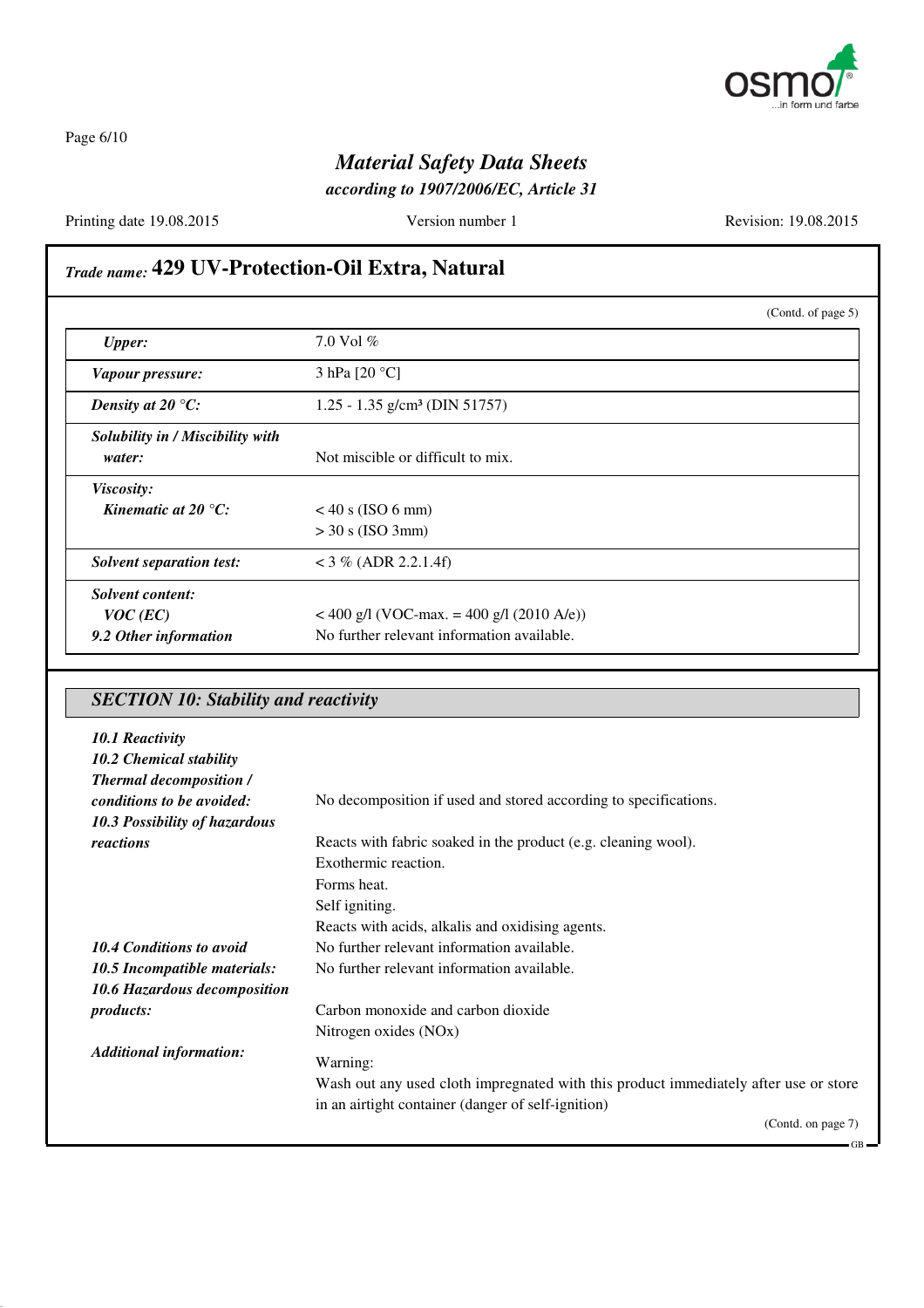

Page 7/10

## *Material Safety Data Sheets*

*according to 1907/2006/EC, Article 31*

Printing date 19.08.2015 Version number 1 Revision: 19.08.2015

## *Trade name:* **429 UV-Protection-Oil Extra, Natural**

|                      |                                                                    |                                             | (Contd. of page 6)                                                                                                                                 |  |
|----------------------|--------------------------------------------------------------------|---------------------------------------------|----------------------------------------------------------------------------------------------------------------------------------------------------|--|
|                      |                                                                    |                                             | <b>SECTION 11: Toxicological information</b>                                                                                                       |  |
|                      | 11.1 Information on toxicological effects<br><b>Acute toxicity</b> |                                             |                                                                                                                                                    |  |
|                      |                                                                    | LD/LC50 values relevant for classification: |                                                                                                                                                    |  |
|                      |                                                                    |                                             | 64742-48-9 aliphatic hydrocarbons, C10-C13                                                                                                         |  |
| Oral                 | LD50                                                               | $>2000$ mg/kg (rat)                         |                                                                                                                                                    |  |
| Dermal               | LD50                                                               | $>2000$ mg/kg (rat)                         |                                                                                                                                                    |  |
|                      |                                                                    | Inhalative $ LC50/4h  > 5$ mg/l (rat)       |                                                                                                                                                    |  |
|                      | 96-29-7 2-butanonoxime                                             |                                             |                                                                                                                                                    |  |
| Oral                 | LD50                                                               | $3700$ mg/kg (rat)                          |                                                                                                                                                    |  |
| Dermal               | LD50                                                               | 200-2000 mg/kg (rat)                        |                                                                                                                                                    |  |
|                      |                                                                    | Inhalative $ LC50/4h 20$ mg/l (rat)         |                                                                                                                                                    |  |
|                      | Primary irritant effect:                                           |                                             |                                                                                                                                                    |  |
|                      | <b>Skin corrosion/irritation</b>                                   |                                             | At long or repeated contact with skin it may cause dermatitis due to the degreasing<br>effect of the solvent.                                      |  |
|                      | Serious eye damage/irritation                                      |                                             | not tested                                                                                                                                         |  |
|                      | Respiratory or skin sensitisation                                  |                                             | Sensitising effect by skin contact is possible by prolonged exposure.                                                                              |  |
|                      | <b>Additional toxicological</b>                                    |                                             |                                                                                                                                                    |  |
|                      | information:                                                       |                                             | The product is not subject to classification according to the calculation method of the                                                            |  |
|                      |                                                                    |                                             | General EU Classification Guidelines for Preparations as issued in the latest version.                                                             |  |
|                      |                                                                    |                                             | When used and handled according to specifications, the product does not have any                                                                   |  |
| <b>Sensitisation</b> |                                                                    |                                             | harmful effects to our experience and the information provided to us.<br>Contains propiconazole, 2-butanonoxime. May produce an allergic reaction. |  |
|                      |                                                                    |                                             |                                                                                                                                                    |  |

## *SECTION 12: Ecological information*

| 12.1 Toxicity                              |                                                                               |                    |
|--------------------------------------------|-------------------------------------------------------------------------------|--------------------|
| Aquatic toxicity:                          |                                                                               |                    |
| 64742-48-9 aliphatic hydrocarbons, C10-C13 |                                                                               |                    |
| $EC50/48h$  >1000 mg/l (daphnia)           |                                                                               |                    |
| $IC50 / 72h$  >1000 mg/l (algae)           |                                                                               |                    |
| $LC50 / 96h$ $>1000$ mg/l (fish)           |                                                                               |                    |
|                                            | 12.2 Persistence and degradability No further relevant information available. |                    |
| 12.3 Bioaccumulative potential             | No further relevant information available.                                    |                    |
| 12.4 Mobility in soil                      | No further relevant information available.                                    |                    |
|                                            |                                                                               | (Contd. on page 8) |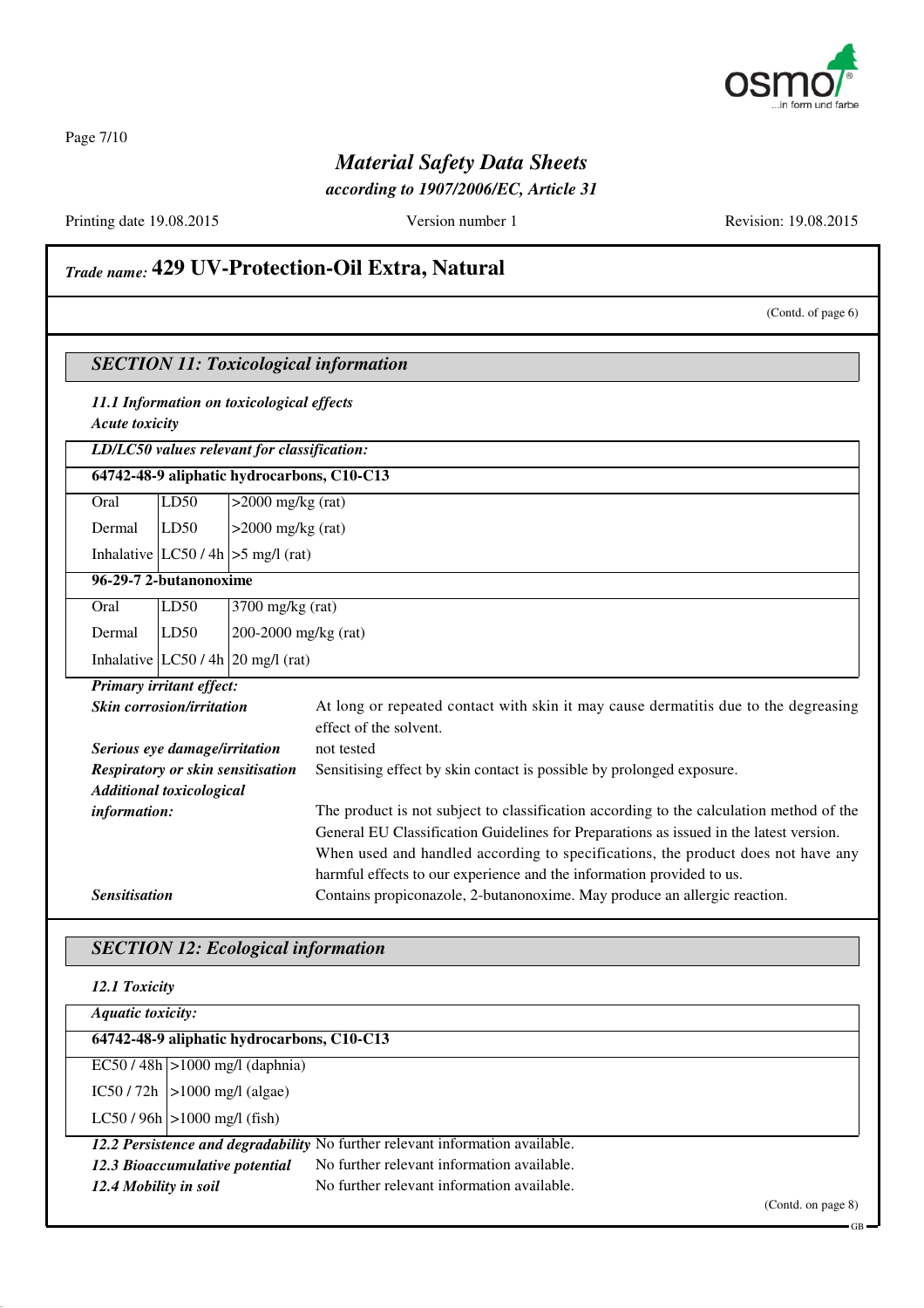

Page 8/10

## *Material Safety Data Sheets*

*according to 1907/2006/EC, Article 31*

Printing date 19.08.2015 Version number 1 Revision: 19.08.2015

## *Trade name:* **429 UV-Protection-Oil Extra, Natural**

|                                                                                                          | (Contd. of page 7)                                                                          |
|----------------------------------------------------------------------------------------------------------|---------------------------------------------------------------------------------------------|
| Additional ecological information:                                                                       |                                                                                             |
| <b>General notes:</b>                                                                                    | Water hazard class 1 (German Regulation) (Self-assessment): slightly hazardous for          |
|                                                                                                          | water                                                                                       |
|                                                                                                          | Do not allow product to reach ground water, water course or sewage system.                  |
| 12.5 Results of PBT and vPvB assessment                                                                  |                                                                                             |
| <b>PBT:</b>                                                                                              | Not applicable.                                                                             |
| $v P v R$ :                                                                                              | Not applicable.                                                                             |
| 12.6 Other adverse effects                                                                               | No further relevant information available.                                                  |
|                                                                                                          |                                                                                             |
| <b>SECTION 13: Disposal considerations</b>                                                               |                                                                                             |
| 13.1 Waste treatment methods                                                                             |                                                                                             |
| <b>Recommendation</b>                                                                                    | Must not be disposed together with household garbage. Do not allow product to reach         |
|                                                                                                          | sewage system.                                                                              |
| European waste catalogue                                                                                 |                                                                                             |
|                                                                                                          | 08 01 11* waste paint and varnish containing organic solvents or other dangerous substances |
|                                                                                                          | 15 01 10* packaging containing residues of or contaminated by dangerous substances          |
| <b>Uncleaned packaging:</b>                                                                              |                                                                                             |
| <b>Recommendation:</b>                                                                                   | Disposal must be made according to official regulations.                                    |
|                                                                                                          |                                                                                             |
| <b>SECTION 14: Transport information</b>                                                                 |                                                                                             |
| 14.1 UN-Number                                                                                           |                                                                                             |
| ADR, ADN, IMDG, IATA                                                                                     | Void                                                                                        |
| 14.2 UN proper shipping name                                                                             |                                                                                             |
| $\mathbf{D} \mathbf{D}$ in $\mathbf{D} \mathbf{M}$ in $\mathbf{D} \mathbf{D}$ in $\mathbf{D} \mathbf{M}$ | $T T$ . $T$ . 1                                                                             |

*ADR, ADN, IMDG, IATA* Void *14.3 Transport hazard class(es) ADR, ADN, IMDG, IATA Class* Void *14.4 Packing group ADR, IMDG, IATA* Void *14.5 Environmental hazards: Marine pollutant:* No (Contd. on page 9)

GB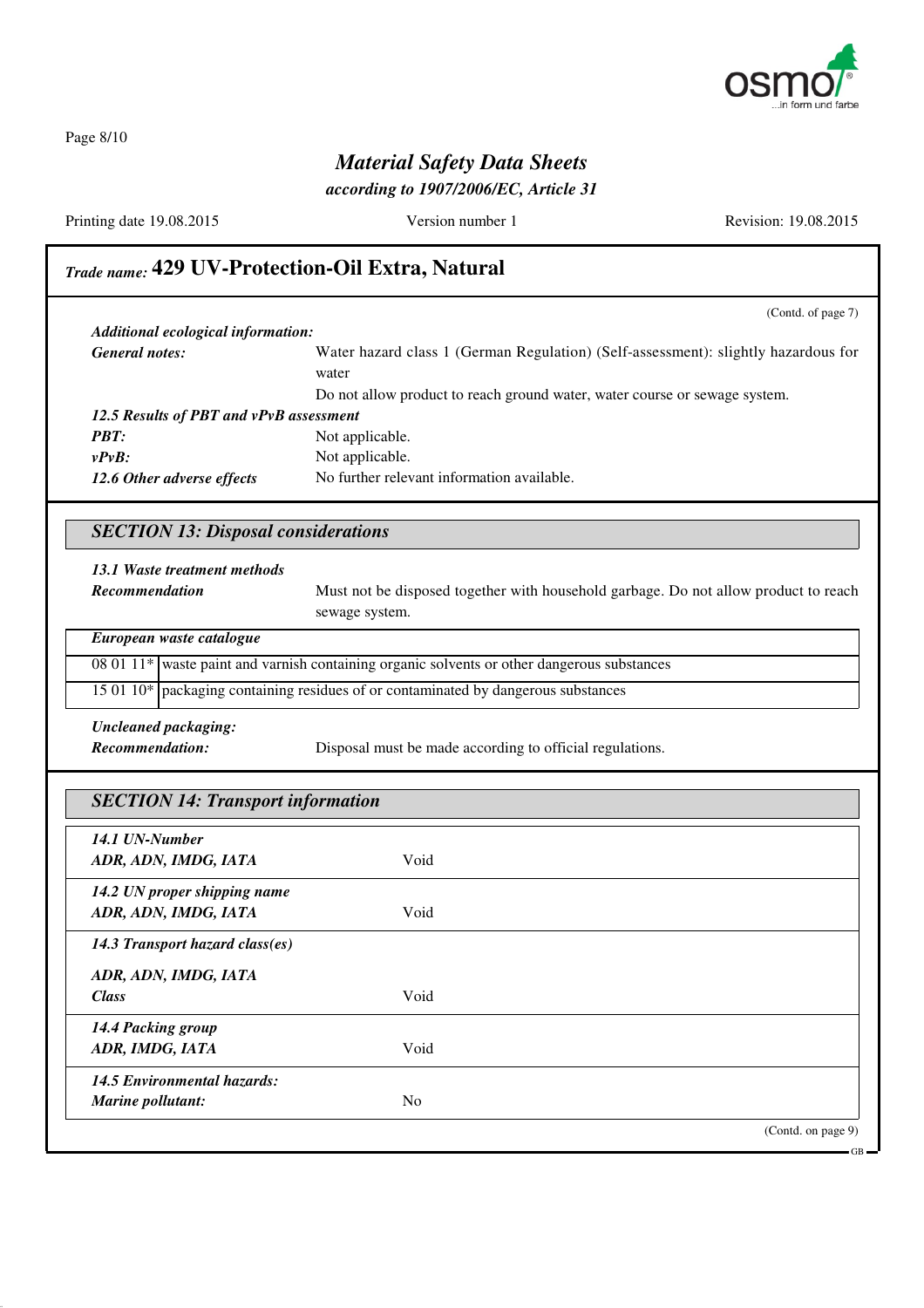

Page 9/10

## *Material Safety Data Sheets*

*according to 1907/2006/EC, Article 31*

Printing date 19.08.2015 Version number 1 Revision: 19.08.2015

(Contd. of page 8)

## *Trade name:* **429 UV-Protection-Oil Extra, Natural**

**14.6 Special precautions for user** Not applicable.

*14.7 Transport in bulk according to Annex II of*

*MARPOL73/78 and the IBC Code* Not applicable.

*UN "Model Regulation":* -

*SECTION 15: Regulatory information*

*15.1 Safety, health and environmental regulations/legislation specific for the substance or mixture*

*Directive 2012/18/EU Named dangerous substances - ANNEX I* None of the ingredients is listed. *15.2 Chemical safety assessment:* A Chemical Safety Assessment has not been carried out.

#### *SECTION 16: Other information*

This information is based on our present knowledge. However, this shall not constitute a guarantee for any specific product features and shall not establish a legally valid contractual relationship.

| <b>Relevant phrases</b>            | H302 Harmful if swallowed.                                                                                                                                            |
|------------------------------------|-----------------------------------------------------------------------------------------------------------------------------------------------------------------------|
|                                    | H304 May be fatal if swallowed and enters airways.                                                                                                                    |
|                                    | H317 May cause an allergic skin reaction.                                                                                                                             |
|                                    | H400 Very toxic to aquatic life.                                                                                                                                      |
|                                    | H410 Very toxic to aquatic life with long lasting effects.                                                                                                            |
|                                    | H411 Toxic to aquatic life with long lasting effects.                                                                                                                 |
| <b>Department issuing MSDS:</b>    | product safety department                                                                                                                                             |
| Contact:                           | Hr. Dr. Starp                                                                                                                                                         |
| <b>Abbreviations and acronyms:</b> | ADR: Accord européen sur le transport des marchandises dangereuses par Route (European Agreement<br>concerning the International Carriage of Dangerous Goods by Road) |
|                                    | IMDG: International Maritime Code for Dangerous Goods                                                                                                                 |
|                                    | IATA: International Air Transport Association                                                                                                                         |
|                                    | GHS: Globally Harmonised System of Classification and Labelling of Chemicals                                                                                          |
|                                    | EINECS: European Inventory of Existing Commercial Chemical Substances                                                                                                 |
|                                    | ELINCS: European List of Notified Chemical Substances                                                                                                                 |
|                                    | CAS: Chemical Abstracts Service (division of the American Chemical Society)                                                                                           |
|                                    | VOC: Volatile Organic Compounds (USA, EU)                                                                                                                             |
|                                    | LC50: Lethal concentration, 50 percent                                                                                                                                |
|                                    | LD50: Lethal dose, 50 percent                                                                                                                                         |
|                                    | Acute Tox. 4: Acute toxicity, Hazard Category 4                                                                                                                       |
|                                    | Skin Sens. 1: Sensitisation - Skin, Hazard Category 1                                                                                                                 |
|                                    | Asp. Tox. 1: Aspiration hazard, Hazard Category 1                                                                                                                     |
|                                    | (Contd. on page 10)                                                                                                                                                   |

GB